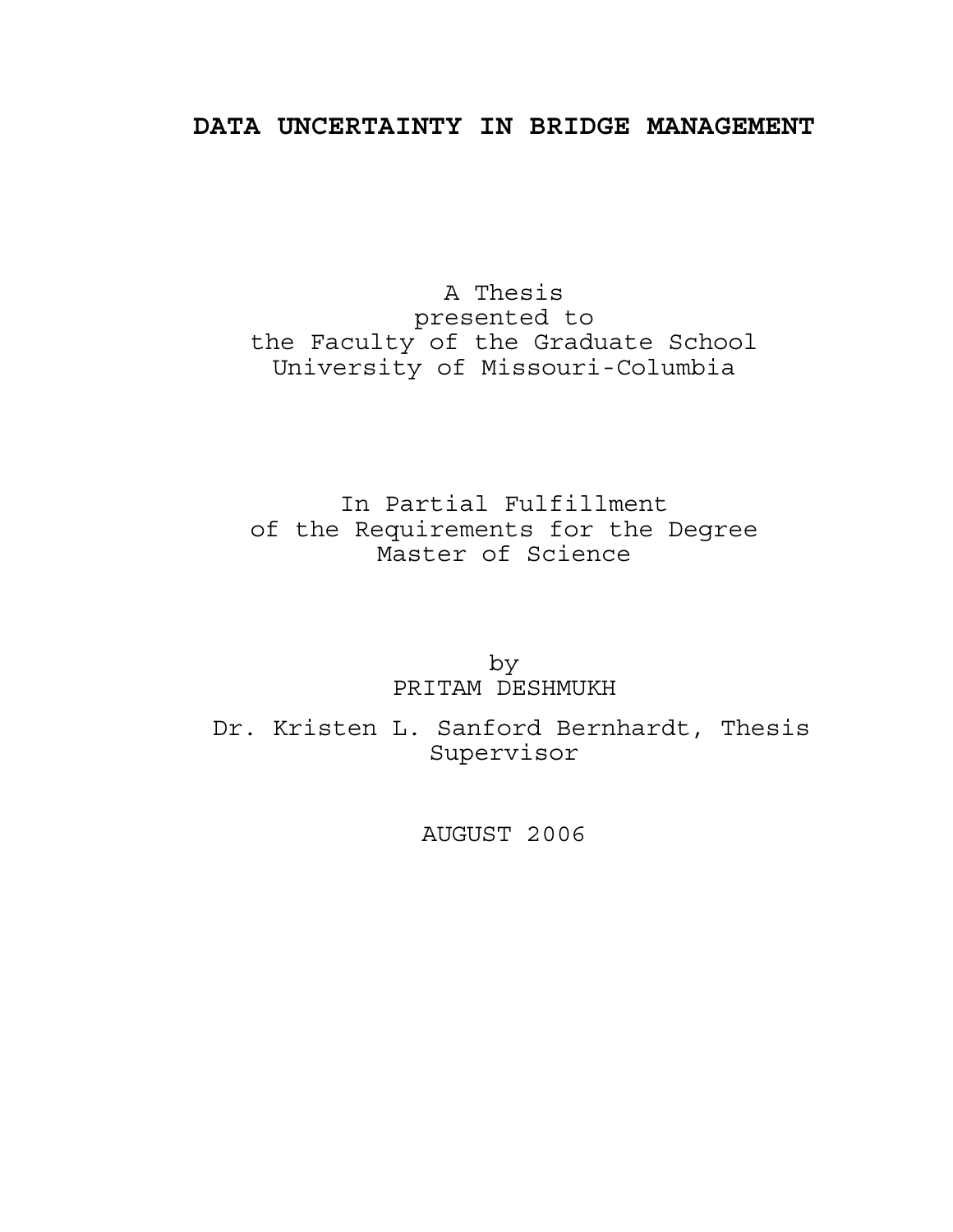The undersigned, appointed by the Dean of Graduate School, have examined the [thesis or dissertation] entitled

# DATA UNCERTAINTY IN BRIDGE MANAGEMENT

Presented by Pritam Deshmukh

A candidate for the degree of Master of Science in Civil Engineering

And herby certify that in their opinion it is worthy of acceptance.

entord Beinhard

Professor Dr. Kristen L. Sanford-Bernhardt

Mah

Professor Dr. Mark Virkler

-----------

Professor Dr. Alec Chang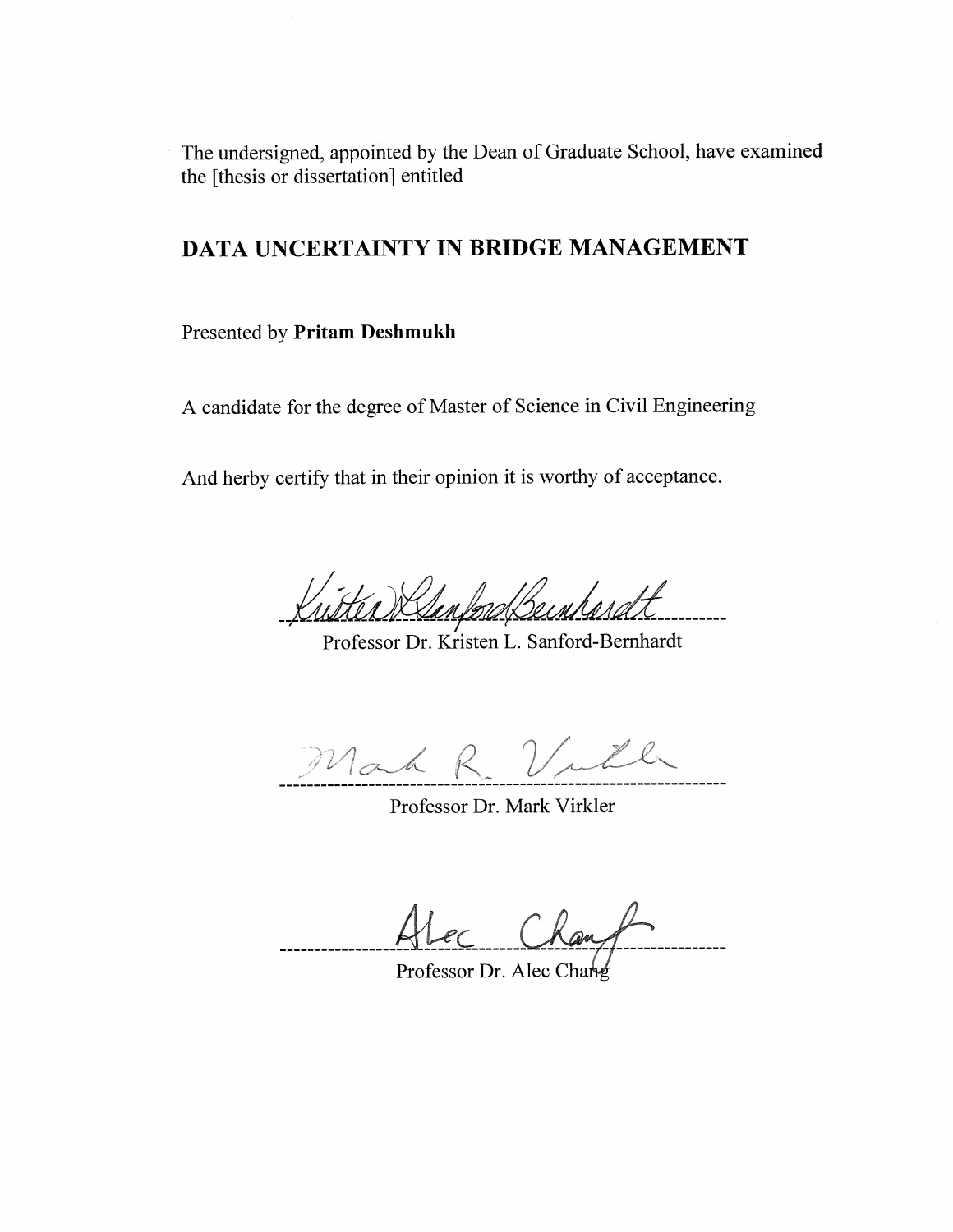### **ACKNOWLEDGEMENTS**

The author would like to express his sincere appreciation and thanks to Dr. Kristen Sanford Bernhardt, Assistant Professor of Civil and Environmental Engineering, for her valuable advice and assistance through the entire course of the research and her help and counsel without which the preparation of this thesis would have been impossible.

 The author is grateful to and expresses particular appreciation to Mr. Gregory Hayes, Bridge Management Engineer for the Missouri Department of Transportation, for his help, support and valuable time.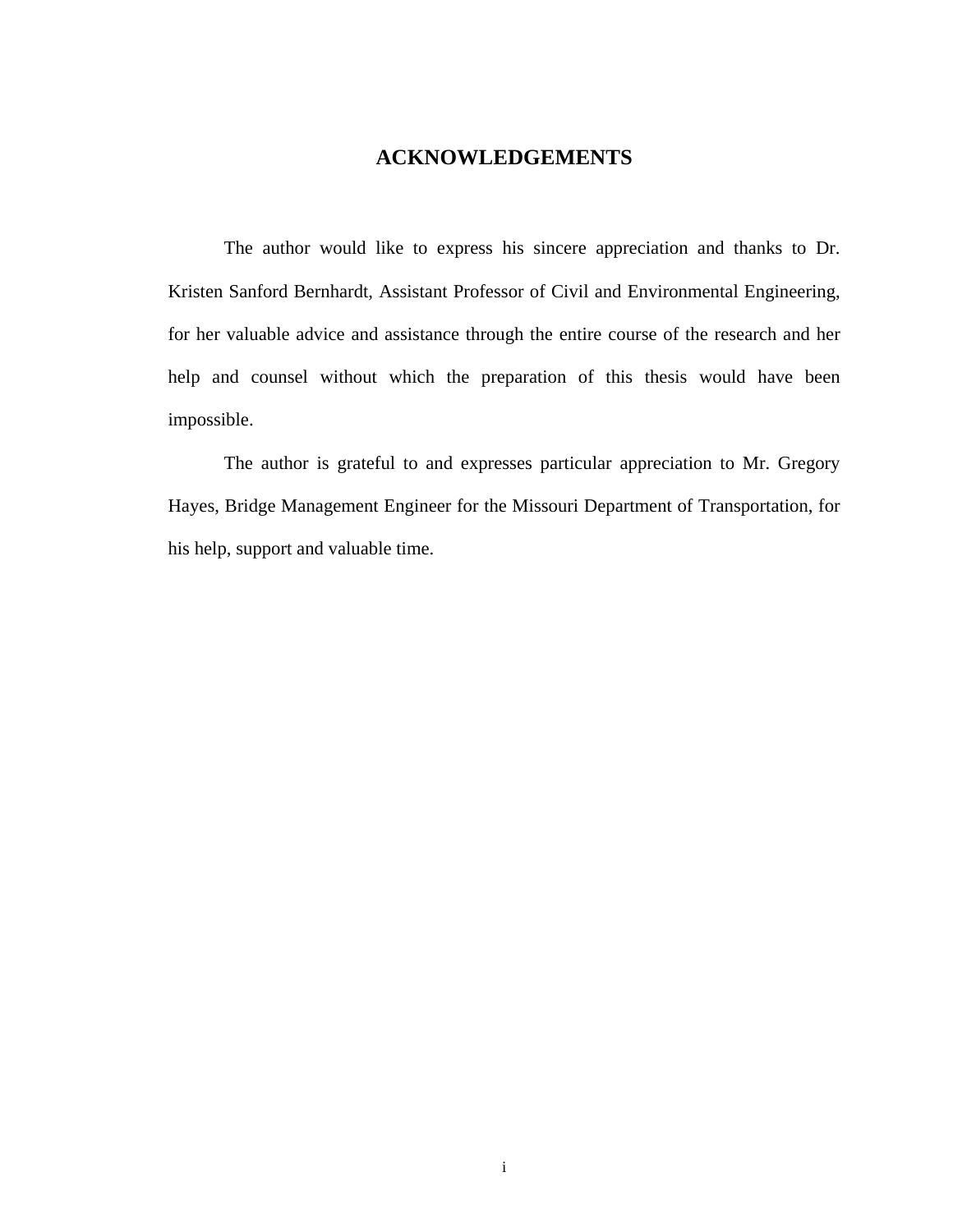#### **ABSTRACT**

The effectiveness of bridge management decisions is based on the quality of data obtained regarding various processes in the bridge lifecycle. Hence, data play a crucial role in bridge management. In general, data collected has some amount of uncertainty, which may impact management decisions. In order to assess the impact of uncertainty on the decisions, the uncertainty should be quantified. This document describes a two-part procedure that has been developed for measuring the level of uncertainty in bridge condition assessment data. In the first part of the procedure, a bridge deterioration model was used to estimate the future condition of a bridge. The deterioration modeling in this research was conducted using Pontis, a commonly used bridge management software program. These deterioration models are based on Markov chains. The inputs to the deterioration model were the present condition assessment data for the bridge. In the second part of the procedure, reliability theory was applied to estimate the structural reliability of the bridge. The structural reliability of the bridge components was estimated on the basis of load carrying capacity (resistance of the structure) and the actual loads present on the structure. Finally, the reliability of the bridge after 'x' years was estimated and then compared to the results obtained from the deterioration model. Because results are also reported as probabilities, the results can be compared. By studying the variations between the results obtained from the two different approaches for data obtained at different times, an uncertainty scale was produced which showed the level of uncertainty of the data for that bridge, thus quantifying data uncertainty.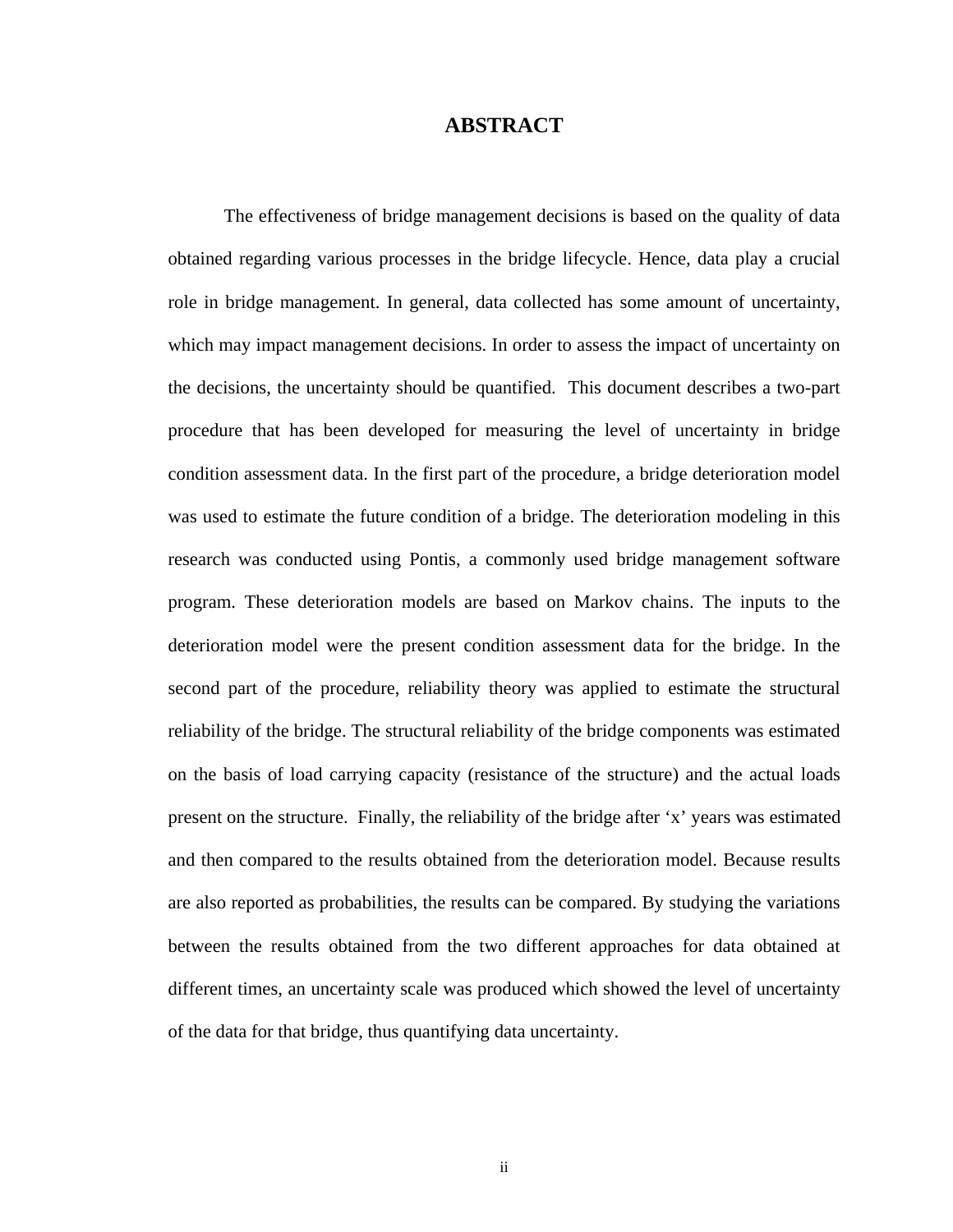# **TABLE OF CONTENTS**

| 1.  |  |
|-----|--|
| 1.1 |  |
| 1.2 |  |
| 1.4 |  |
| 1.5 |  |
|     |  |
| 2.1 |  |
| 2.2 |  |
| 2.3 |  |
| 2.4 |  |
| 2.5 |  |
|     |  |
| 3.1 |  |
| 3.2 |  |
| 3.3 |  |
| 3.4 |  |
| 3.5 |  |
|     |  |
| 4.1 |  |
| 4.2 |  |
|     |  |
| 5.1 |  |
| 5.2 |  |
| 5.3 |  |
| 6.  |  |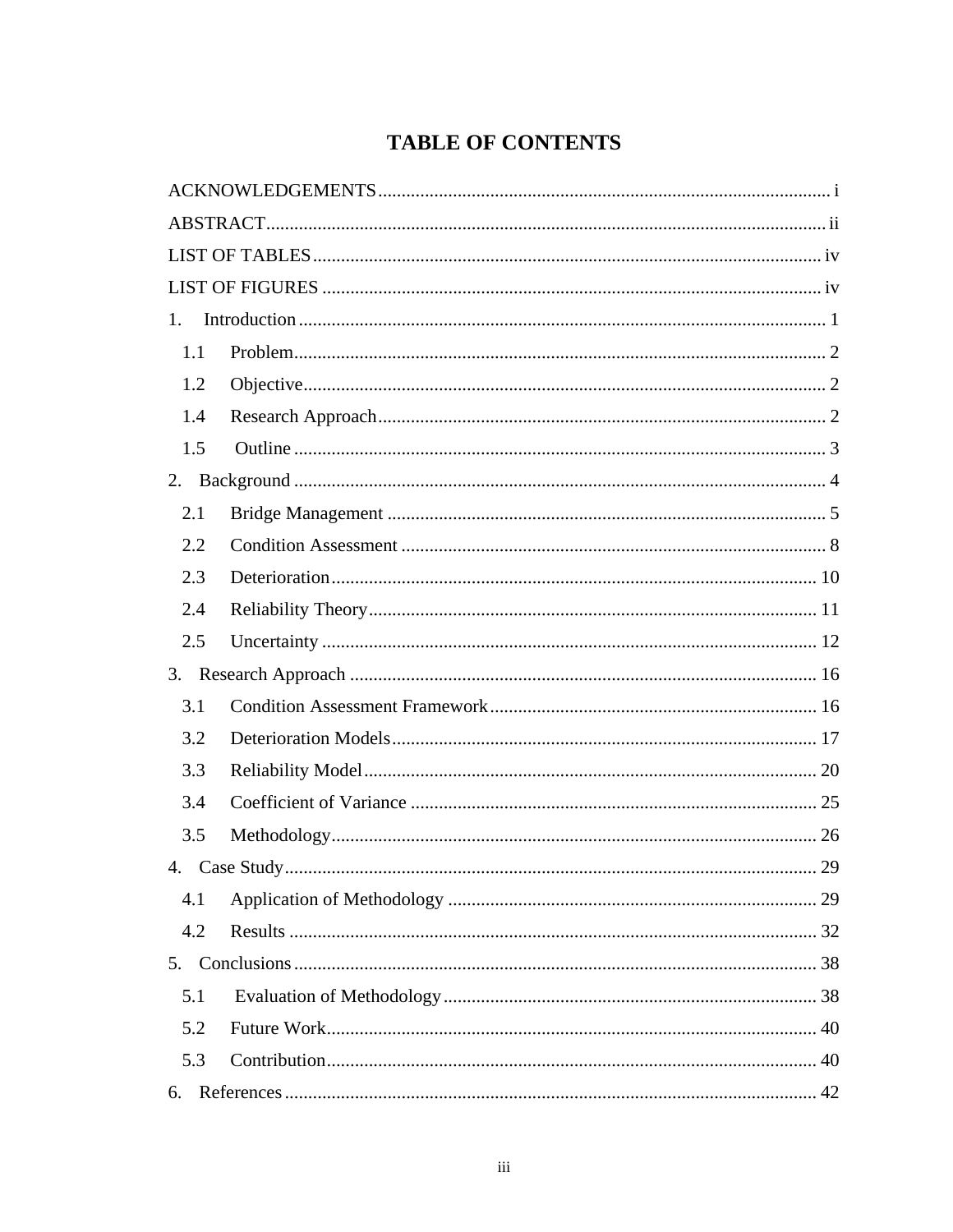## **LIST OF TABLES**

| Table 5: Transition probabilities using deterioration models for present data31         |
|-----------------------------------------------------------------------------------------|
|                                                                                         |
| Table 7: Calculation of reliability of components using past data for bridge A81434     |
| Table 8: Calculation of reliability of components using present data for bridge A81434  |
| Table 9: Calculation of reliability of components using past data for Bridge H198  34   |
| Table 10: Calculation of reliability of component using present data for Bridge H198 35 |
| Table 11: Calculation of reliability of component using past data for bridge H19935     |
| Table 12: Calculation of reliability of component using present data for bridge H19936  |
|                                                                                         |
|                                                                                         |

# **LIST OF FIGURES**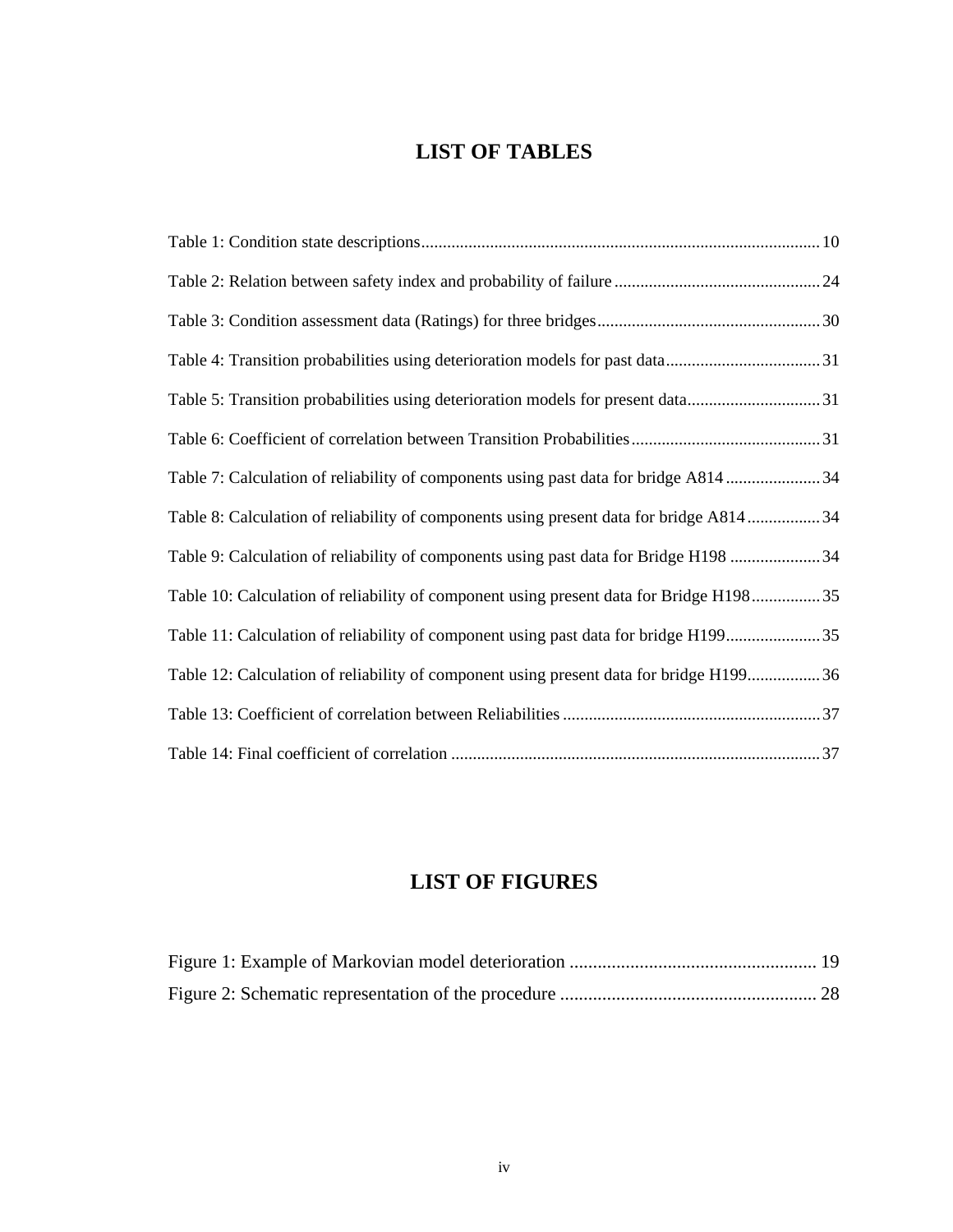### **1. Introduction**

Management, as the word suggests, is "the act or art of managing."(Management @ 1999). It means the coordination and judicious use of means and tools, to optimize output or achieve a goal. Infrastructure management includes the systematic, coordinated planning and programming of investments or expenditures, design, construction, maintenance, operation, and in-service evaluation of physical facilities (Hudson et al. 1997). Types of infrastructure facilities or services include rail transportation, road networks, telecommunication networks, electric power grids, and water supply systems. Managing infrastructure effectively requires data. The term data refers to raw facts concerning people, objects or events as they are physically recorded and stored. All decisions about the construction, operation and maintenance of facilities are made on the basis of the data pertaining to that particular facility.

 In order to extract the optimal output in the form of good management decisions with least resources, a bridge management system is maintained by most states in the United States. In bridge management, decisions regarding maintenance, repairs and rehabilitation are based on condition assessment data for the bridges. Because of the critical role of data in these decisions, the reliability and certainty of the data are important. The main purpose of this research is to study the uncertainty associated with condition assessment data and to quantify it based on mathematical and statistical principles. The validity of the bridge management decisions can be mathematically supported by a factor of certainty associated with the data.

The remaining portion of the chapter explains the problem, the objectives of this research, and the research procedure.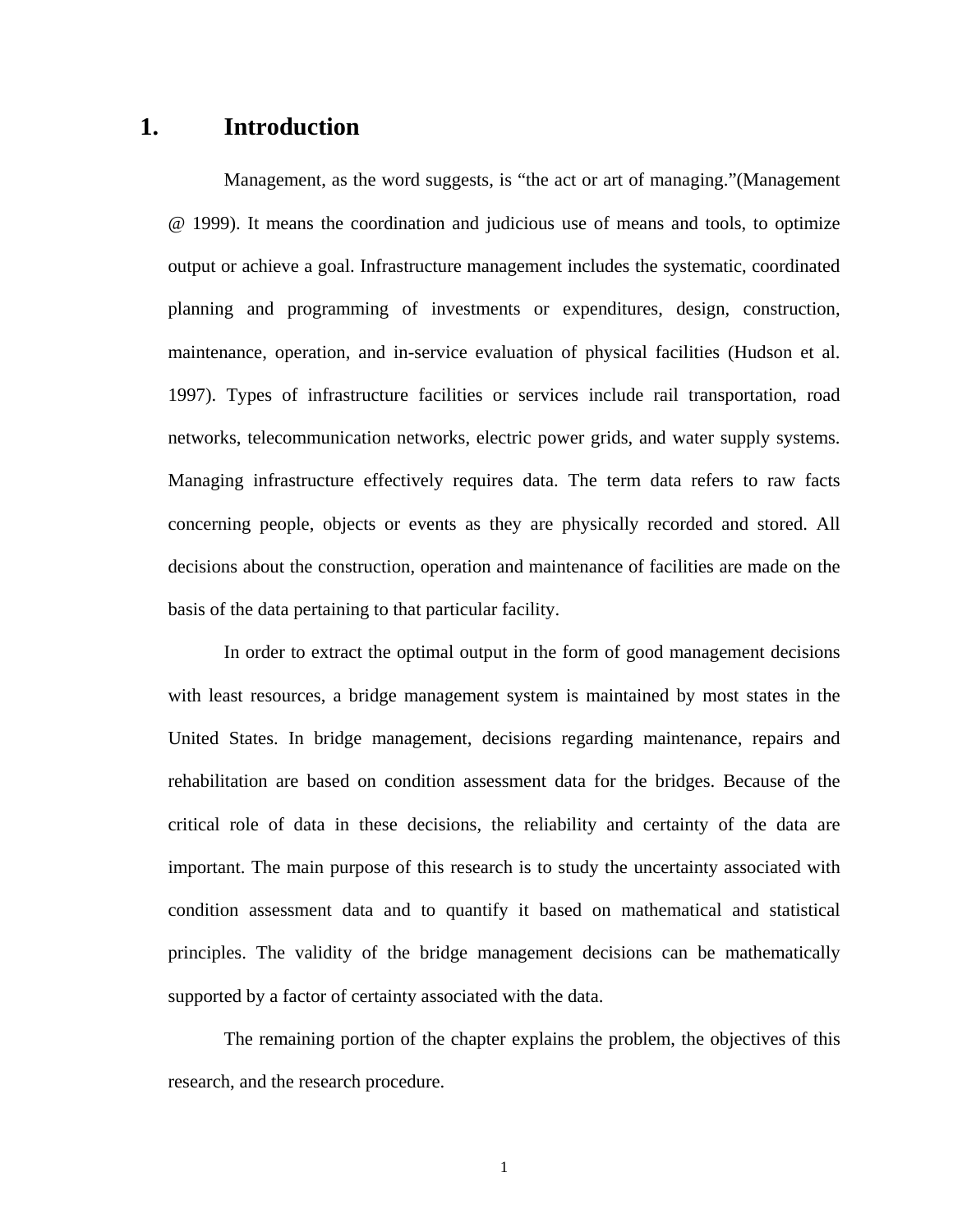#### **1.1 Problem**

The effectiveness of decisions in bridge management systems is based in part on the quality of data (information) obtained regarding various processes in the systems. Hence, data play a crucial role in bridge management. In bridge management, while considering various projects or options, the decisions would be more effective if a true picture in the form of accurate data is presented for those projects. Indirectly, the accuracy and precision of the data affect all the decisions in bridge management systems. In order to know the impact of this uncertainty on the decisions, the uncertainty in data should be quantified.

### **1.2 Objective**

The primary objective of the research was to develop a procedure to quantify the level of uncertainty in data collection for bridge management. In other words, the main purpose of this research was to develop a procedure that calculates a numerical value which can be assigned to a specific data set as a measure of its uncertainty. Specifically this research compares condition predictions for bridges or bridge components based on different models. The result of the comparison provides an indication of the level of uncertainty in the data.

### **1.4 Research Approach**

The research proposes a procedure to quantify data uncertainty. A case study is also carried out in this research to demonstrate the procedure. Two models, a deterioration model and a reliability model, are used to obtain transition probabilities and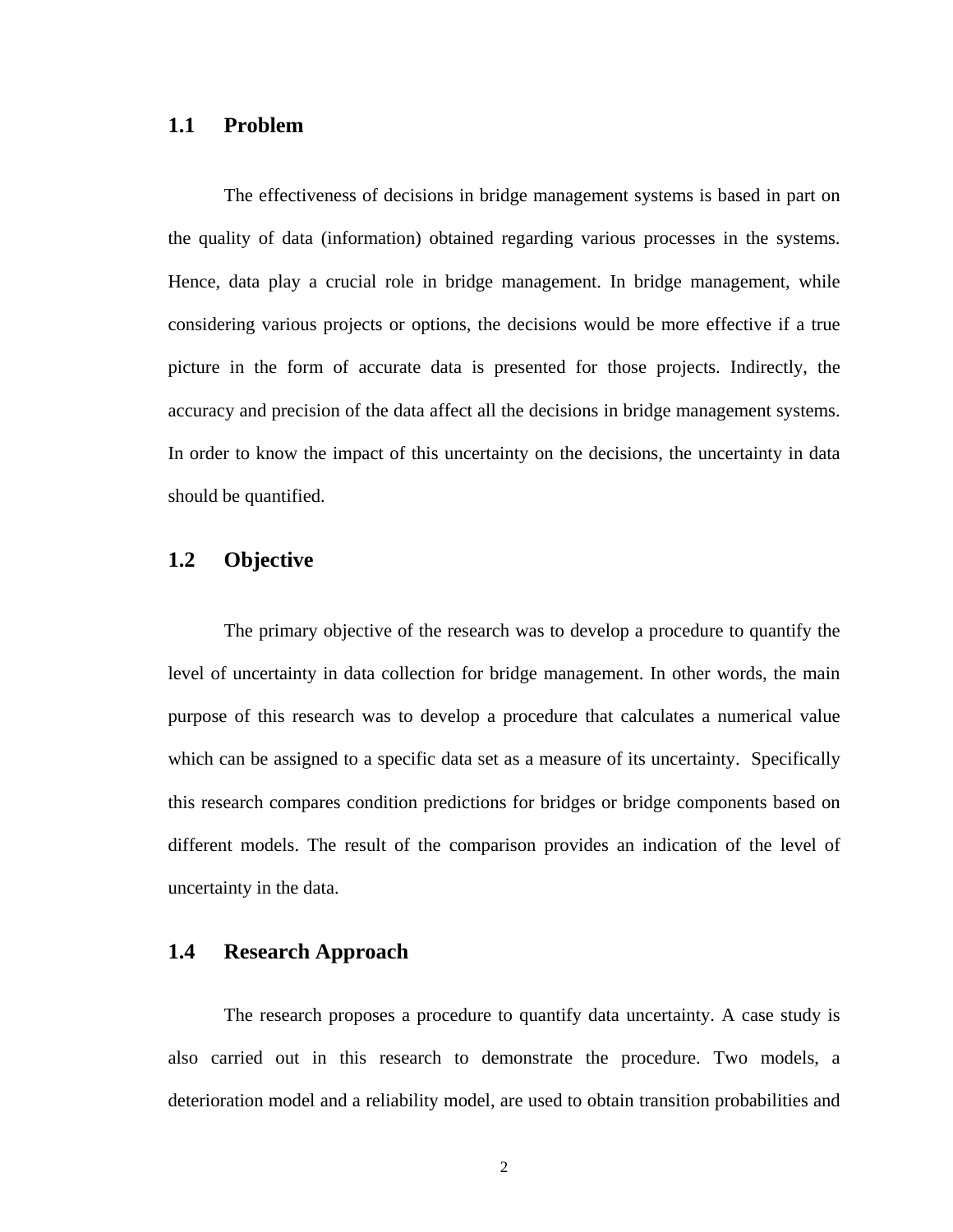probabilities of failure respectively, from the condition assessment data. These probabilities are then compared to find the coefficient of correlation, which represents the uncertainty in the data. This approach is applied to a small data set, which consists of condition assessment data for three bridges, and the uncertainty in this data in the form of coefficient of correlation is calculated. This procedure may be used to quantify data uncertainty for a large sample size and over a longer period of time.

#### **1.5 Outline**

Chapter 2 reviews the relevant literature pertaining to bridge management, uncertainty, condition assessment, deterioration models and reliability theory. Chapter 3 describes the models used in this research and explains the research approach. Chapter 4 discusses the case study and results while chapter 5 present the conclusions of this research. The document concludes with a list of the references cited in this research.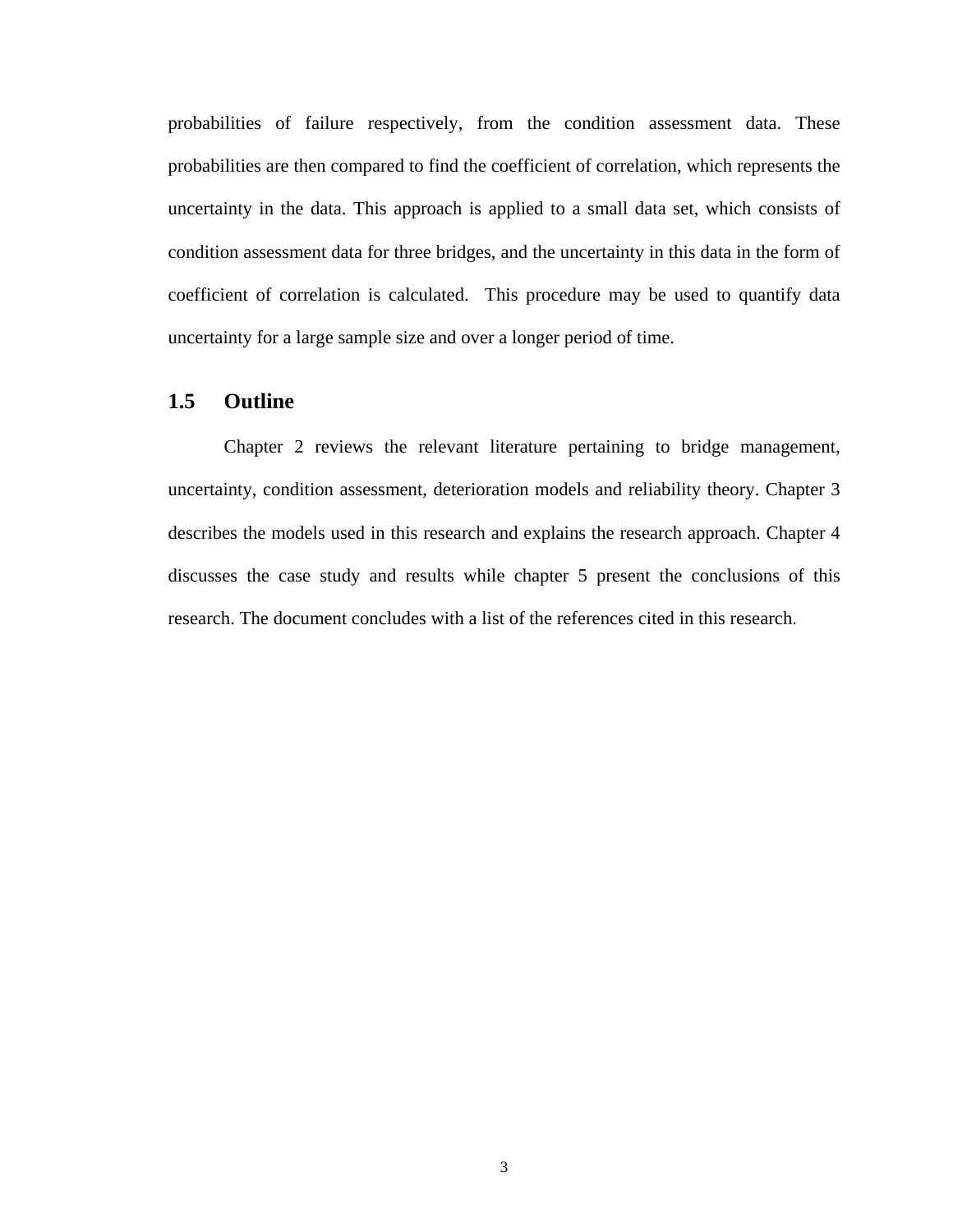### **2. Background**

Engineering problems generally are related to the design, analysis, performance, operation and maintenance of facilities. The problems are solved using data, which are based on observations at different system levels, such as the project level or the network level. The observations can be about a structural member, the interaction between structural members, the interaction of the entire system with the external environment, or the way the system reacts to the external conditions. The data collected for analysis are associated with uncertainty at every level of observation (Ayyub 1998). This uncertainty in the data should be taken into account when solving a problem, giving a higher reliability to the solution.

Solutions to and decisions about engineering problems depend on the data pertaining to that particular problem. Uncertainty in data will produce a certain amount of uncertainty in proposed solutions to the problems. Therefore, quantifying data uncertainty is important. It is one of the aspects of data quality, which in turn affects decisions based on those data.

According to Ayyub (1998), a method to increase the quality of data, known as repetitive analysis, can reduce uncertainty in data. Repetitive analysis is a process in which a particular analysis is carried out a number of times to ascertain the credibility of the result. However, this is only possible in the case of data (measurements) for which repetitive analysis is a feasible option. In infrastructure management repetitive analysis is not a feasible option as the process of data collection is time consuming and costly. A new method is needed to quantify uncertainty, because the methods available are not sufficient.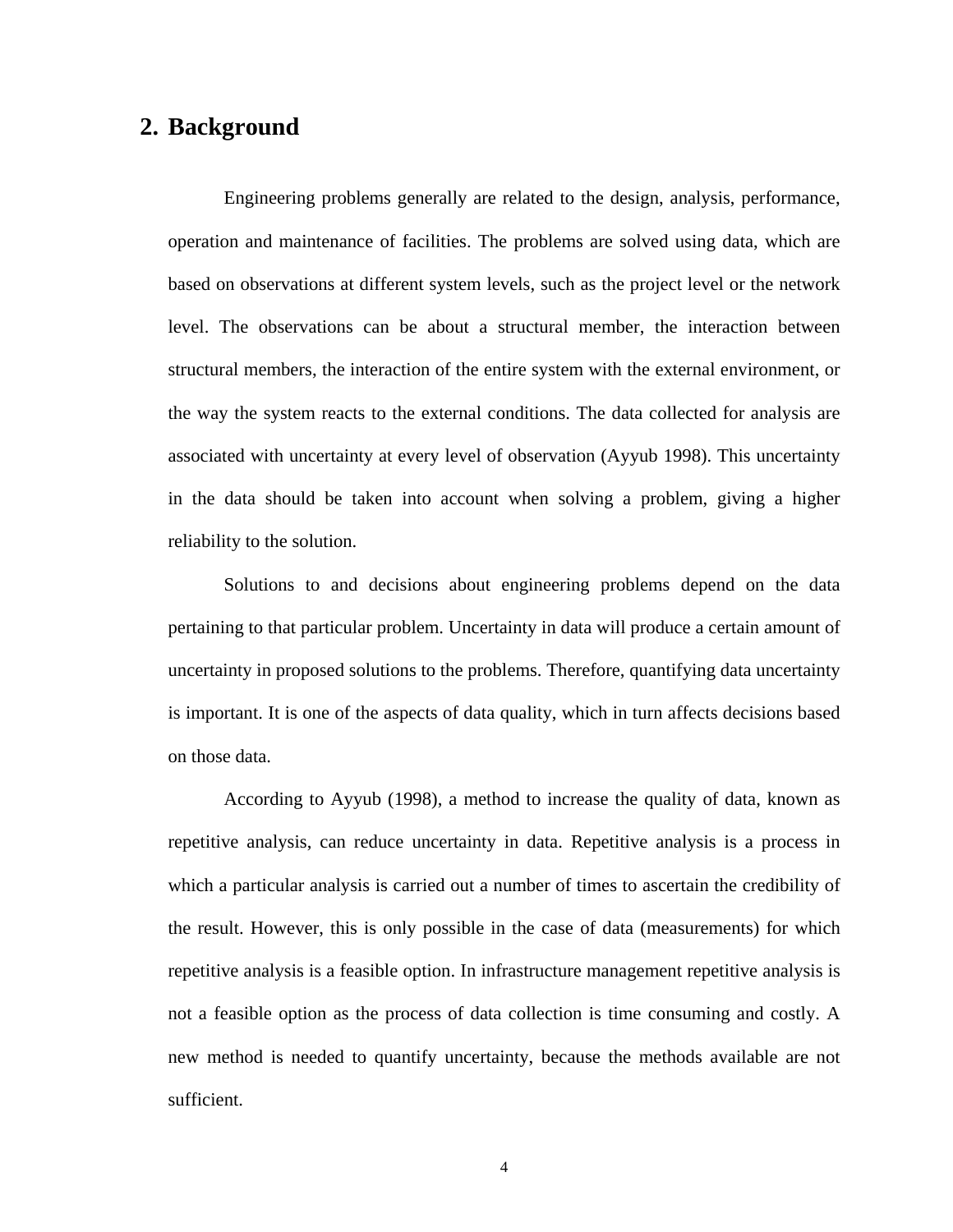The remainder of this chapter discusses the history and state-of-the-art of bridge management in the United States, condition assessment, deterioration modeling, and reliability theory. Condition assessment, deterioration models, and reliability theory are discussed in detail, starting from their basic definitions to their application in solving the problem of data uncertainty in bridge management. Section 2.5 of this chapter defines uncertainty and discusses types of uncertainties. At the end, examples of two methods for finding uncertainty are presented.

#### **2.1 Bridge Management**

Once a bridge is completed and brought into service, it not only starts to carry traffic, but it is also exposed to the environment (wind, water, temperature changes, chemicals, etc.). As time passes, the bridge and its components deteriorate due to environmental conditions and under increased traffic loads, for which the bridge may not have designed. In order to handle these problems in a planned manner, a bridge management system is required to manage a network of bridges.

A bridge management system (BMS) is a rational and systematic approach to organizing and carrying out the activities related to planning, design, construction, maintenance, rehabilitation and replacement of bridges. A BMS should assist decisionmakers in selecting the optimal cost-effective alternative needed to achieve desired levels of service within the allocated funds, and to identify future funding requirements (Hudson et al. 1997). The alternatives might be a combination of different types of maintenance actions, repairs, funding, etc. The most basic requirement for bridge management is a bridge inventory, which includes location, type, functional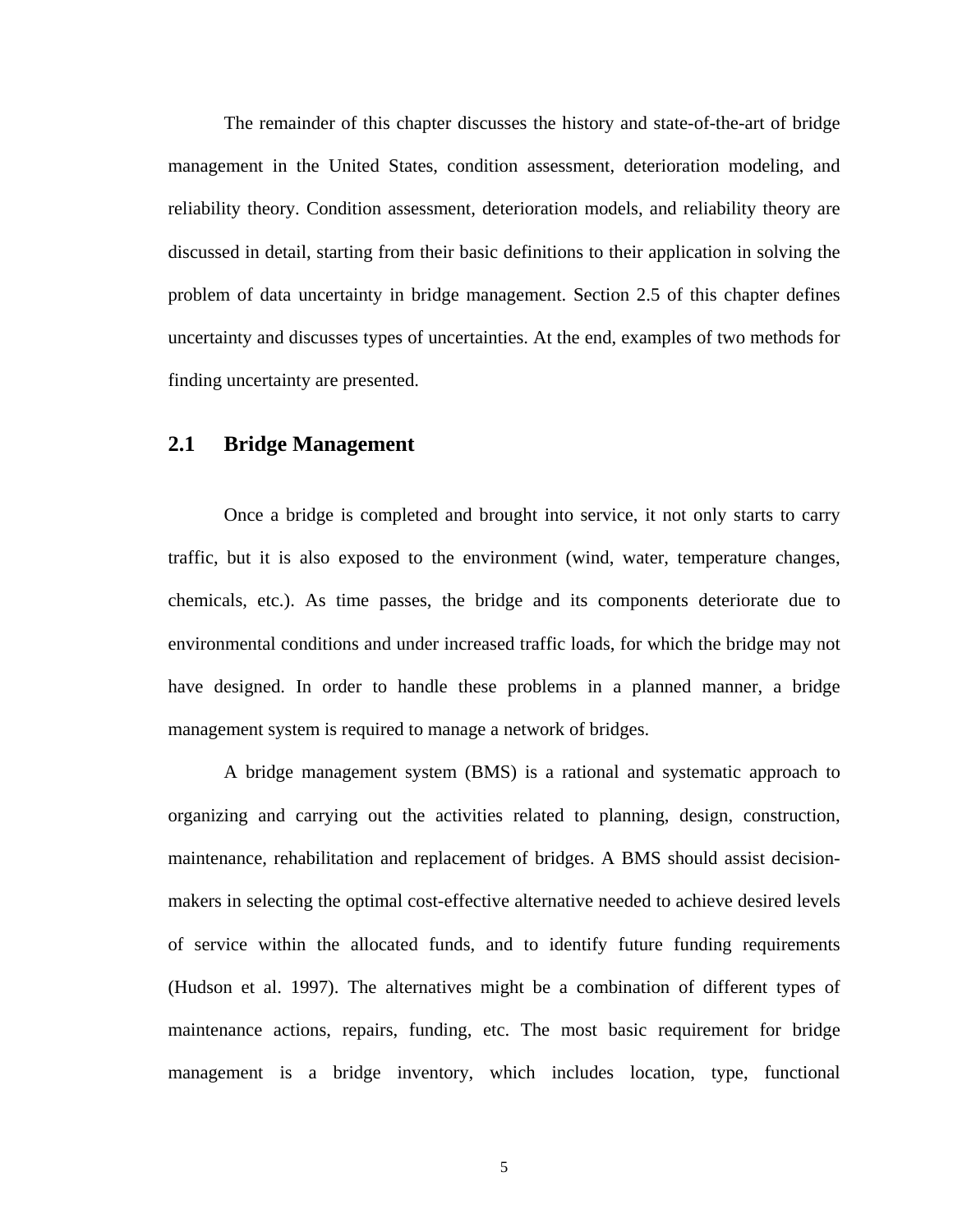classification, importance within network, condition data, maintenance data and historical data. These data are important because most of the decisions in the bridge management system are based on information obtained from these data (Hachem et al. 1991). Hence, the reliability, accuracy, precision and appropriateness of the data play a vital role in the outcome of the decision making process in a bridge management system. Reliability is the state of being dependable or responsible, accuracy is the correctness of a particular reading or a value, precision is the closeness to the correct value and appropriateness is the quality of being suitable.

The Federal Highway Act of 1968 created the National Bridge Inspection Program (NBIP) to catalogue and track the condition of bridges in the United States (Czepiel 1995). The states collect and report the NBIP data, which is stored in the National Bridge Inventory (NBI) database. The Federal Highway Act of 1970 requires that the data from the NBI be used to determine federal funding for the Special Bridge Replacement Program (SBRP). In this scheme, the bridges are classified into three categories: non-deficient, structurally deficient or functionally obsolete (Czepiel 1995). The Surface Transportation Assistance Act of 1978 changed the eligibility of bridges for federal funding, and the Highway Bridge Replacement and Rehabilitation Program (HBRRP) replaced the SBRP.

 The Intermodal Surface Transportation Efficiency Act of 1991 (ISTEA) mandated that every state department of transportation implement six different management systems to maximize resource allocation for maintenance planning (Czepiel 1995). One of the six management systems was a BMS. The mandates were later rescinded by the National Highway System Designation Act of 1995, but most states still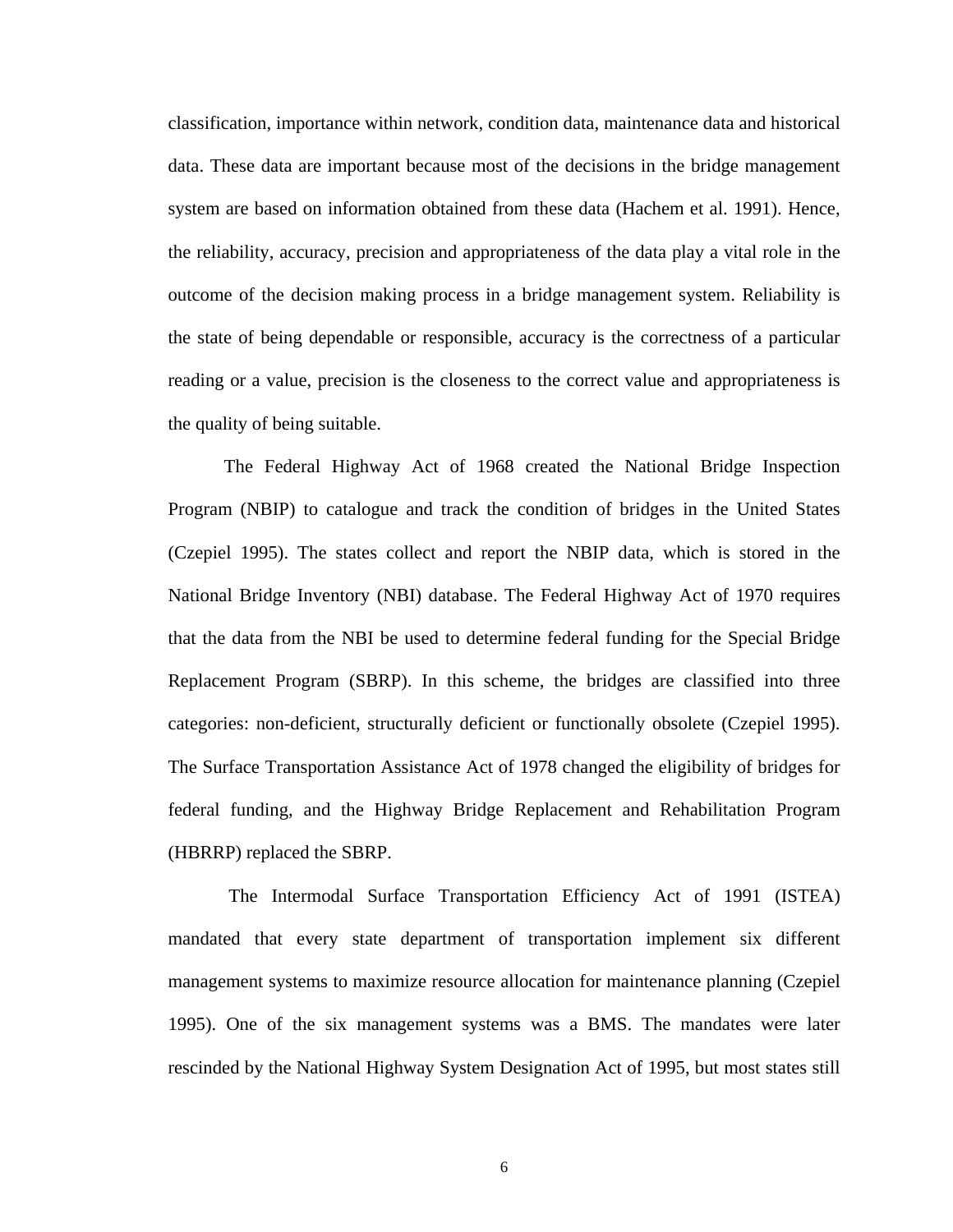implemented or are implementing BMS. A BMS typically estimates the least-cost maintenance, repair and rehabilitation strategies. According to Czepiel (1995), this is achieved in four steps.

- 1. Collect data (inspection data) and assess the condition of the bridge based on the condition of its elements.
- 2. Apply deterioration models to determine the future condition of the bridge.
- 3. Use cost models to predict the maintenance cost for activities needed to improve the condition of the bridge.
- 4. Use optimization models to optimize the strategies used for carrying out maintenance, repairs and rehabilitation.

Bridge management in most cases is based on a deterministic approach, and the assessment of the reliability or the safety in general is based on subjective statements (Thoft-Christensen 1996). Because of this nature of the BMS it is difficult to address the problem of uncertainty as the data is in the form of subjective statements. Diagnosis of bridges (based on inspection data) showing signs of functional or structural deterioration is the first step that has to be taken before making any decisions regarding maintenance or repair. If this diagnosis is in the form of subjective statements then the decisions regarding maintenance or repair may vary from person to person. A standardized correlation should be established between diagnostic methods and the defects detected, which can be done using stochastically based management systems (Thoft-Christensen 1996).

 Bridge management systems like Pontis and Bridgit are stochastically based systems with rational assessment procedures (Thoft-Christensen 1996). These procedures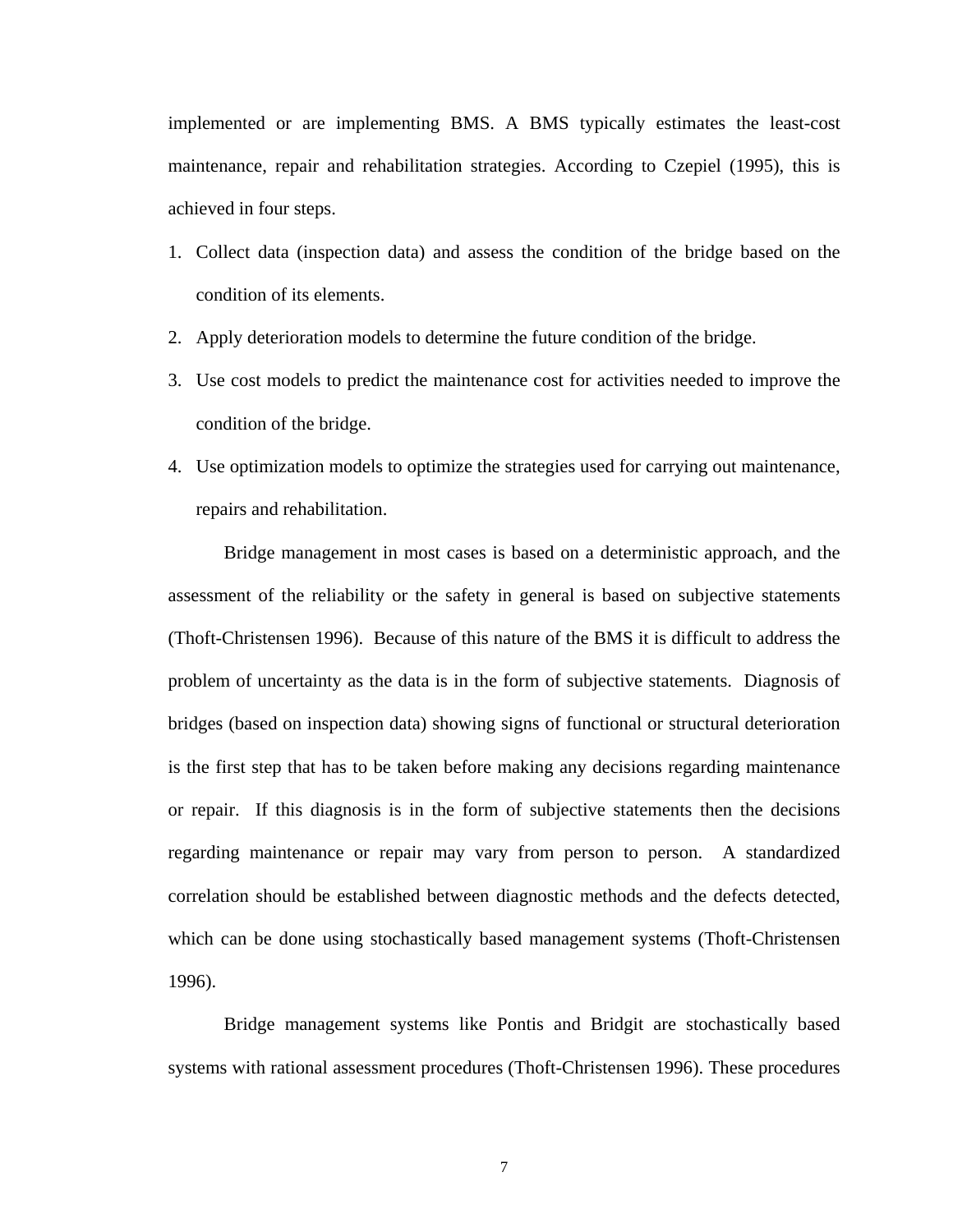set guidelines for data collection and reduce the subjective nature of data. Pontis was developed by the Federal Highway Administration (FHWA) in conjunction with six state Departments of Transportation (DOTs). The deterioration models used in predicting the future condition of the bridge are probabilistic and based on the Markov process. The optimization model in Pontis employs a top-down analytical approach by optimizing over the network before determining individual bridge projects (Czepiel 1995).

 Bridgit was developed jointly by the National Cooperative Highway Research Program (NCHRP) and National Engineering Technology Corporation. Bridgit uses similar deterioration and cost models to Pontis. One of the major differences between Pontis and Bridgit is the optimization model; Bridgit uses a bottom-up approach for optimization. Also, Bridgit has the ability to define and distinguish between specific protection systems for elements when determining feasible options (Czepiel 1995).

#### **2.2 Condition Assessment**

According to an article on condition surveys of concrete bridges, "Condition assessment is defined as measuring and evaluating the state properties of a constructed facility and relating these to the performance parameters" (Busch et al. 1988). Condition assessment is a professional examination by a qualified analyst of the current condition of a facility. The condition assessment data, maintenance data, and proper operation and functioning data of the facility can be used for analyzing and modeling the condition of the facility. The data obtained by condition assessment may be objective (quantitative), showing figures and numbers, or subjective (qualitative), describing the condition of the facility.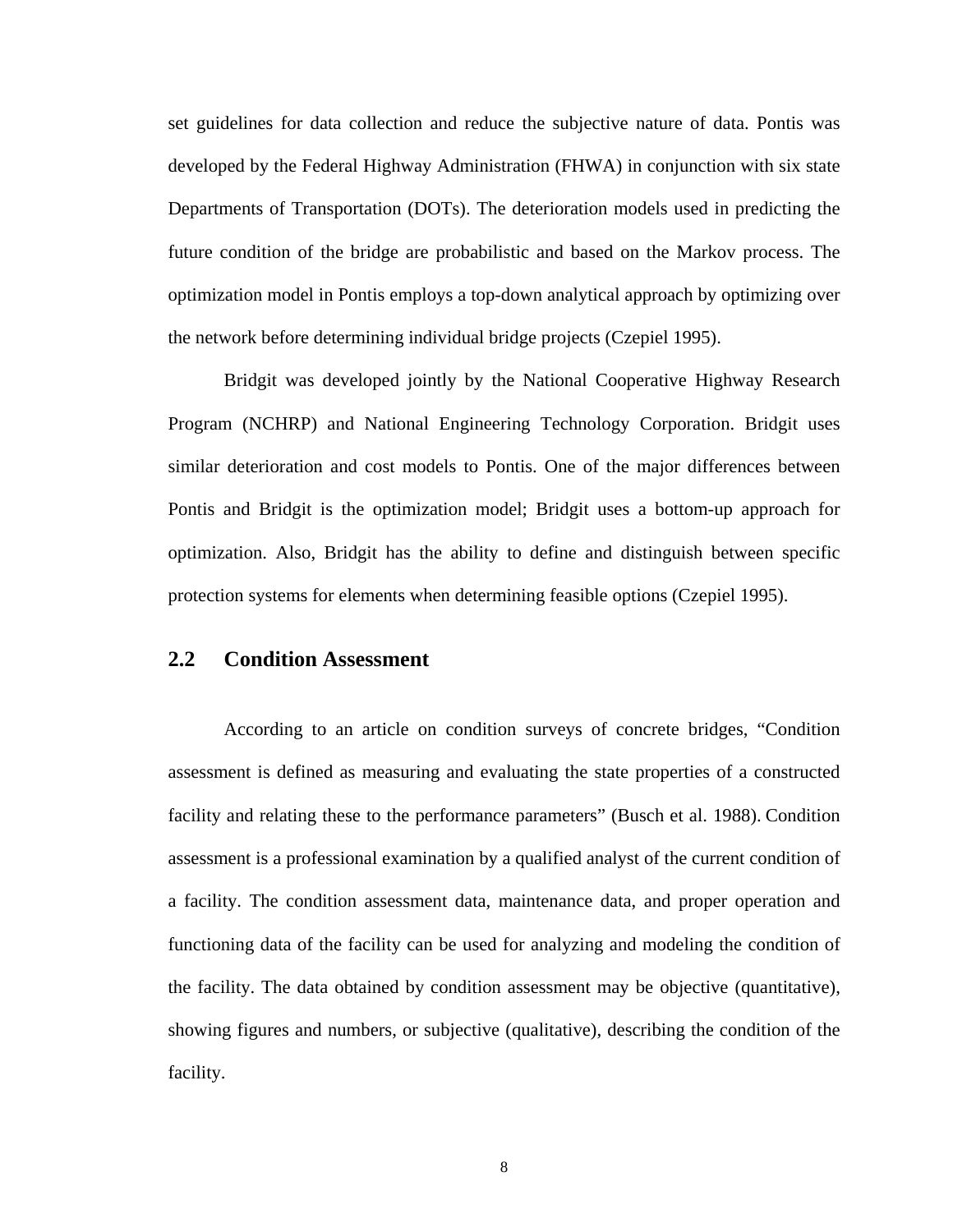Condition assessment of infrastructure is important because these data are used to predict the life of the facility and to forecast the maintenance schedule for that structure, which helps in managing the infrastructure in an effective manner. According to Aktan et al. (1996), "Lack of sufficient, accurate, detailed and reliable information on bridge condition adversely affects rational bridge management decisions." Condition assessment of bridges is important for bridge management, particularly to predict deterioration and to plan maintenance strategies. Data collected during the bridge inspection are analyzed to quantify the condition of the bridges or bridge components. Hence, condition assessment is an outcome of bridge inspection.

Generally, condition assessment focuses on the overall state of a facility, which is based on the condition of regional or local aspects (components) of the facility. Condition assessment of bridges is typically based on the data obtained by carrying out routine biannual inspections. In-depth inspections and evaluations of the condition of bridges are performed by qualified inspectors/evaluators. The condition assessment process can be summarized into the following steps (Aktan et al. 1996).

- 1. Decide the range of state parameters, and set the scale of the state parameters that provide the condition of the facility as a whole.
- 2. Measure the extent of damage/deterioration.
- 3. Determine the effect of that damage/deterioration on the condition of facility.
- 4. Compare the existing damage/deterioration with records of previous condition assessment to establish the trend of deterioration of the structure.

Condition assessment may be used to determine a condition rating. A condition rating is a predefined set of numbers, which assigns a numerical value to a particular state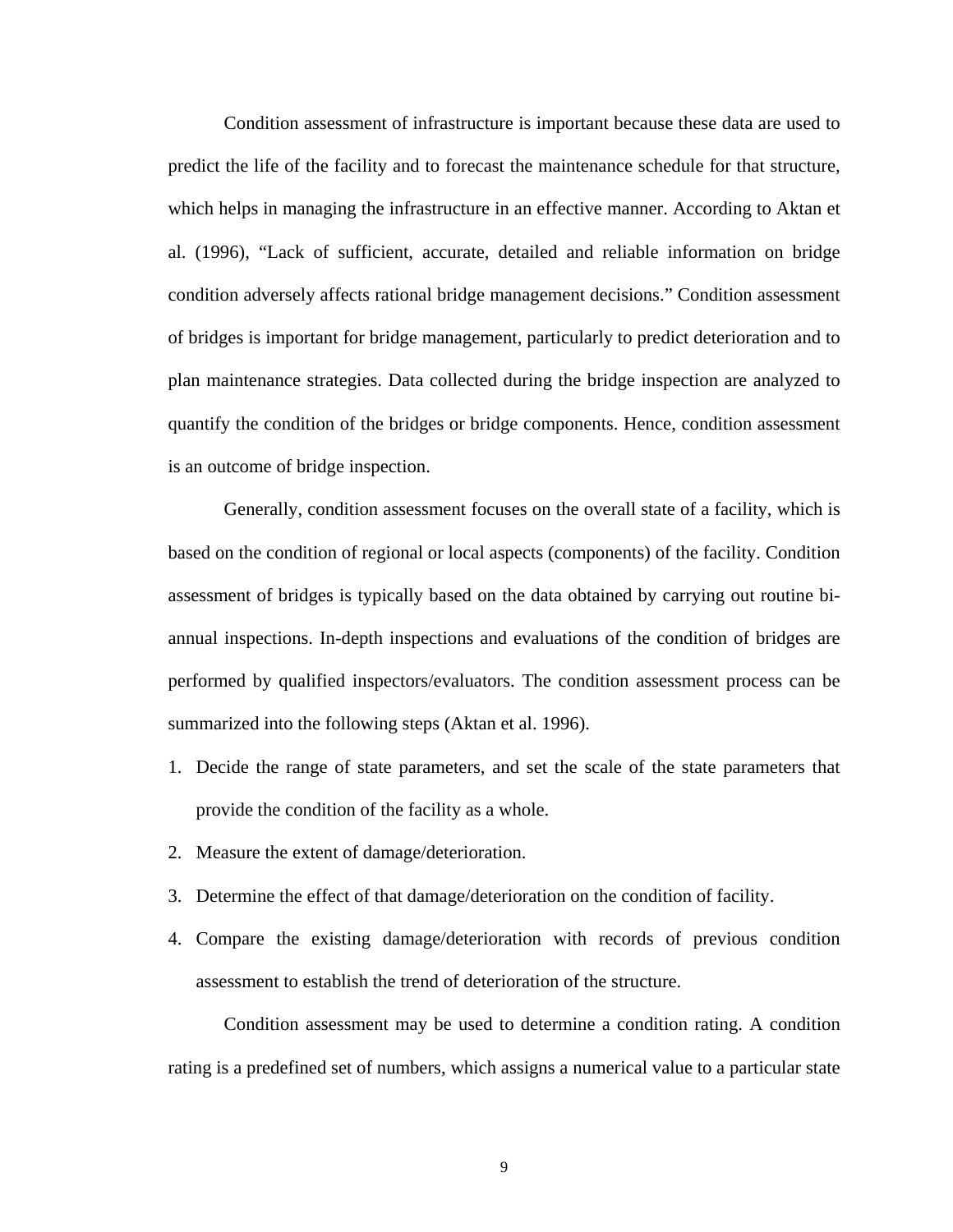of the structure. The Pontis condition ratings shown in *Table 1* are used in the research and are described in more detail in Scherer and Glagola (1993).

| <b>Condition States</b> | <b>Description</b>                                                   |
|-------------------------|----------------------------------------------------------------------|
| 9                       | New Condition                                                        |
| 8                       | Good Condition: no repairs needed.                                   |
|                         | Generally Good Condition: potential exists for minor maintenance.    |
| 6                       | Fair Condition: potential for major maintenance.                     |
|                         | Generally Fair Condition: potential exists for minor rehabilitation. |
| 4                       | Marginal Condition: potential exists for major rehabilitation.       |
| 3                       | Poor Condition: repair or rehabilitation required immediately.       |

**TABLE 1 CONDITION STATE DESCRIPTIONS** 

#### **2.3 Deterioration**

Deterioration is a long-term, gradual degradation leading to reduction in the performance of a member, structure and the entire facility. Considering bridges specifically, deterioration can be defined as decline in bridge element condition (Czepiel 1995). One function of a BMS is to predict deterioration rates of bridge elements. Deterioration models have been developed to predict the amount of deterioration and deterioration rates of bridge members. Several factors influence deterioration. Those considered in this study include (Scherer & Glagola 1993):

- Age of the bridge,
- Type of bridge structure,
- Maintenance and rehabilitation,
- Average daily traffic, and
- Structural components and environment condition.

These factors are chosen because they represent a majority of the factors influencing deterioration and have a high degree of impact on the deterioration process in bridges.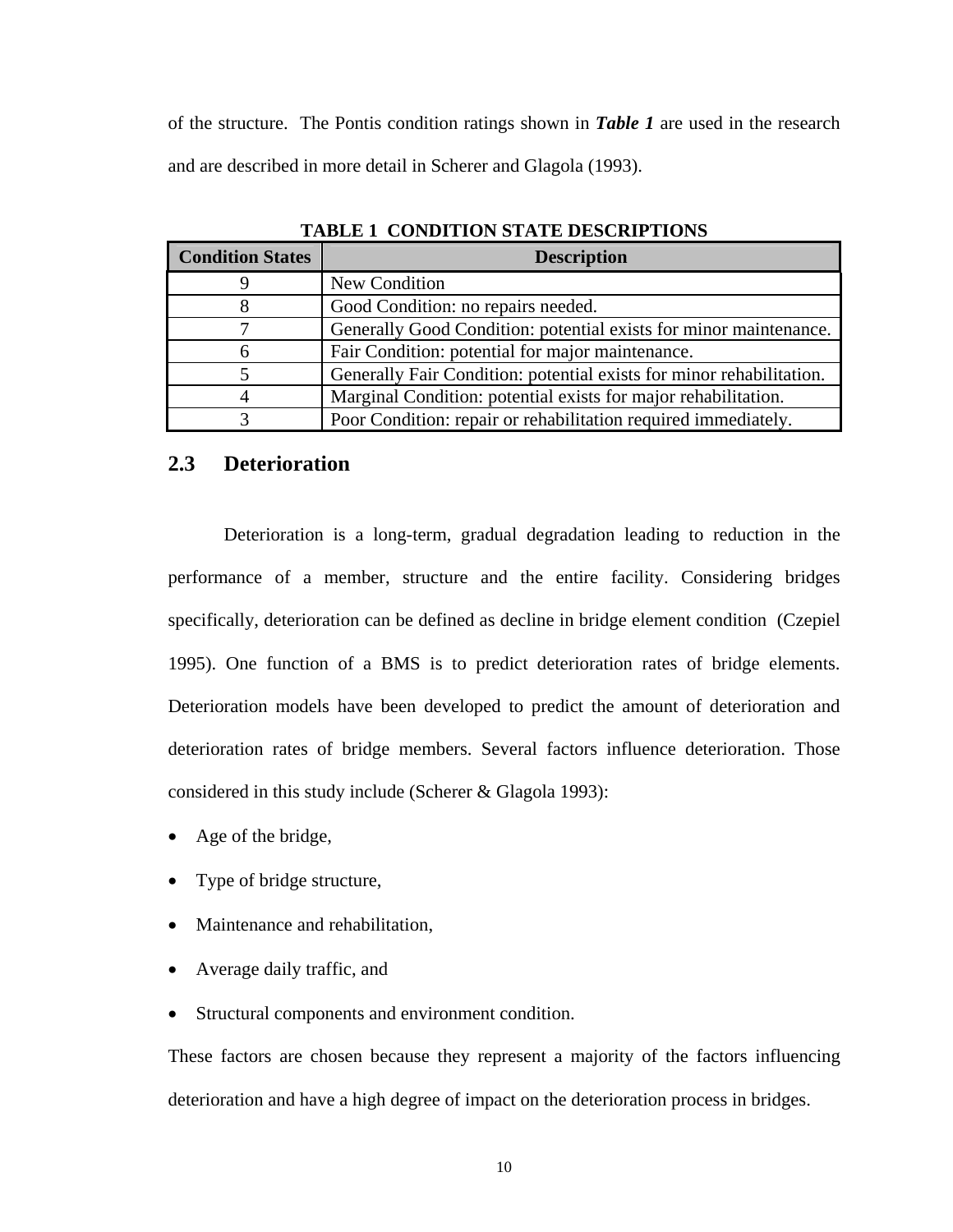A number of deterioration models can be used to predict the future condition of a bridge. According to DeStefano and Grivas (1998), "Deterioration models are essential components of the condition prediction algorithms in bridge management systems." The majority of these models are based on one of two basic theories of mathematics, namely statistical regression and stochastic modeling.

Statistical regression is the relationship between the mean value of a random variable and the corresponding values of one or more independent variables. In case of the bridges the random variable is the condition of the bridge at a given time a while the independent variables are the factors affecting the condition of bridge at that time.

 Stochastic modeling uses a probabilistic approach based on theories like the Weibull distribution, normal distribution, or Markovian concepts. Deterioration models based on Markovian concepts are more effective in predicting deterioration than other methods because the Markovian chains predict bridge deterioration based on the age of the bridge using current condition of bridge (Sinha & Jiang 1989). Markov process is a stochastic process in which the future distribution of a variable depends only on the variable's current value. In this case the variable is the condition of a bridge. The Bridgit and Pontis deterioration models are based on Markovian concepts.

### **2.4 Reliability Theory**

A structure should perform the function for which it is designed in an adequate manner. According to Gertsbakh (1989), "The word 'reliability' refers to the ability of a system to perform its stated purposes adequately for a specified period of time under the operational conditions encountered." A system is said to be reliable if the system does not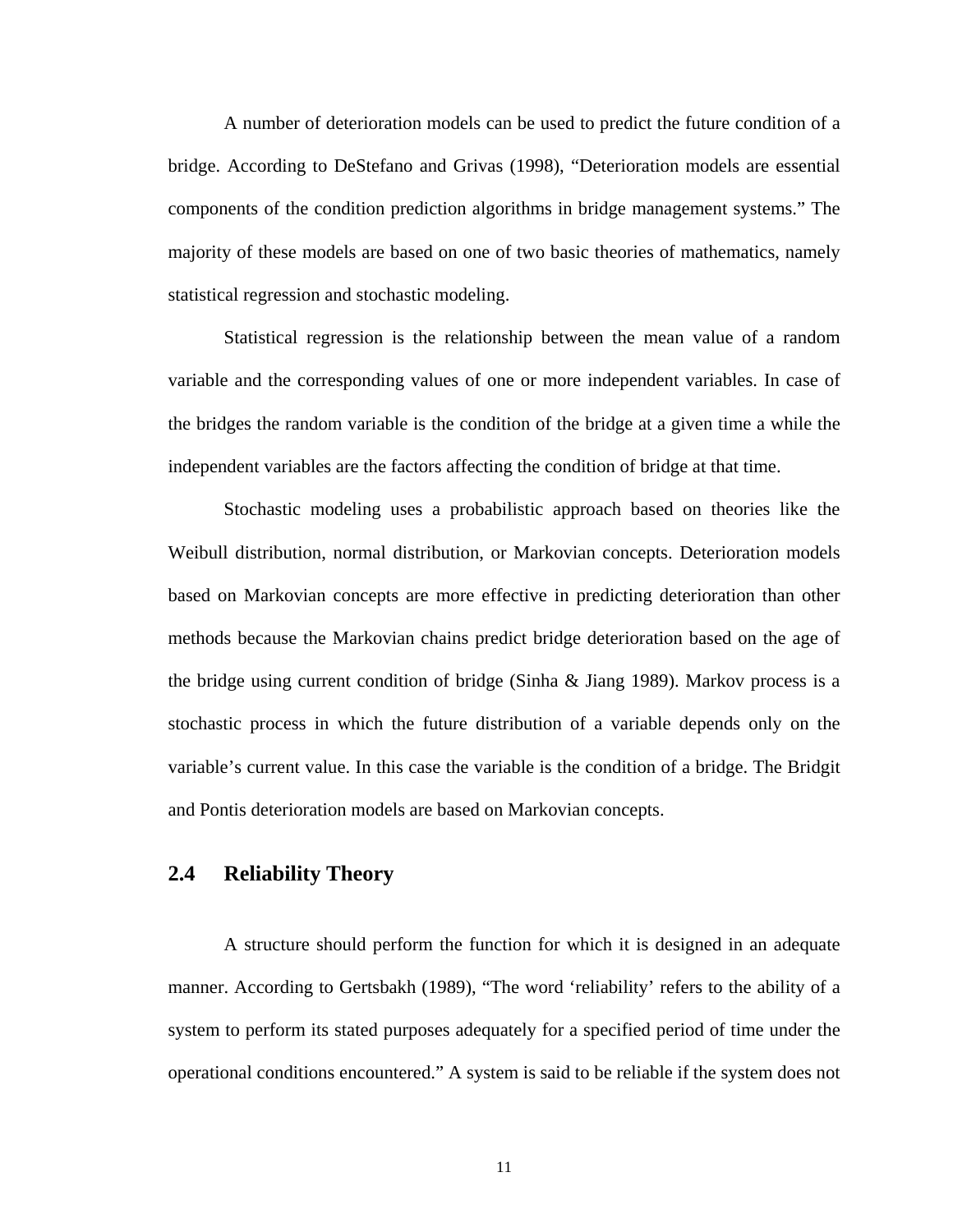fail for the desired period of time. Failure of a system is generally caused by the combined effect of many unpredictable, random processes. Hence, any failure has a random (stochastic) nature.

The reliability of a system is based on the probability of failure of the system, comprised of the combined effects of the system components. The effect of aging is seen through a decline in performance characteristics in almost all systems, increasing the probability of failure. This effect of aging is accounted for in reliability analysis of a system (DeStefano & Grivas 1998). For example, reliability theory is used for the reliability of highway bridges under the effect of reinforcement corrosion (Thoft-Christensen 1996). In this method, non-linear finite element structural models and probabilistic models for traffic loads are used to find corrosion propagation, bond characteristics, material properties, element dimensions and reinforcement placement. Reliability is estimated in terms of the reliability index.

#### **2.5 Uncertainty**

A significant body of research on uncertainty of data exists, and most of the work has classified types of uncertainties and proposed models to express the level of uncertainty. However, a gap exists in applying these techniques to civil engineering problems. A significant amount of the research in this area relates to industrial engineering.

As most work in industry can be checked for precision and accuracy, guidelines to identify and reduce uncertainties can be set. The accuracy and precision in manufacturing, testing and maintenance is high in industry (industrial engineering) as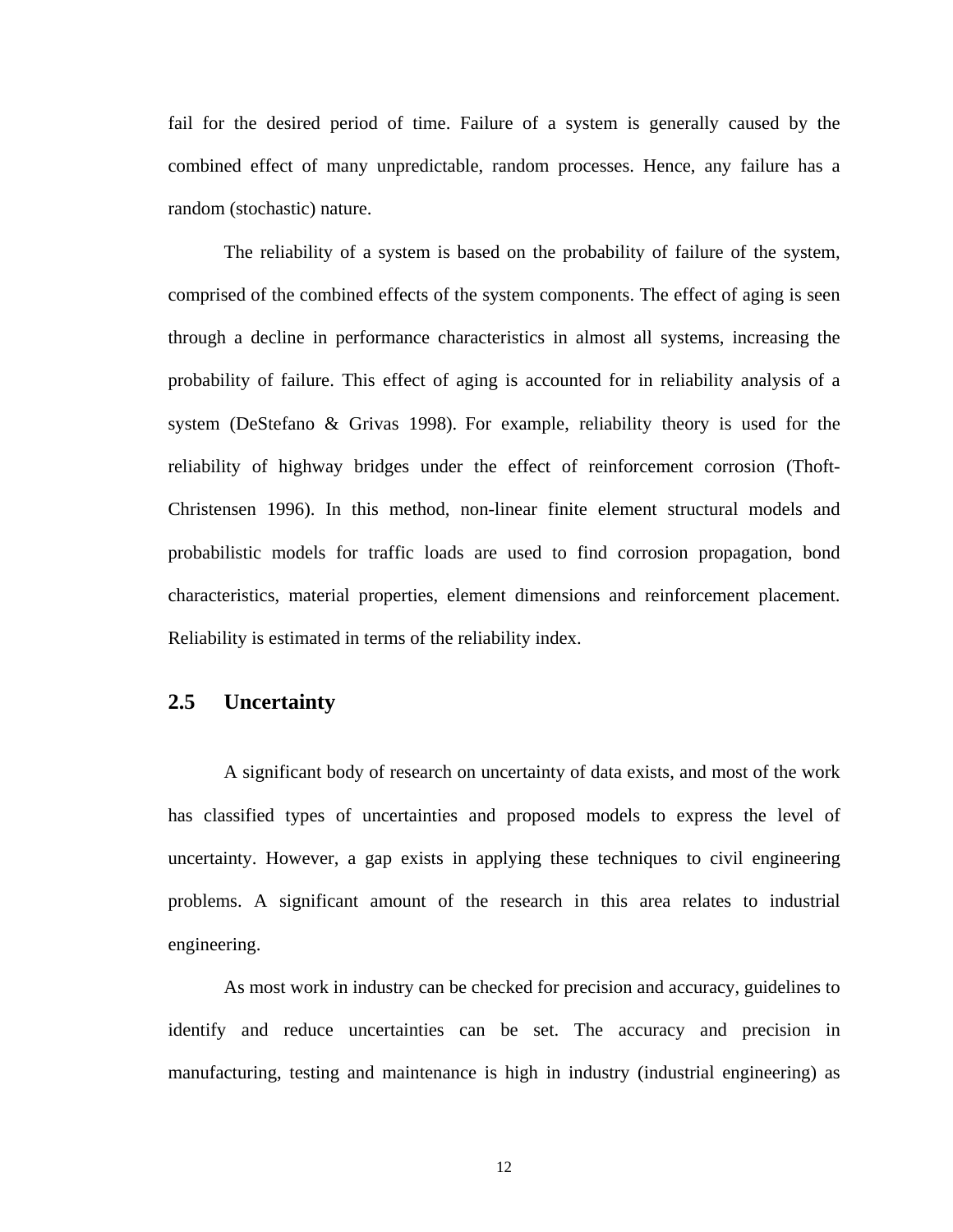compared to construction (civil engineering). This is so because the above mentioned processes often are carried out by computers or other machines in industry, thus reducing errors due to factors such as environmental and other unknown conditions, and human factors which are very much present in construction. Hence, it is easier to set guidelines to account for uncertainties in industry than for structures like buildings and bridges. Researchers typically have proposed methods either to account for uncertainty in a process or to express uncertainty in a numerical form.

As explained and defined by Ayyub (1998), uncertainties in data can be grouped and accounted for depending on their type. Uncertainties in engineering systems mainly can be attributed to ambiguity and vagueness in defining the architecture, parameters and governing prediction models for the systems. The ambiguity component is generally attributed to non-cognitive sources. These sources include (1) physical randomness; (2) statistical uncertainty due to the use of limited information in estimating the characteristics of these variables; and (3) model uncertainties, which are due to simplifying assumptions in analytical and predictive models, simplified methods, and idealized representations of real performances. Vagueness related uncertainty is due to cognitive sources, which include (1) variables such as structural performance, deterioration, and quality; (2) human error and other human factors; and (3) interrelationships among variables of a problem, especially for a complex system.

 According to Kikuchi and Parsula (1998), different models are used to analyze uncertainty depending on the application or type of data. In one method for analyzing uncertainty related to transportation engineering data, uncertainty is broadly classified into two types, cognitive and non-cognitive. Cognitive uncertainty is subjective and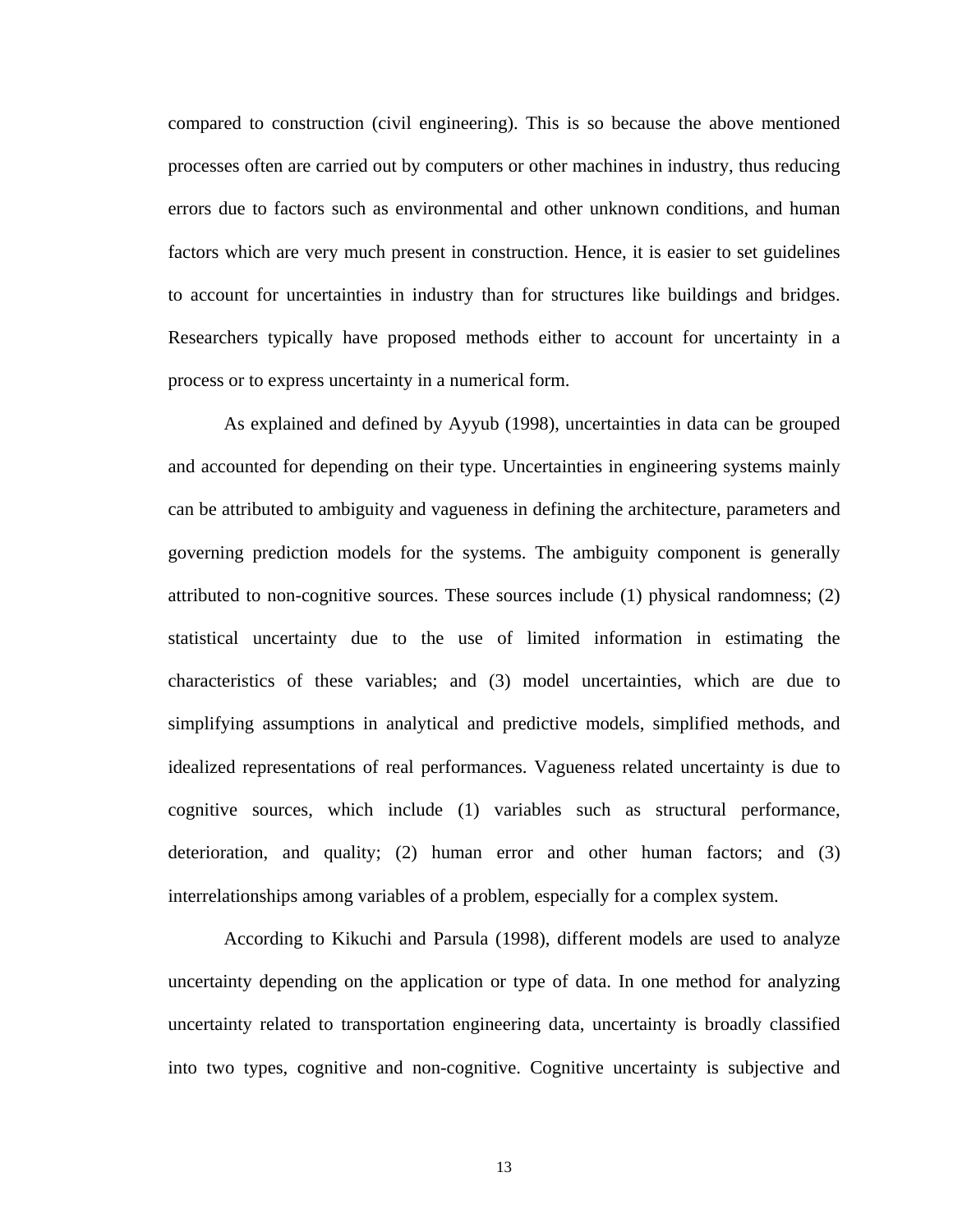cannot be easily quantified. The non-cognitive type is the uncertainty in predicting the behavior and design of structural systems. Fuzzy analysis applies to cases with the noncognitive type of uncertainty. In this type of analysis, fuzzy sets are defined, and these sets are analyzed using methods such as fuzzy arithmetic or permutation. Fuzzy random analysis is generally used to identify and quantify the cognitive type of uncertainty. Generally, fuzzy set theory and random analysis are combined to determine the uncertainty (Kikuchi and Parsula 1998).

 The National Institute of Standards and Technology (NIST) has developed guidelines for evaluating and expressing uncertainty related to data in industrial engineering. According to Taylor and Kuyatt (1994), uncertainty is divided into two components, random uncertainty and systematic uncertainty. The component of uncertainty arising from random effects gives rise to possible random uncertainty. The component of uncertainty arising from systematic effects gives rise to possible systematic uncertainty. Random effects have no specific pattern, purpose or objective and are completely unpredictable, while systematic effects are the opposite. Random uncertainties are generally evaluated using reliability theory, and systematic uncertainties are evaluated based on scientific judgement of series of observations. NIST deals with standards for and accuracy of data rather than any particular type of data. The uncertainty of data collected consists of several components, which are evaluated according to the classification by using statistical methods.

As summarized in the above discussion, authors have classified uncertainty broadly into two types and have proposed models either to account for uncertainty in a particular problem or numerically quantify the uncertainties. According to Ayyub (1998),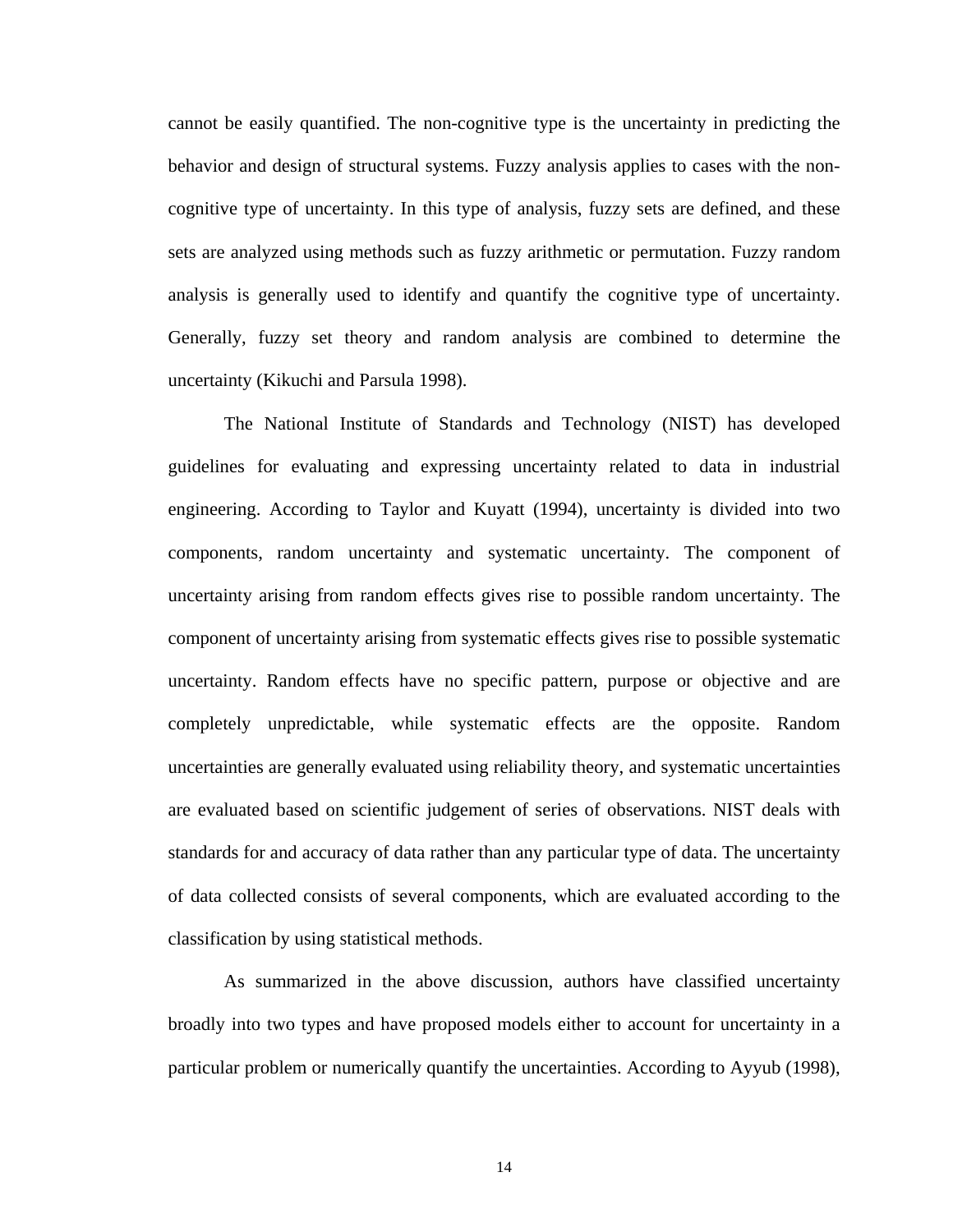uncertainty is mainly attributed to ambiguity and vagueness, and according to Kikuchi and Parsula (1998), uncertainty is either cognitive or non-cognitive. All the authors have classified uncertainty in two forms on the same lines, but Kikuchi and Parsula have gone further to propose a model to formulate uncertainty using fuzzy logic.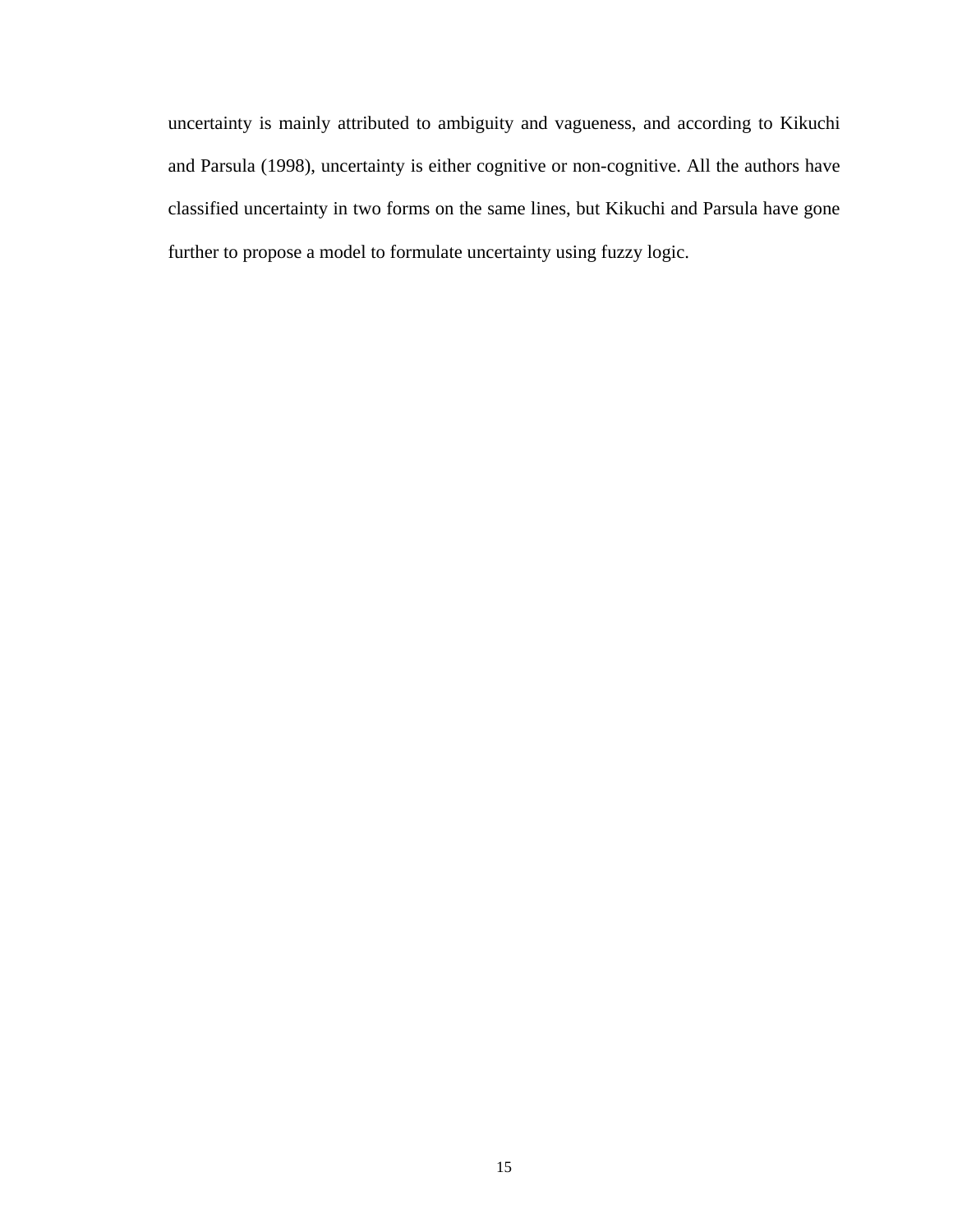### **3. Research Approach**

This research proposes a procedure to quantify data uncertainty in bridge management. A deterioration model and a reliability model are used to obtain probabilities from the condition assessment data. These probabilities are then compared to find the coefficient of correlation, which represents the uncertainty in the data.

This procedure was applied to a data set of three bridges to obtain a numerical value of uncertainty. Condition assessment data for these three bridges were used by the models to predict the future condition of bridges. This chapter explains the procedure developed, including the condition assessment framework, deterioration model, reliability model and coefficient of variance.

#### **3.1 Condition Assessment Framework**

 Bridges of a particular structural type, such as reinforced concrete slab, steel stringer, prestressed concrete, or box-reinforced concrete slab, have similar response and loading mechanisms. However, no two bridges are similar in all respects, especially in their deterioration and aging characteristics, and it is difficult to assess all types of bridges in the same condition analysis framework. A bridge type specific condition assessment for concrete bridges is used in this research. It has a condition assessment framework specifically for concrete bridges, for selecting a bridge component and analyzing its condition. Concrete bridges are considered because the data for this procedure was easily available/accessible.

 A bridge comprises of three components, the superstructure, substructure, and foundation. The deck is the load-carrying component of the superstructure. Abutments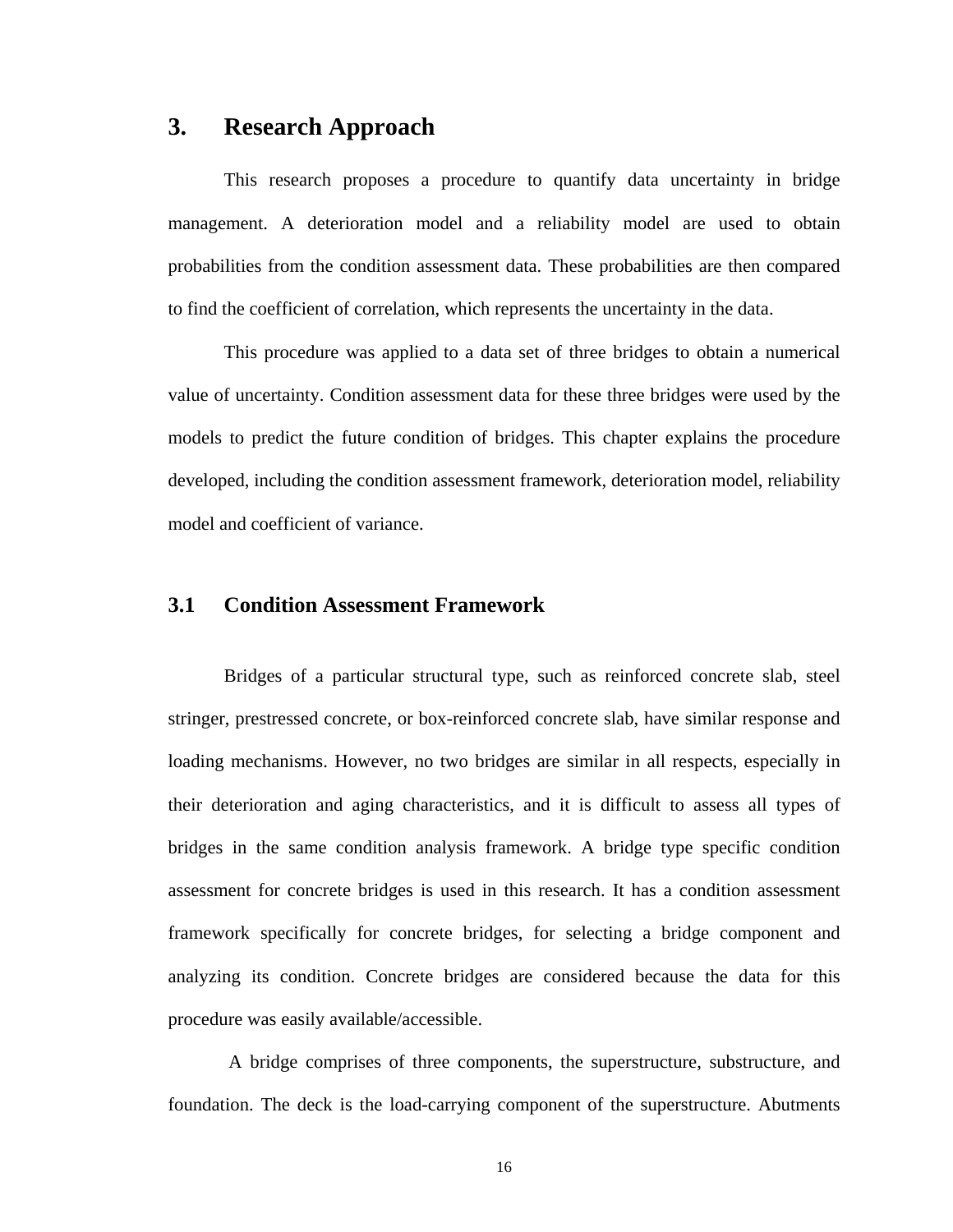are part of the substructure, which support the end spans of the bridge and retain the soil on the approaches. Piers, which transfer the load from the deck to the foundation, are the part of the substructure. The bridge is basically divided into three main components for condition assessment, which are deck, abutments, and piers. These are further classified into predefined elements such as slabs, girders, railings, etc. (Ang & Tang 1984). Bridge inspection data pertaining to these elements are collected, and, based on these data, the condition of the bridge elements is assessed. The elements are assessed for the following indicators of deterioration: cracking, scaling, spalling, delamination, leaching, stains, deformations and hollow or dead sounds (Aktan et al. 1996).

#### **3.2 Deterioration Models**

There are many uncertain factors responsible for the deterioration in bridge condition, such as traffic volume, environmental condition, quality of construction, age of the bridge, and maintenance. Although statistical regression theory, which is a deterministic process, has been used to model deterioration, it cannot be applied to bridges in order to replicate the deterioration process in a true sense. On the other hand, stochastic modeling takes these uncertain factors takes into consideration, yielding a more realistic solution for replicating the deterioration process.

 The application of Markov chains to bridge deterioration is based on the concept of defining states in terms of bridge condition ratings (that is, to convert bridge inspection data to condition assessment data) and obtaining the probabilities of bridge condition transitioning from one state to another. These probabilities are called transition probabilities and are represented in a matrix form, called a transition matrix. The future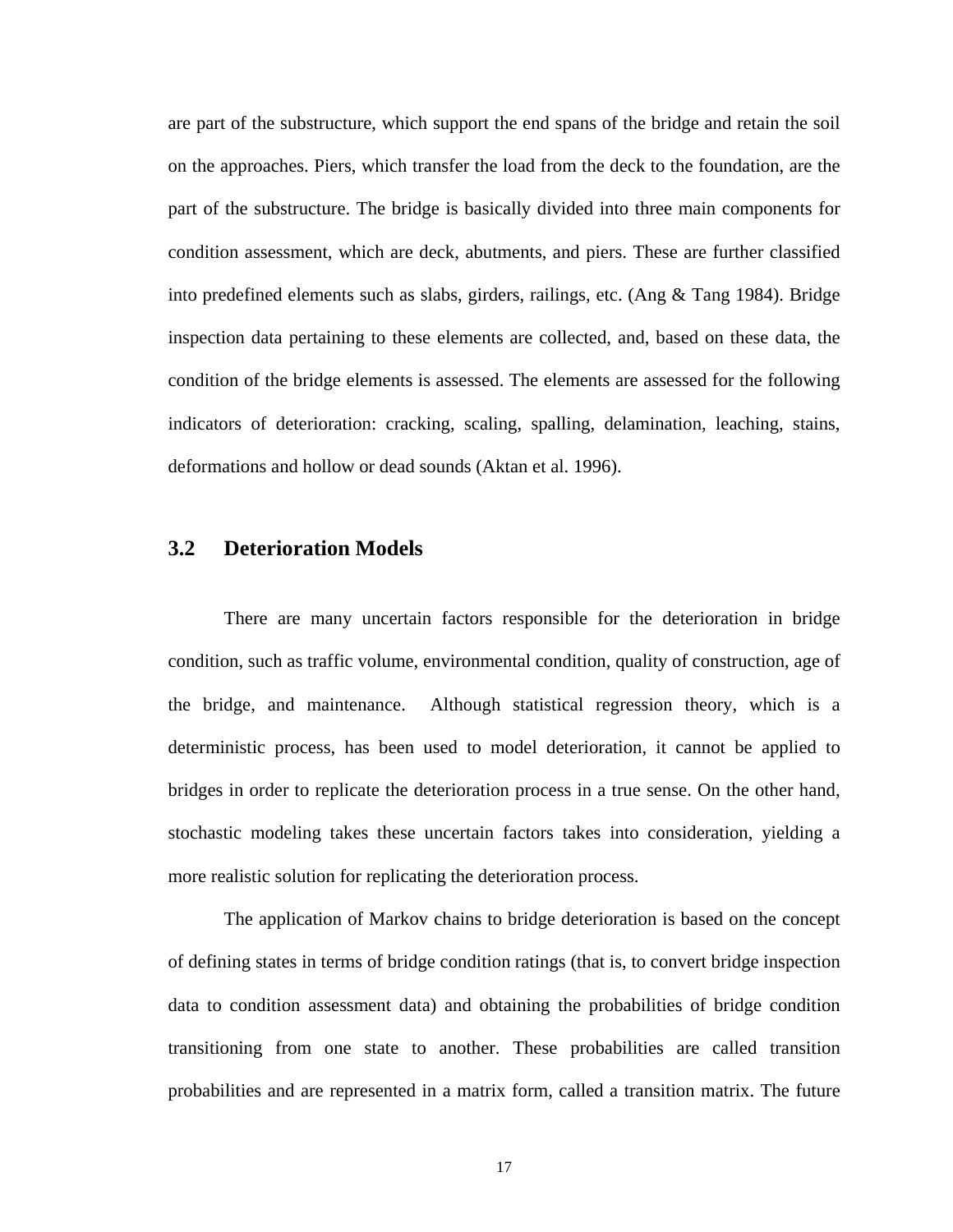condition after a certain time or the time needed to change the condition from one rating to another can be predicted through multiplication of the initial state vector and the transition matrix (Sinha & Jiang 1989).

 The Markov chain is developed based on the condition assessment data and probability theory. Let  $p_{ii}(a)$  be defined as probability that a bridge element changes its state from *i* to *j* in a given time interval for a given action *a*.

Let 
$$
s(k) \in s = (1, 2, ..., M)
$$
 and Eq. 1.

$$
a(k) \in A[ s(k)] \qquad Eq. 2.
$$

be the state and control (or decision) respectively at decision epoch *k*. Here M is the maximum number of states or condition that a bridge can be in  $(M=7)$ , and k is the decision taken in a given period of time.

Hence, the transition matrix is

$$
P = [P_{ij}(a)] = \{ p [ s (k+1) = j / s (k) = i, a (k) = a] \}.
$$
 Eq. 3.

There are restrictions on the transition matrix as the process is stochastic; the row must sum to 1 (Scherer & Glagola. 1993). Hence, the transition probabilities can be evaluated using the above equation, which is illustrated using numerical values in *Figure 1*. *Figure 1* shows an example of a Markovian prediction over a 20-year period. The circles indicate state probabilities which can be interpreted as the percentage of the inventory predicted to be in each state. The arrows represent transition probabilities (Thompson et al. 1998).

Pontis deterioration models consist of transition probabilities, which predict that in a given environment and for a given action/no action (maintenance), the condition state will remain the same or change to another in the given period of time. The probability of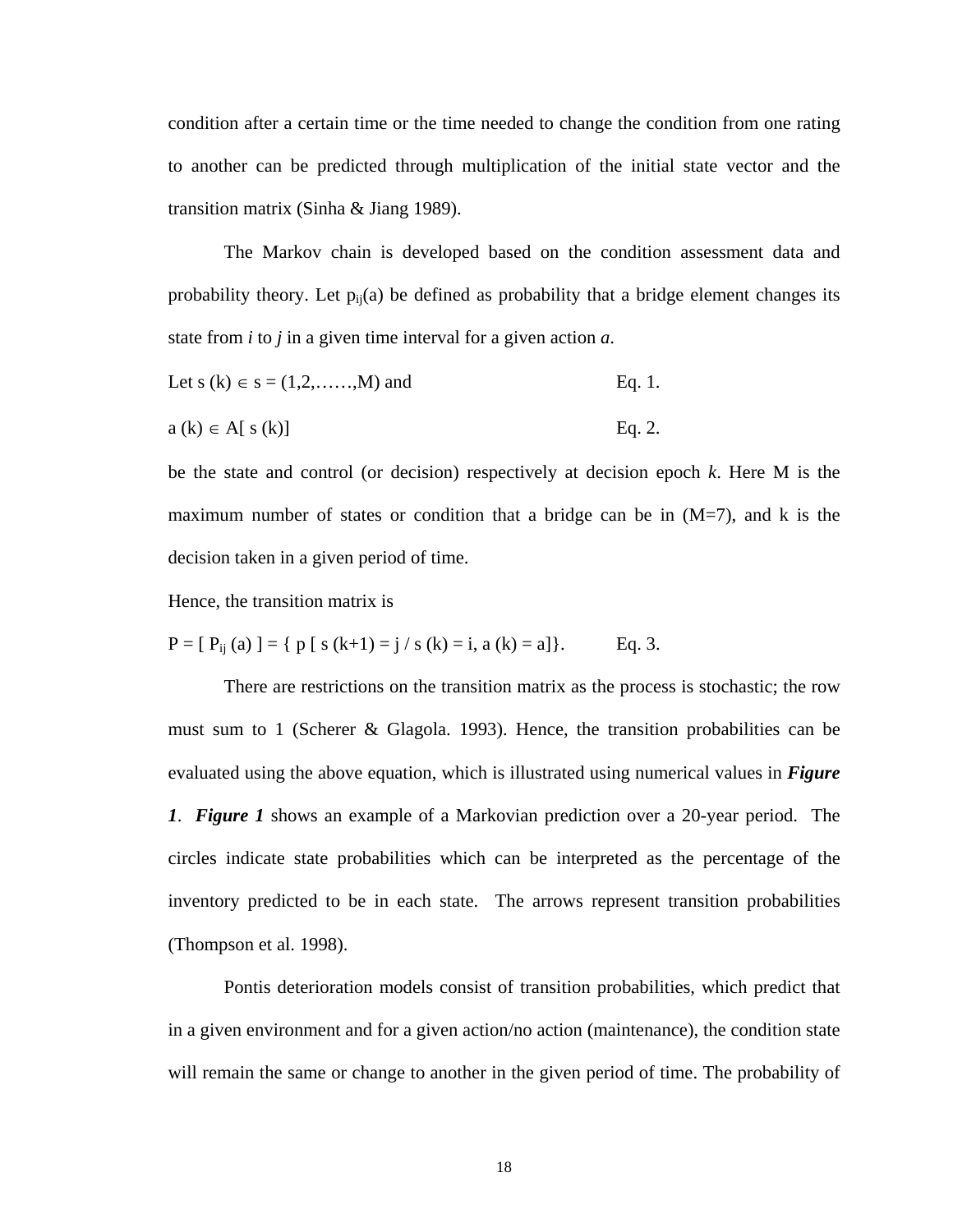

**FIGURE 1: EXAMPLE OF MARKOVIAN MODEL DETERIORATION**  FIGURE 1: EXAMPLE OF MARKOVIAN MODEL DETERIORATION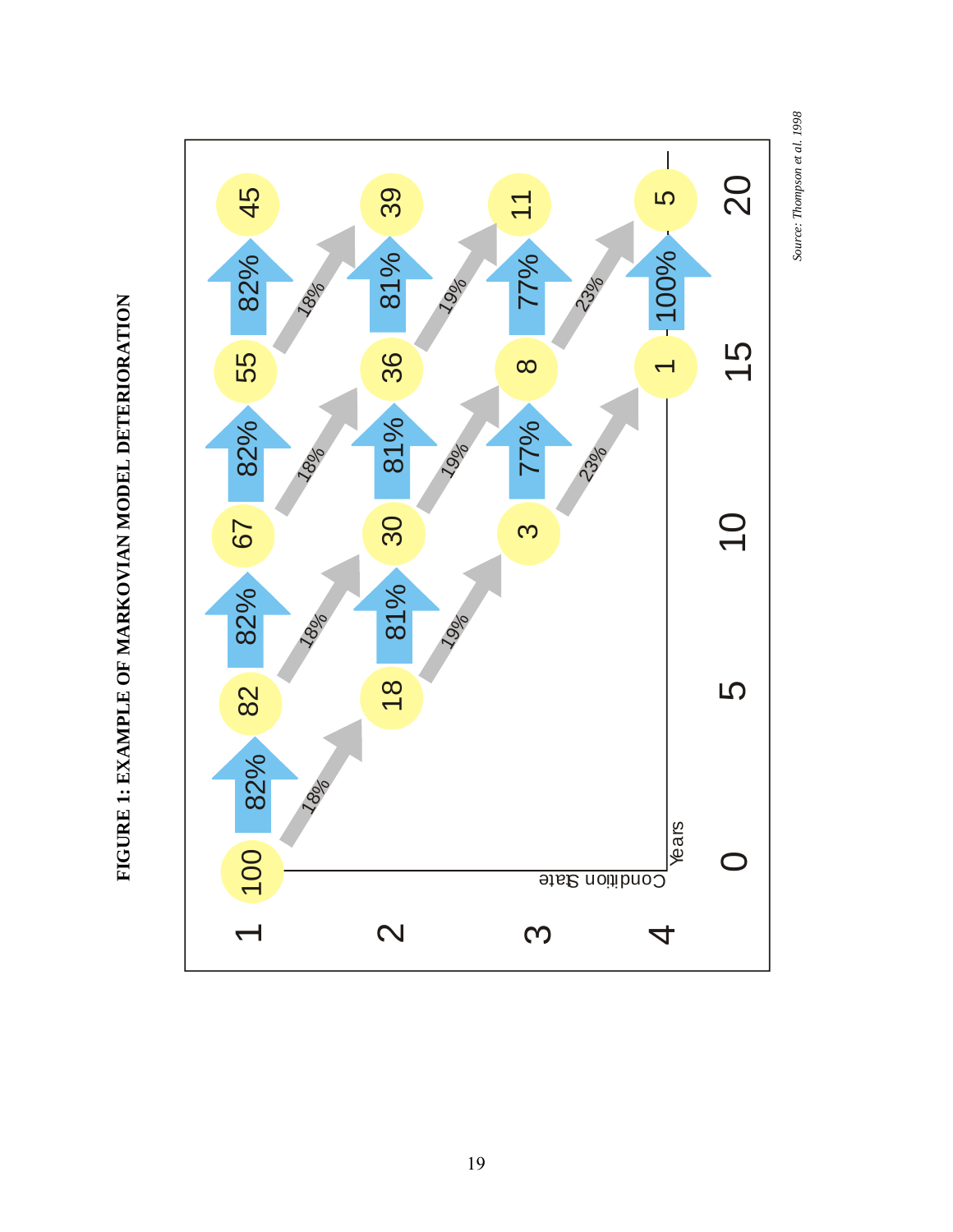deterioration depends only on the current condition data and external factors such as the environment and actions taken, not on any previous conditions or actions. The transition probability model cannot be run before a statistically significant amount of historical data are accumulated. Where sufficient data are not available, transition probabilities are based on elicitation estimates, which are values generated by simulation using the same logic as in deterioration models.

Pontis includes a preservation model, which is formulated using a top-down analytical framework. The bridge elements are characterized by discrete condition states, which describe the type and severity of element deterioration in visual terms. Pontis includes a translator function to convert the element inspection results into the older 0-9 rating scale for deck, superstructure, and substructure (Thompson et al. 1998). Since the number of condition states is limited to five for each element, the transition probability matrix is very small. Markov models assume that the condition states themselves incorporate all the information necessary to predict future deterioration. Thus, condition predictions for any future year can be made simply by matrix multiplication (Sinha  $\&$ Jiang 1989).

#### **3.3 Reliability Model**

Any system can be broadly categorized as either renewable or non-renewable. A renewable system, such as a bridge, can be repaired, maintained and reused, while a nonrenewable system, such as a missile or rocket designed to carry out a single mission, cannot. Several indices of reliability can be used to quantify the reliability of a particular component of a renewable system, or the entire system. The indices are: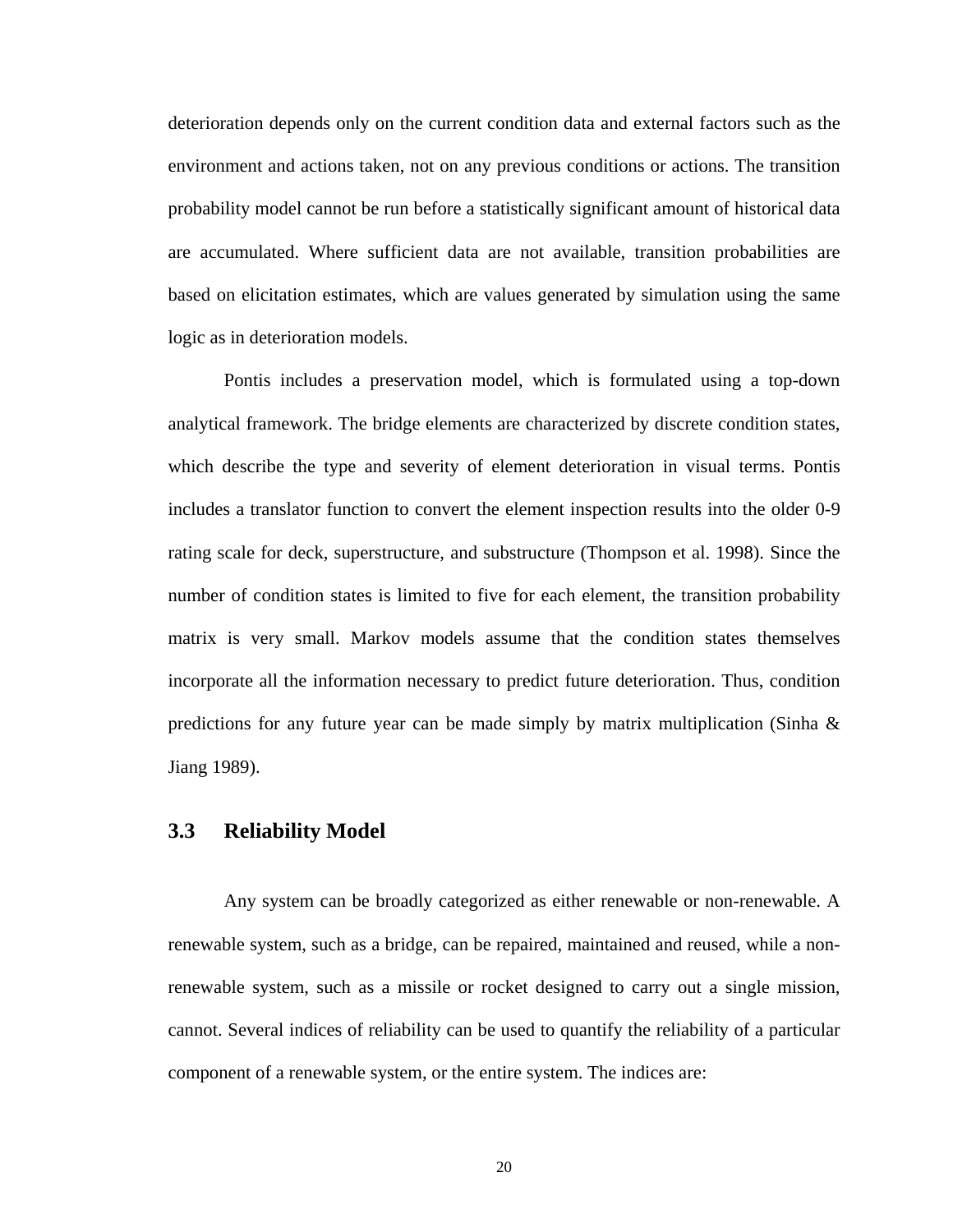- Time to the first system failure.
- Instantaneous availability the probability that the system will be operational at given time instant.
- Limiting availability the probability that the system will be operational at time *t,* where *t* is infinitely large.

It is important that the probability of failure be low for important complex systems. According to current reliability theories, "In many cases high reliability can be guaranteed not only by building the system from highly reliable components, but also by introducing redundancy in the system or into its less reliable parts" (DeStefano & Grivas 1989). Reliability analysis is carried out during the structural design of a component in order to predict the approximate life and the probability of failure of that component. Reliability theory is also applicable for management and maintenance of infrastructure. In the case of bridges, reliability theory can be applied at the component level as well as at the bridge level.

 The probability of failure in reliability theory depends on the reasonableness of the assumptions made in the reliability theory. The probability of failure is based on empirical models and relies on observational data (Ang & Tang 1984). The reliability of a structural system (Ang & Tang 1984) is defined as

$$
R = 1-P_f
$$
 Eq. 4.

where  $P_f$  is the probability of failure. Then, for discrete variables,

$$
P_f = P (A < B) = \Sigma P (A < B/B = b)P(B = b)
$$
 Eq. 5.

where, A is the Capacity (Supply),

B is the Resistance (Demand), and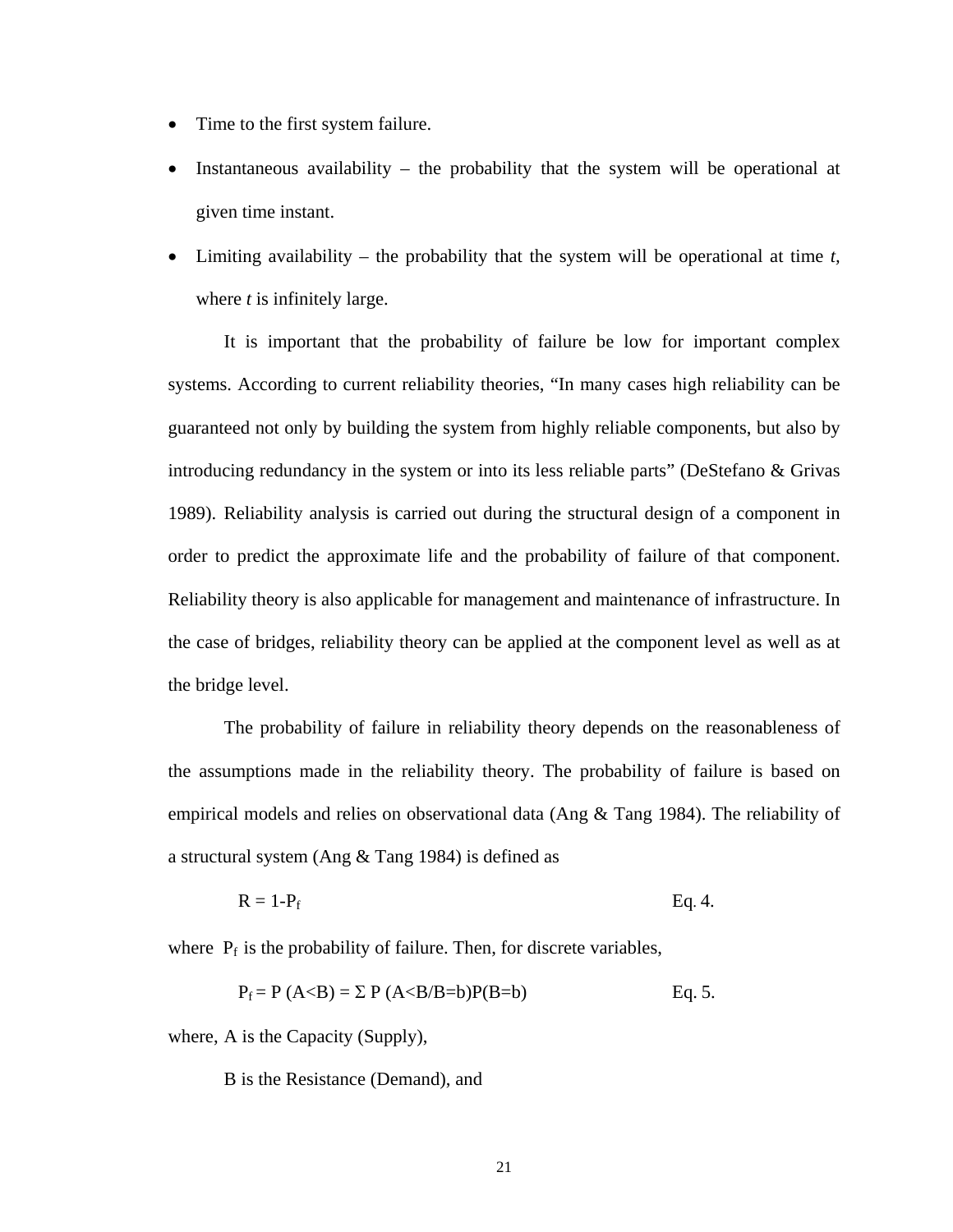b is the Resistance at a given instant.

Generally, the variables whose functions are discussed above are normal random variables, and the distribution is normal. For calculating the reliability of a particular variable, the two moments, namely mean and variance, are estimated. Only these two moments of the random variables are considered practical, as large amounts of data are required to evaluate for further moments.

 For a complex system, the Capacity (Supply) and Resistance (Demand) may each be functions of several other variables. Hence, the problem of calculating the reliability becomes complex, as the selected variable depends on other random variables. Further, the complexity of the problem increases when the correlation between the variables is considered. To simplify the problem, for this work only the two moments mentioned above are considered in

the form of the total load effect (capacity) and the strength (resistance).

The total load effect (S) is

$$
S = D + L + I
$$
 Eq. 6.

where D is dead load,

L is live load, and

I is impact load.

All three loads are considered to be random variables, as the loads over time are not constant. Failure for a particular component will occur when S, the total load, exceeds the strength or resistance, R.

Hence,

$$
P_f = P[R < S] \tag{Eq. 7.}
$$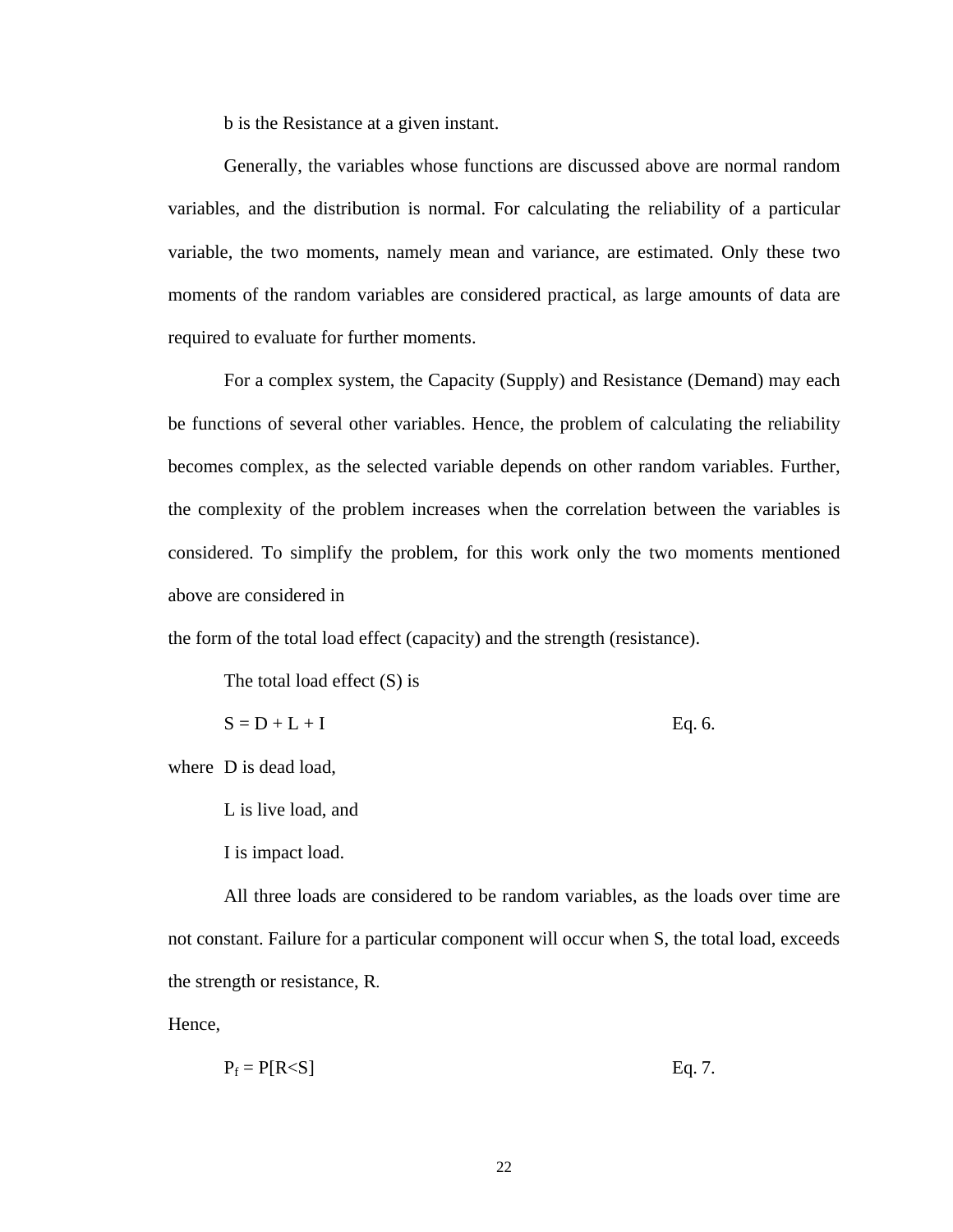For this model

Mean: 
$$
g = R-S
$$
 Eq. 8.

Variance: 
$$
(\sigma_g)^2 = (\sigma_R)^2 - (\sigma_S)^2
$$
 Eq. 9.

where g is the difference between resistance and capacity,

 $(\sigma_g)^2$  is the difference between the variance of resistance and capacity, and  $(\sigma_R)^2$  is the variance of resistance and  $(\sigma_S)^2$  is the variance of load.

The failure probability is the region where  $g<0$ , and in a discrete form the equation for failure probability is:

$$
P_f = \sum P[g = g_i]
$$
 for all values where g<0 Eq. 10.

where  $g_i$  is the difference between resistance and capacity at any given instance (i).

#### *Safety Index:*

The safety index (β) is defined as the ratio of difference between resistance and capacity (g) and the standard deviation ( $\sigma_g$ ), which is the difference between the variance of resistance and capacity. Hence, the failure probability is the sum of probabilities over the range where the safety index obtained is negative (Ang & Tang 1984). The probability of failure can be expressed as a logarithmic function of the ratio of the difference between the loads and the difference between variances.

- $P_f = \Phi(g/\sigma_g)$  Eq. 11.
- If  $\beta = g/\sigma_g$ , Eq.12.
- then  $P_f = \Phi(\beta)$  Eq.13.

Here  $\beta$  is the safety index, and the quantitative relation between the safety index and the probability, which follows normal distribution is shown in *Table 2*,. (Ang & Tang 1984):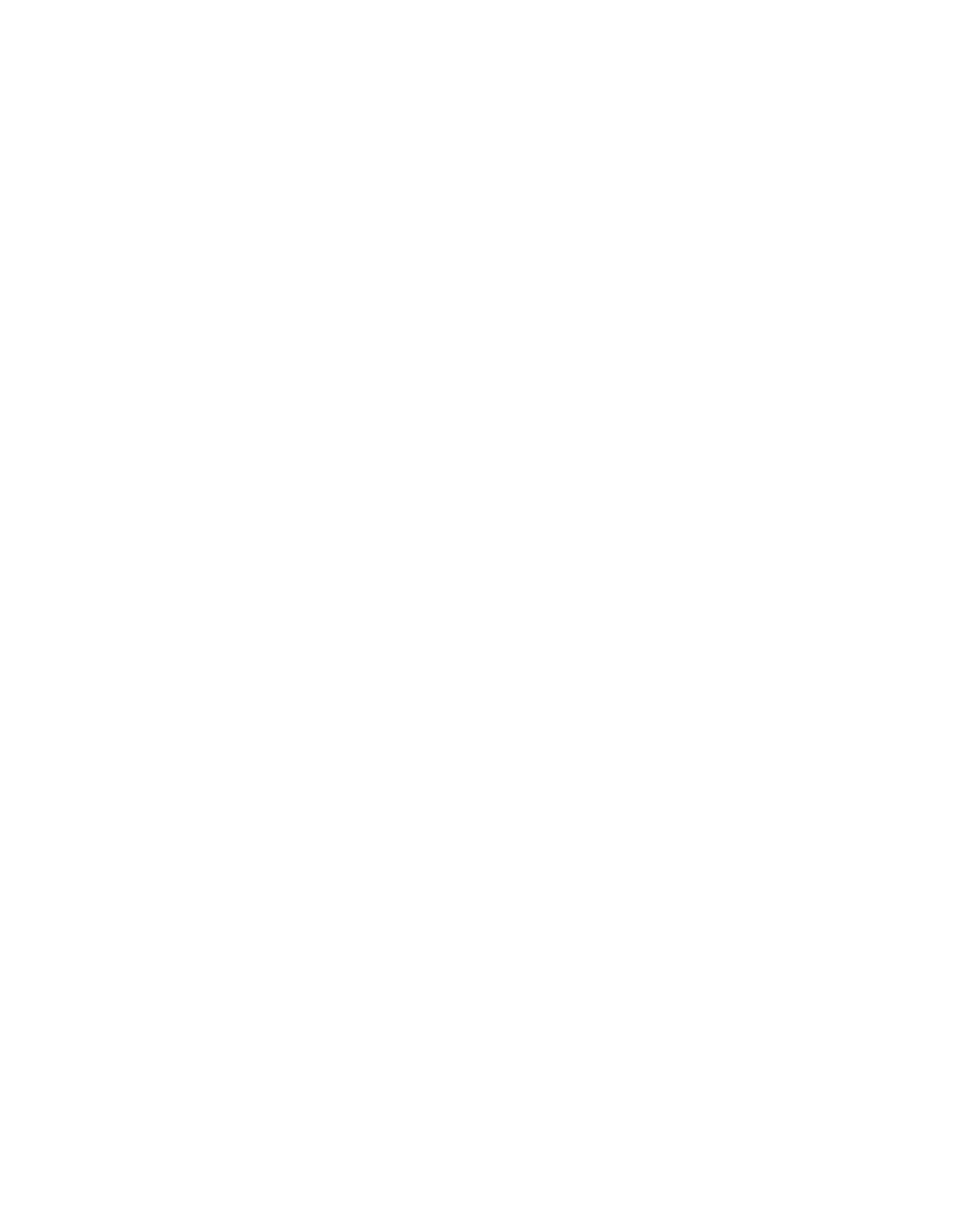$$
\beta = \frac{\mu_R - \mu_S}{\sqrt{\sigma_R^2 + \sigma_S^2}} \qquad \qquad \text{Eq.15.}
$$

Where  $\mu_R$  is capacity of components

 $\mu$ <sub>S</sub> is load on the components  $\sigma_R$  is variance of capacity  $\sigma_s$  is variance of load

After finding the safety index by using data from *Table 2*, the probability of failure is calculated.

#### **3.4 Coefficient of Variance**

Correlation techniques are used to study relationships (associations) between variables. Correlation is calculated as the level and direction of a relationship between two variables, X and Y. The range of values of a correlation coefficient is from "-1" to " $+1$ ". The closer the value is to " $+1$ ", the stronger the positive correlation, and the closer the value is to "–1", the stronger the negative correlation.

 The Pearson product moment correlation (r) is the most common "Correlation Coefficient." The strength of the correlation is measured from 0 to 1, and the sign indicates whether the condition is positive or negative. The correlation coefficient reflects the degree of linear relationship between two variables. (Pearson's Correlation @ August 1999)

A number of assumptions are for made for the Pearson r:

- 1. Normal distribution for both X and Y.
- 2. Sample representative of the population.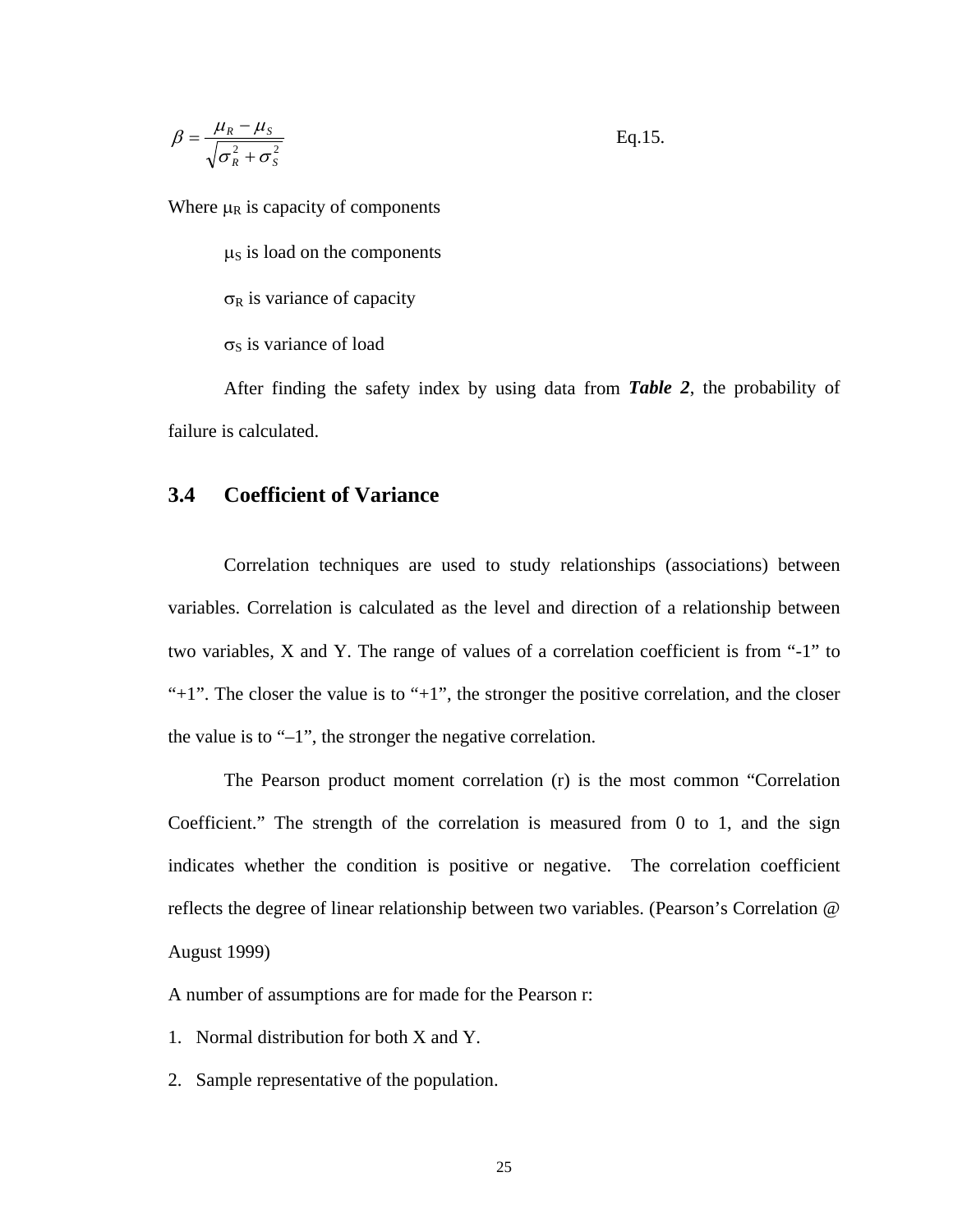3. Interval level of measurement for data for both X and Y. This means that the data are measured after specific time interval. For this research, the data used are collected after every year.

The data used in the research satisfies the above requirements, wherein it is assumed that the relationship between the probabilities (transition probability and probability of failure) is normally distributed.

The Coefficient of Correlation is calculated as

$$
r = \frac{\sum XY - \frac{(\sum X)(\sum Y)}{n}}{\sqrt{(\sum X^{2} - \frac{(\sum X)^{2}}{n})(\sum Y^{2} - \frac{(\sum Y)^{2}}{n})}}
$$
 Eq.16.

where 'n' is the sample size.

#### **3.5 Methodology**

This research addresses non-cognitive, random uncertainty in bridge condition data. The methodology combines a comparison of predicted with actual data of both component condition and reliability of a bridge. A correlation coefficient is then used to quantify the level of agreement between the two, which is subsequently used to obtain an overall estimation of "accuracy."

Typical elements of the bridge, which represent the overall condition of the bridge are selected and condition assessment data for these components are used in creating a database. This database is used as an input file for the Pontis software. Based on the Markovian principle, the deterioration model in Pontis calculates the transition probabilities for each component using past and present data. The past data represents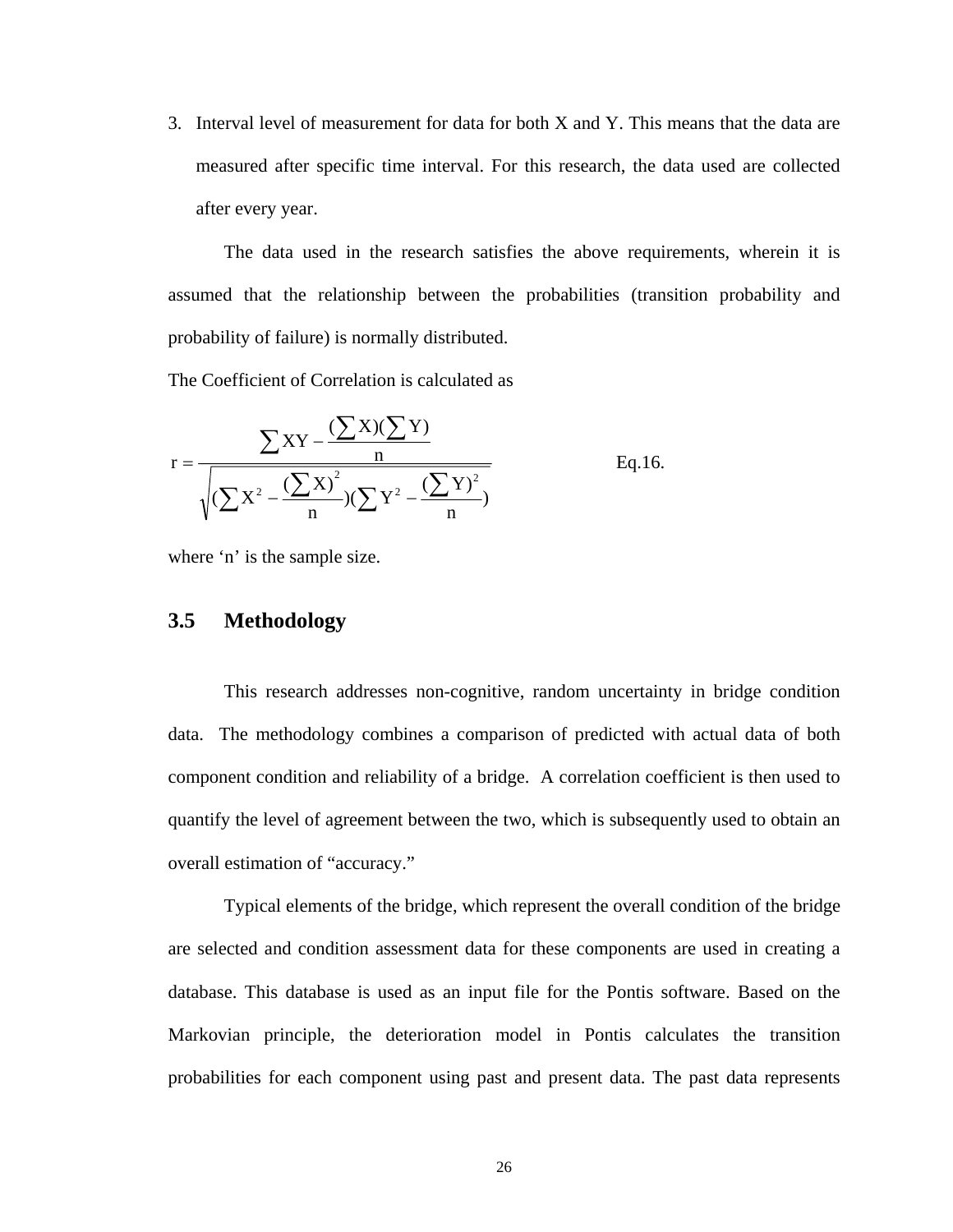condition assessment data for the previous 'n' years, and the present data represents the condition assessment data for 'n+1' years. The reliability model is used to calculate the probability of failure, using equation 4 through equation 15 mentioned earlier in *section 3.3* on reliability.

The procedure can be explained using a diagrammatic representation of the procedure as shown in *Figure 2*. Using the condition assessment data for a period of 'n' years the transition probabilities for the components of bridge are calculated. Then, the transition probabilities for the same components of the bridge are calculated using condition assessment data for the period of 'n+1' years. Further, these transition probabilities are compared and a coefficient of correlation for the transition probabilities for a particular bridge is calculated. Similarly, in the reliability model, probability of failure is calculated using the condition assessment data at time  $T = n$  years and time  $T =$ n+1 years. The probabilities of failure are then compared, and the coefficient of correlation between both the probabilities (at  $T = n$  years and at  $T = n+1$  years) for the same bridge are calculated. These coefficients of correlation are then compared and the final coefficient of correlation is calculated. The uncertainty is quantified in terms of this coefficient of correlation.

In this procedure the deterioration model predicts the transition probability for the future (after 1 year). Hence, when  $t=n$  years, a transition probability based on the past (n years) data is obtained. At  $t=n+1$  years this deterioration model predicts the present transition probability where it also considers the condition assessment data for the present year.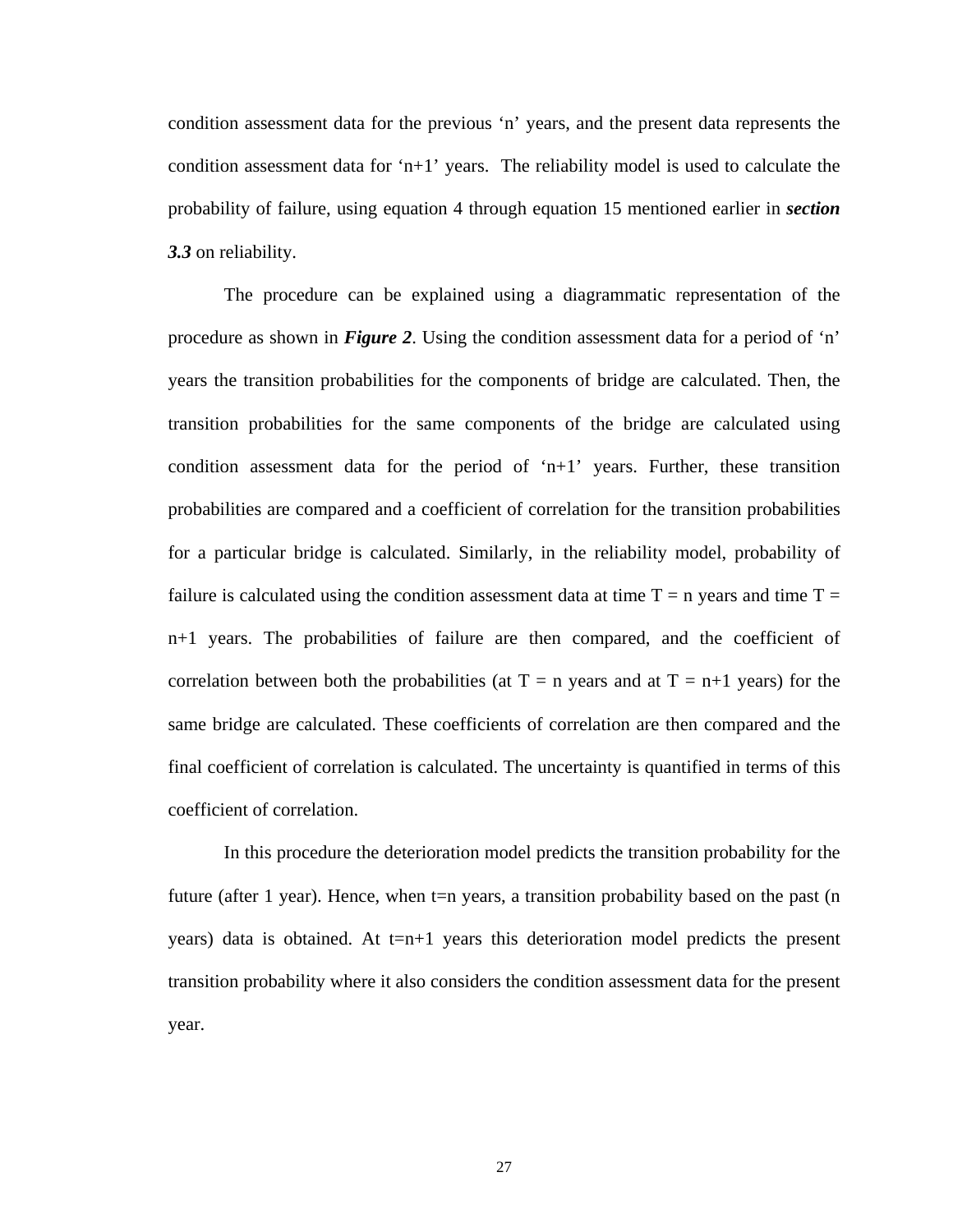#### **FIGURE 2: SCHEMATIC REPRESENTATION OF THE PROCEDURE**

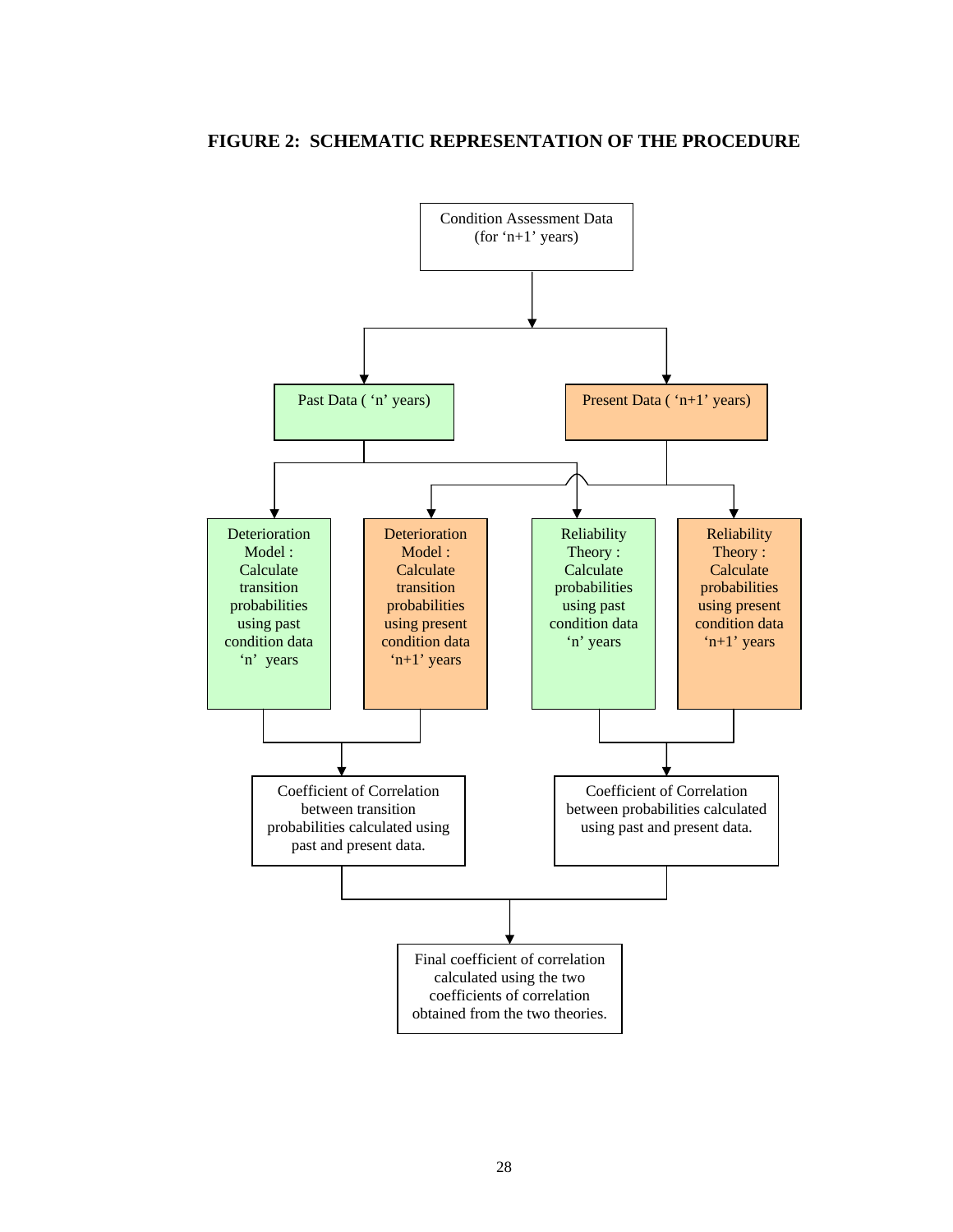### **4. Case Study**

#### **4.1 Application of Methodology**

In order to quantify uncertainty of data, condition assessment data for bridges were used in the deterioration model and the reliability model to predict the future probabilities of failure. Then a coefficient of correlation between these probabilities, which represents uncertainty in data, can be calculated.

 This method was applied to a set of three bridges whose condition assessment data were obtained from Missouri Department of Transportation (MoDOT) for bridges **A814**, **H198** and **H199**. A ten-year condition assessment data set for all three bridges obtained from MoDOT for this research is shown in *Table 3*. Typical elements of the bridge, which represent the overall condition of the bridge, as shown in *Table 3* were selected and condition assessment data for these components were used in creating a database. The database, which was created using ten years of condition assessment data for each element, was used as an input file for the Pontis software. Based on the Markovian principle, the deterioration model in Pontis calculated the transition probabilities for each component using past and present data, as shown in *Table 4* and *Table 5*. In this case study the past data represents condition assessment data for the previous 9 years (n=9), and the present data represents the condition assessment data for 10 years (n+1=10). The transition probabilities in *Table 4* and *Table 5* are quite high, suggesting that all the bridge components will most probably remain in the same condition state between past (9years) and present (10years). These transition probabilities obtained from Pontis, for past and present scenarios are compared and a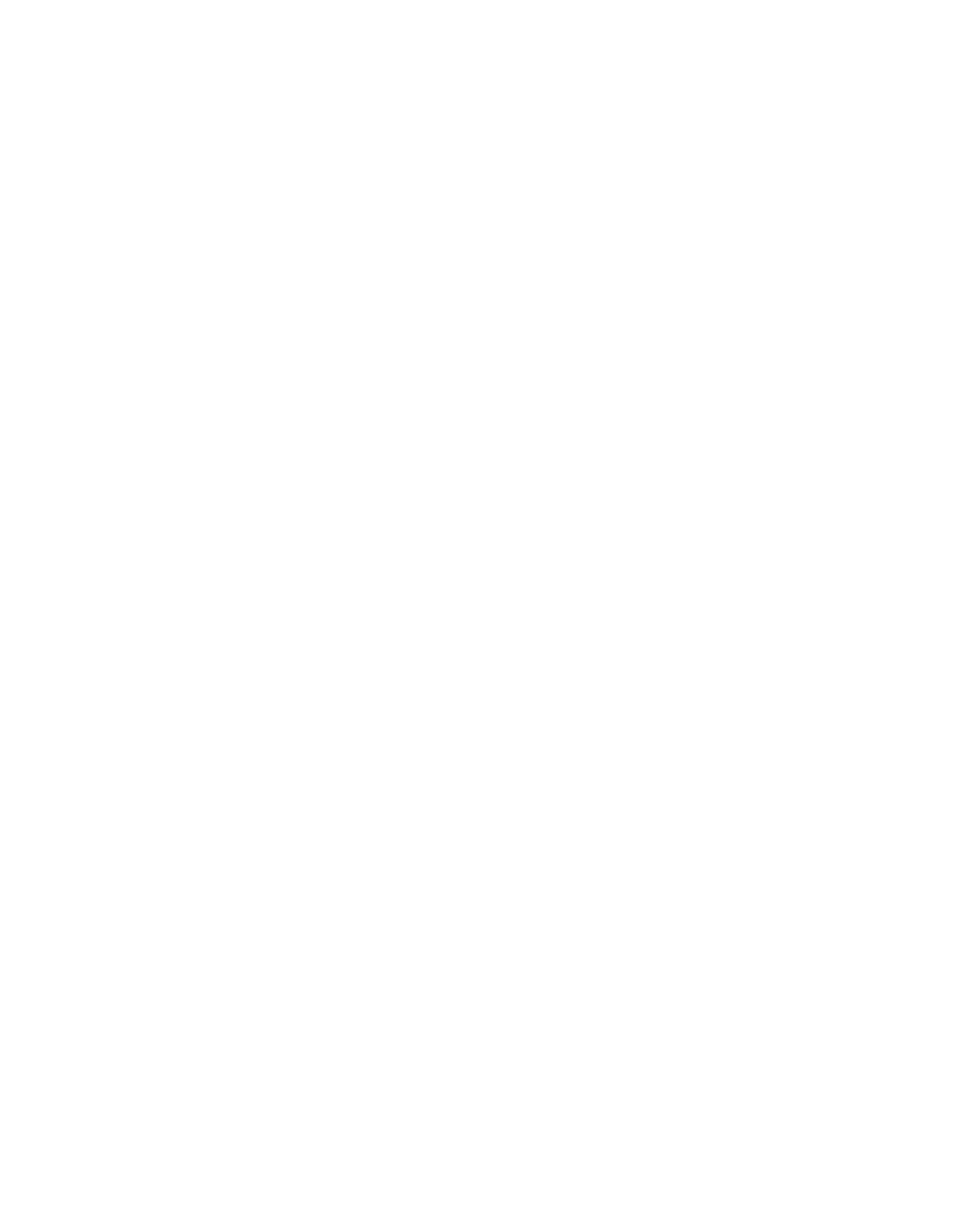### **TABLE 4: TRANSITION PROBABILITIES USING DETERIORATION MODELS FOR PAST DATA**

| <b>Bridge</b><br><b>Component</b> | A814  | H198  | H199  |
|-----------------------------------|-------|-------|-------|
| <b>Deck</b>                       | 94.25 | 93.28 | 96.48 |
| Slab                              | 95.92 | 95.86 | 94.34 |
| Girder                            | 96.95 | 94.77 | 96.98 |
| Columns                           | 97.47 | 96.82 | 97.47 |
| Railings                          | 97.98 | 97.52 | 96.29 |
| Abutment                          | 94.34 | 95.47 | 96.11 |

### **TABLE 5: TRANSITION PROBABILITIES USING DETERIORATION MODELS FOR PRESENT DATA**

| <b>Bridge</b><br><b>Component</b> | A814  | H198  | H199  |
|-----------------------------------|-------|-------|-------|
| <b>Deck</b>                       | 95.22 | 92.42 | 94.88 |
| Slab                              | 93.77 | 93.71 | 93.47 |
| Girder                            | 95.98 | 92.18 | 96.22 |
| Columns                           | 96.35 | 95.67 | 95.65 |
| Railings                          | 96.13 | 97.81 | 94.54 |
| Abutment                          | 92.18 | 93.25 | 95.08 |

#### **TABLE 6:COEFFICIENT OF CORRELATION BETWEEN TRANSITION PROBABILITIES**

|                                    |                                                                 | <b>Bridge A814</b>                                                 |                                                                 | <b>Bridge H198</b>                                                 | <b>Bridge H199</b>                                              |                                                                    |  |
|------------------------------------|-----------------------------------------------------------------|--------------------------------------------------------------------|-----------------------------------------------------------------|--------------------------------------------------------------------|-----------------------------------------------------------------|--------------------------------------------------------------------|--|
| <b>Bridge</b><br><b>Components</b> | <b>Transition</b><br><b>Probabilities</b><br>using past<br>data | <b>Transition</b><br><b>Probabilities</b><br>using<br>present data | <b>Transition</b><br><b>Probabilities</b><br>using past<br>data | <b>Transition</b><br><b>Probabilities</b><br>using<br>present data | <b>Transition</b><br><b>Probabilities</b><br>using past<br>data | <b>Transition</b><br><b>Probabilities</b><br>using<br>present data |  |
| <b>Deck</b>                        | 94.25                                                           | 93.22                                                              | 93.28                                                           | 92.42                                                              | 96.48                                                           | 94.88                                                              |  |
| Slab                               | 95.92                                                           | 93.77                                                              | 95.86                                                           | 93.71                                                              | 94.34                                                           | 93.47                                                              |  |
| Girder                             | 96.95                                                           | 95.98                                                              | 94.77                                                           | 92.18                                                              | 96.98                                                           | 96.22                                                              |  |
| Column                             | 97.47                                                           | 96.35                                                              | 96.82                                                           | 95.67                                                              | 97.47                                                           | 95.65                                                              |  |
| Railing                            | 97.98                                                           | 96.13                                                              | 97.52                                                           | 97.81                                                              | 96.29                                                           | 94.54                                                              |  |
| Abutment                           | 94.34                                                           | 93.18                                                              | 95.47                                                           | 93.25                                                              | 96.11                                                           | 95.08                                                              |  |
| Coefficient of<br>correlation      | 0.95069567                                                      |                                                                    |                                                                 | 0.88902714                                                         | 0.89800344                                                      |                                                                    |  |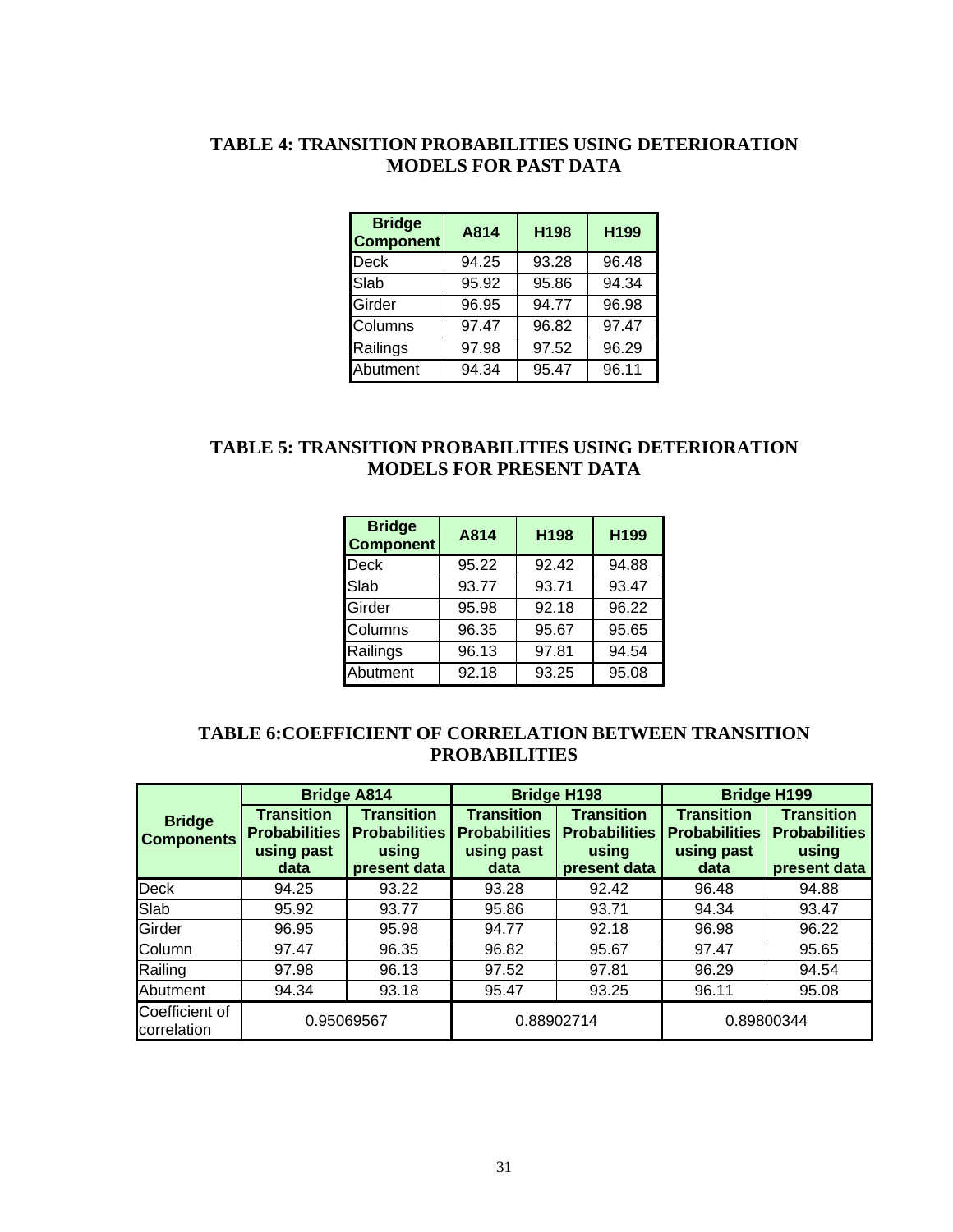coefficient of correlation for these past and present transition probabilities for a particular bridge is calculated as shown in *Table 6*

As mentioned in the previous section (3.5) the reliability model calculates probability of failure using the condition assessment data at time  $T = 9$  years (past data) and time  $T = 10$  years (present data). **Table 7** and **Table 8** show the reliability calculations for Bridge **A814** for past and present data respectively. *Table 9* and *Table 10* show the reliability calculations for Bridge **H198** for past and present data respectively. *Table 11* and *Table 12* show the reliability calculations for Bridge **H199** for past and present data respectively. The coefficient of correlation between both the probabilities past and present (at  $T = 9$  years and at  $T = 10$  years) for the same bridge is calculated as shown in *Table 13*. These coefficients of variance as shown in *Table 6* and *Table 13* are then compared and the final coefficient of variance is calculated as shown in *Table 14*. The uncertainty is quantified in terms of this coefficient of variance.

#### **4.2 Results**

In this research, the value assigned to the uncertainty associated with the data is in the form of a coefficient of correlation. In *Table 6*, the coefficient of correlation is calculated for each bridge, using the probability of failure in the reliability model and the transition probabilities in the deterioration model. The coefficient of correlation for each of these bridges is very close to 1, showing that the data uncertainty is very low for the considered data set.

As discussed further in the conclusions only one coefficient of correlation could be calculated using the data for three bridges. The coefficient obtained for the three bridges for reliability model and for the transition probabilities in the deterioration model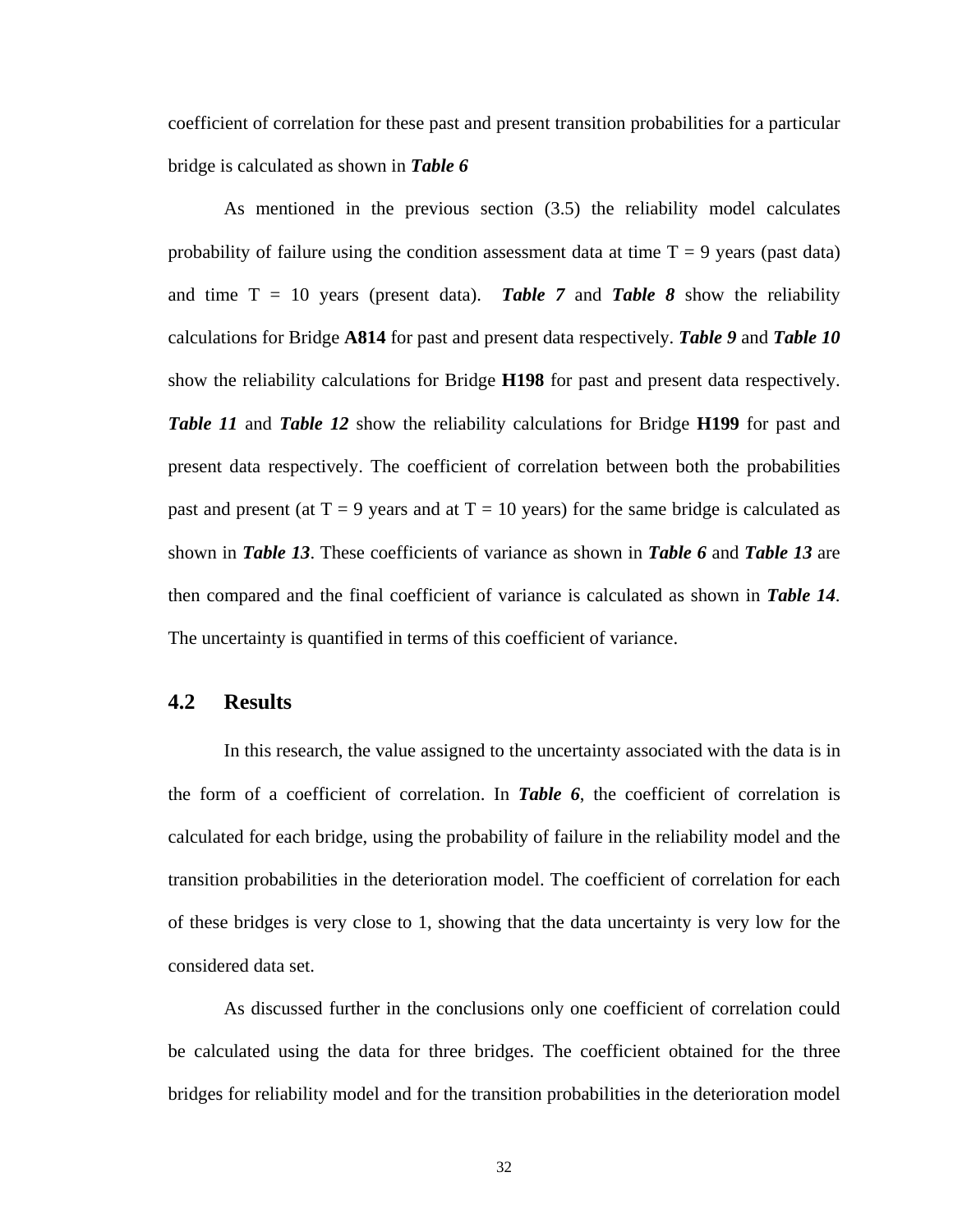are shown in *Table 14*. From the coefficient of correlation obtained for these bridges, it is clear that the uncertainty in the data for the bridges considered in this research is 0.892, which is very low. This is based on the fact that as the coefficient of correlation is closer to '1,' the stronger the correlation. In other words, the results obtained from two different data sets for the same bridge in the reliability model as well as in the transition model are very close, which suggests that the uncertainty in data is very low.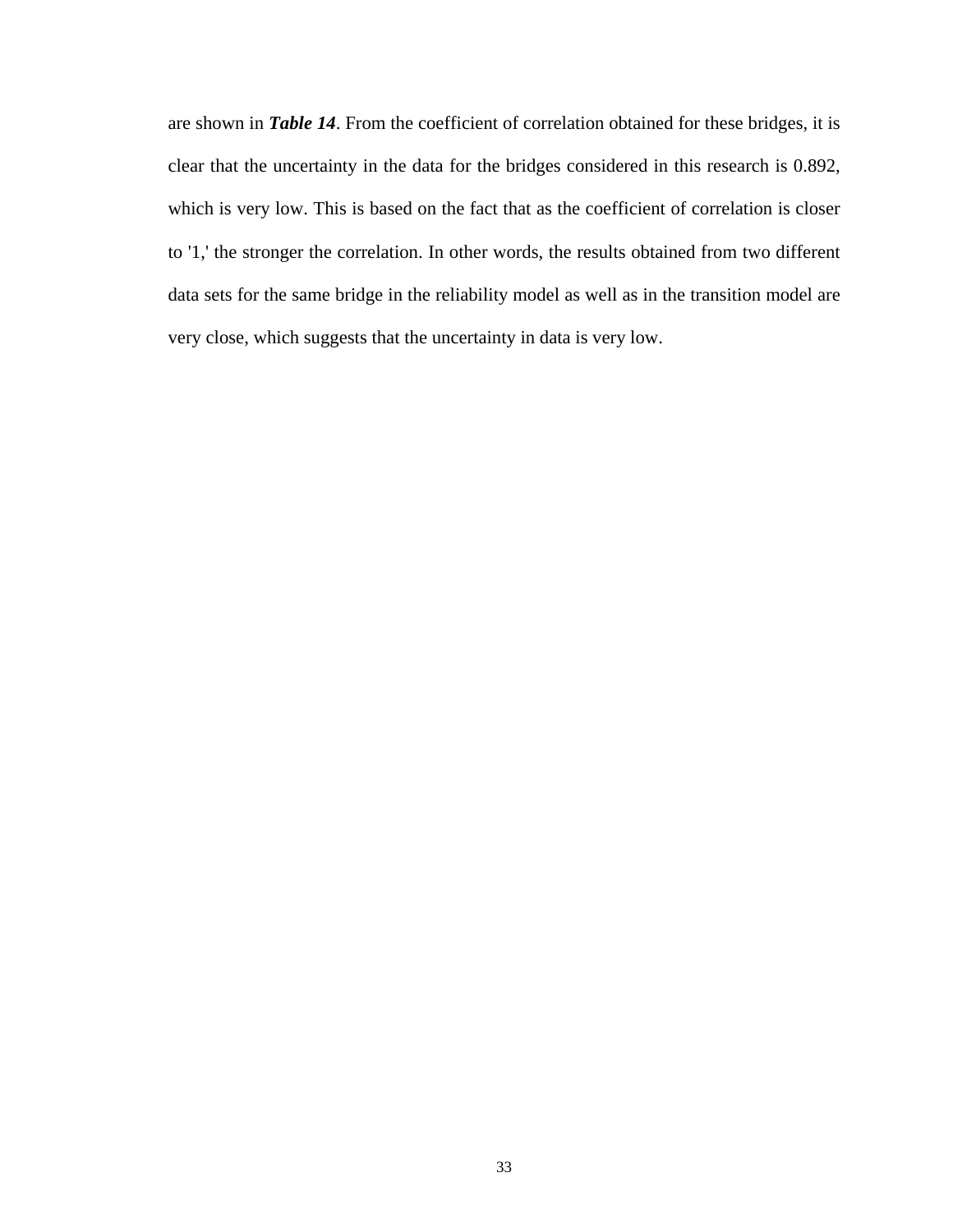|  |  |  |  |  | <b>TABLE 7: CALCULATION OF RELIABILITY OF COMPONENTS USING PAST DATA FOR BRIDGE A814</b> |
|--|--|--|--|--|------------------------------------------------------------------------------------------|
|--|--|--|--|--|------------------------------------------------------------------------------------------|

| A814     | <b>Dead</b><br>Load<br>(lbs) | Live<br>Load<br>(lbs) | Load<br>(lbs) | Impact Impact<br>Load<br>factor | Total load<br>carrying<br>capacity<br>(lbs) | <b>Capacity</b><br><b>reduction</b><br>factor | <b>Capacity</b><br>at time<br>$t = x (yrs)$<br>'R' (lbs) | Load on the<br>structure at<br>$time t = x$ | $\sigma_{R}$ | $\sigma_{\rm S}$<br>(lbs) | <b>Reliability</b><br>index $\beta$ | <b>Reliability</b> |
|----------|------------------------------|-----------------------|---------------|---------------------------------|---------------------------------------------|-----------------------------------------------|----------------------------------------------------------|---------------------------------------------|--------------|---------------------------|-------------------------------------|--------------------|
| Deck     | 566658.5                     | 70000                 | 20860         | 0.298                           | 657518.5                                    | 0.94                                          | 618067.4                                                 | 580947.9                                    |              | 023642.99                 | 1.57                                | 93.7               |
| Slab     | 566658.5                     | 70000                 | 20860         | 0.298                           | 657518.5                                    | 0.94                                          | 618067.4                                                 | 580947.9                                    |              | 023642.99                 | 1.57                                | 93.7               |
| Girder   | 1841851                      | 70000                 | 20860         | 0.298                           | 1932711                                     | 0.84                                          | 1623477                                                  | 1514511                                     |              | 067807.13                 | 1.607                               | 94.42              |
| Column   | 1920945                      | 70000                 | 20860         | 0.298                           | 2011805                                     | 0.84                                          | 1689916                                                  | 1580643                                     |              | 065906.59                 | .658                                | 95.14              |
| Railings |                              |                       |               |                                 | 10000                                       | 0.94                                          | 9400                                                     | 7889.5                                      |              | 0987.2549                 | 1.53                                | 93.38              |
| Abutment |                              |                       |               |                                 | 42260.63                                    | 0.84                                          | 35498.93                                                 | 33259.65                                    | ΩI           | 1348.94                   | 1.66                                | 94.57              |

#### **TABLE 8: CALCULATION OF RELIABILITY OF COMPONENTS USING PRESENT DATA FOR BRIDGE A814**

| A814     | <b>Dead</b><br>Load<br>(lbs) | Live<br>Load<br>(lbs) | Load<br>(lbs) | Impact   Impact  <br>Load<br>factor | <b>Total load</b><br>carrying<br>capacity<br>(lbs) | <b>Capacity</b><br>reduction<br>factor | <b>Capacity</b><br>at time<br>$t = x(yrs)$<br>'R' (lbs) | Load on the<br>structure at<br>$\vert$ time t=x(yrs) $\vert$ (lbs) $\vert$<br>$'S'$ (lbs) | $\sigma_{R}$ | $\sigma_S$ (lbs) | <b>Reliability</b><br>index $\beta$ | <b>Reliability</b> |
|----------|------------------------------|-----------------------|---------------|-------------------------------------|----------------------------------------------------|----------------------------------------|---------------------------------------------------------|-------------------------------------------------------------------------------------------|--------------|------------------|-------------------------------------|--------------------|
| Deck     | 566658.5                     | 70000                 | 20860         | 0.298                               | 657518.5                                           | 0.84                                   | 552315.5                                                | 549849.72                                                                                 |              | 1754.1           | .4058                               | 91.7               |
| Slab     | 566658.5                     | 70000                 | 20860         | 0.298                               | 657518.5                                           | 0.84                                   | 552315.5                                                | 549849.72                                                                                 | 0            | 1754.12          | 1.4058                              | 91.7               |
| Girder   | 1841851                      | 70000                 | 20860         | 0.298                               | 1932710.8                                          | 0.76                                   | 1468860                                                 | 1463419.24                                                                                | $\Omega$     | 3587.11          | 1.5168                              | 93.2               |
| Column   | 1920945                      | 70000                 | 20860         | 0.298                               | 2011804.5                                          | 0.76                                   | 1528971                                                 | 1522490.8                                                                                 | 0            | 4036.32          | 1.6056                              | 94.4               |
| Railings |                              |                       |               |                                     | 10000                                              | 0.84                                   | 8400                                                    | 7139.8                                                                                    | 0            | 869.01           | 1.4502                              | 92.3               |
| Abutment |                              |                       |               |                                     | 42260.625                                          | 0.76                                   | 32118.08                                                | 30247.3                                                                                   | 0            | 1204.2           | 1.5538                              | 93.7               |

#### **TABLE 9: CALCULATION OF RELIABILITY OF COMPONENTS USING PAST DATA FOR BRIDGE H198**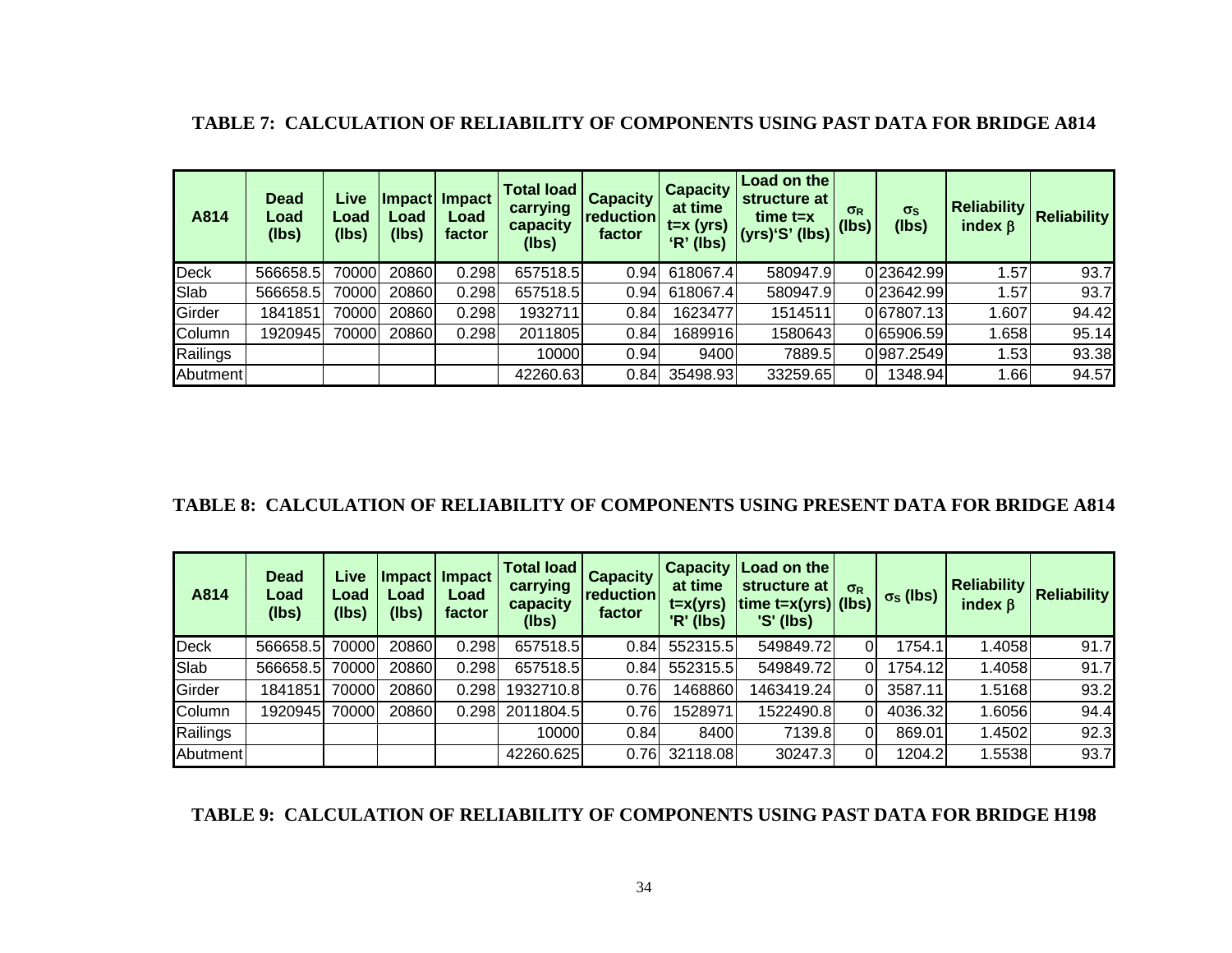| H198     | <b>Dead</b><br>Load<br>(lbs) | Live<br>Load<br>(lbs) | Load<br>(lbs) | Impact Impact<br>Load<br>factor | <b>Total Load</b><br>carrying<br>capacity<br>(lbs) | <b>Capacity</b><br>reduction<br>factor | <b>Capacity</b><br>at time<br>$t = x(yrs)$<br>(lbs)<br>'R' | Load on the<br>structure at<br>time $t = x(yrs)$<br>'S' (lbs) | $\sigma_{R}$<br>(lbs) | $\sigma_{\rm S}$<br>(lbs) | <b>Reliability</b><br>index $\beta$ | <b>Reliability</b> |
|----------|------------------------------|-----------------------|---------------|---------------------------------|----------------------------------------------------|----------------------------------------|------------------------------------------------------------|---------------------------------------------------------------|-----------------------|---------------------------|-------------------------------------|--------------------|
| Deck     | 202749.3                     | 70000                 | 16100         | 0.23                            | 288849.3                                           | 0.94                                   | 271518.3                                                   | 252648.35                                                     |                       | 14662                     | 1.287                               | 90.1               |
| Slab     | 202749.3                     | 70000                 | 16100         | 0.23                            | 288849.3                                           | 0.94                                   | 271518.3                                                   | 252648.35                                                     |                       | 14662                     | 1.287                               | 90.1               |
| Girder   | 659049.3                     | 70000                 | 16100         | 0.23                            | 745149.3                                           | 0.84                                   | 625925.4                                                   | 565418.45                                                     |                       | 040685.15                 | .4872                               | 92.8               |
| Column   | 683207.8                     | 70000                 | 16100         | 0.23                            | 769307.8                                           | 0.84                                   | 646218.6                                                   | 595248.97                                                     |                       | 033603.36                 | 1.5168                              | 93.2               |
| Railings |                              |                       |               |                                 | 10000                                              | 0.94                                   | 9400                                                       | 7927.96                                                       |                       | 1015.2                    | 1.45                                | 92.3               |
| Abutment |                              |                       |               |                                 | 16537.26                                           | 0.84                                   | 3891.3                                                     | 12870.05                                                      |                       | 666.78                    | 1.5316                              | 93.4               |

#### **TABLE 10: CALCULATION OF RELIABILITY OF COMPONENT USING PRESENT DATA FOR BRIDGE H198**

| H198        | <b>Dead</b><br>Load<br>(lbs) | Live<br>Load<br>(lbs) | Load<br>(lbs) | Impact Impact<br>Load<br>factor | <b>Total Load</b><br>carrying<br>capacity<br>(lbs) | <b>Capacity</b><br><b>reduction</b><br>factor | <b>Capacity</b><br>at time<br>t=x(yrs)<br>'R' (lbs) | Load on the<br>structure at<br>$\vert$ time t=x(yrs) $\vert$ (lbs) $\vert$<br>$'S'$ (lbs) | $\sigma_{R}$ | $\sigma_{\rm S}$<br>(lbs) | <b>Reliability</b><br>index $\beta$ | <b>Reliability</b> |
|-------------|------------------------------|-----------------------|---------------|---------------------------------|----------------------------------------------------|-----------------------------------------------|-----------------------------------------------------|-------------------------------------------------------------------------------------------|--------------|---------------------------|-------------------------------------|--------------------|
| <b>Deck</b> | 202749.3                     | 70000                 | 16100         | 0.23                            | 288849.3                                           | 0.84                                          | 242633.4                                            | 223067.45                                                                                 | 0l           | 15528.5                   | 1.26                                | 88.27              |
| Slab        | 202749.3                     | 70000                 | 16100         | 0.23                            | 288849.3                                           | 0.84                                          | 242633.4                                            | 223067.45                                                                                 | 0l           | 15528.5                   | 1.26                                | 88.27              |
| Girder      | 659049.3                     | 70000                 | 16100         | 0.23                            | 745149.3                                           | 0.76                                          | 566313.5                                            | 504554.15                                                                                 | 0l           | 48136.6                   | 1.283                               | 90.42              |
| Column      | 683207.8                     | 70000                 | 16100         | 0.23                            | 769307.8                                           | 0.76                                          | 584673.9                                            | 522242.44                                                                                 | $\Omega$     | 44435.2                   | 1.405                               | 91.78              |
| Railings    |                              |                       |               |                                 | 10000                                              | 0.84                                          | 8400                                                | 7349.83                                                                                   | 0l           | 789.6                     | 1.33                                | 90.89              |
| Abutment    |                              |                       |               |                                 | 16537.26                                           | 0.76                                          | 12568.32                                            | 11319.53                                                                                  | 0l           | 904.92                    | 1.38                                | 91.21              |

#### **TABLE 11 CALCULATION OF RELIABILITY OF COMPONENT USING PAST DATA FOR BRIDGE H199**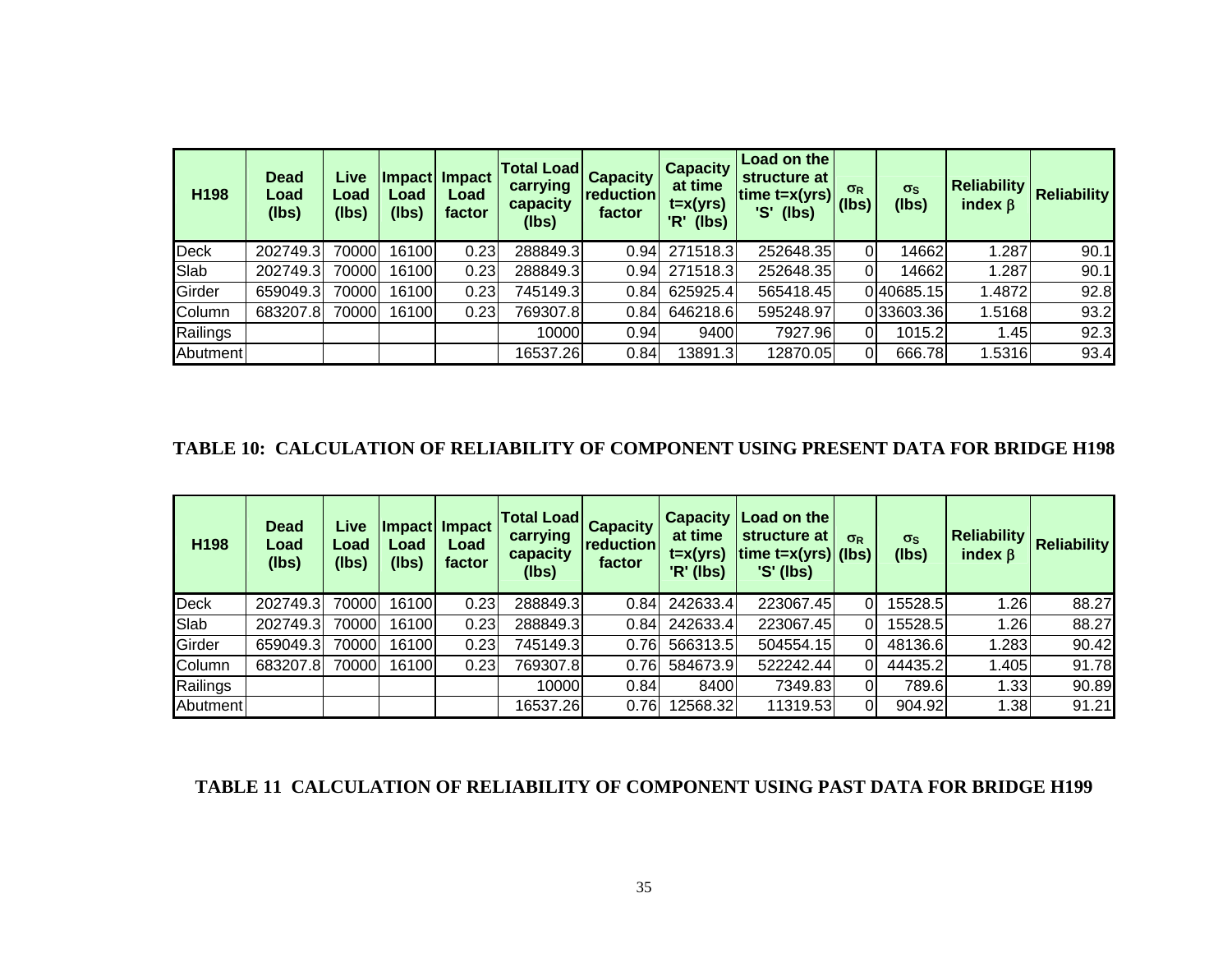| H199        | <b>Dead</b><br>Load<br>(lbs) | Live<br>Load<br>(lbs) | Load<br>(lbs) | Impact Impact<br>Load<br>factor | <b>Total Load</b><br>carrying<br>capacity<br>(lbs) | <b>Capacity</b><br>reduction<br>factor | <b>Capacity</b><br>at time<br>$t = x(yrs)$<br>'R'(lbs) | Load on the<br>structure at<br>$\frac{1}{\text{time}}$ t=x(yrs) (lbs)<br>$'S'$ (lbs) |          | $\sigma_S$ (lbs) | <b>Reliability</b><br>index $\beta$ | <b>Reliability</b> |
|-------------|------------------------------|-----------------------|---------------|---------------------------------|----------------------------------------------------|----------------------------------------|--------------------------------------------------------|--------------------------------------------------------------------------------------|----------|------------------|-------------------------------------|--------------------|
| <b>Deck</b> | 142025                       | 70000                 | 21000         | 0.3                             | 233025                                             | 0.94                                   | 219043.5                                               | 209536.4                                                                             | ΩI       | 7648.5           | 1.243                               | 89.2               |
| Slab        | 142025                       | 70000                 | 21000         | 0.3                             | 233025                                             | 0.94                                   | 219043.5                                               | 209536.4                                                                             | 0l       | 7648.5           | 1.243                               | 89.2               |
| Girder      | 411125                       | 70000                 | 21000         | 0.3                             | 502125                                             | 0.84                                   | 421785                                                 | 394522.2                                                                             |          | 0 20245.68       | 1.3466                              | 90.9               |
| Column      | 414963.3                     | 70000                 | 21000         | 0.3                             | 505963.3                                           | 0.84                                   | 425009.2                                               | 392147.9                                                                             | ΟI       | 23375.5          | <b>1.4058</b>                       | 91.7               |
| Railings    |                              |                       |               |                                 | 10000                                              | 0.94                                   | 9400                                                   | 8622.98                                                                              | $\Omega$ | 535.8            | 1.4502                              | 92.3               |
| Abutment    |                              |                       |               |                                 | 17576                                              | 0.84                                   | 14763.84                                               | 1434.72                                                                              | 0l       | 974.41           | 1.4724                              | 92.6               |

#### **TABLE 12 CALCULATION OF RELIABILITY OF COMPONENT USING PRESENT DATA FOR BRIDGE H199**

| H199        | <b>Dead</b><br>Load<br>(lbs) | Live<br>Load<br>(lbs) | Load<br>(lbs) | Impact Impact<br>Load<br>factor | <b>Total Load</b><br>carrying<br>capacity<br>(lbs) | <b>Capacity</b><br>reduction<br>factor | <b>Capacity</b><br>at time<br>$t = x(yrs)$<br>'R' (lbs) | Load on the<br>structure at<br>$\vert$ time t=x(yrs) $\vert$ (lbs)<br>$'S'$ (lbs) | $\sigma$ R | $\sigma S$ (lbs) | <b>Reliability</b><br>index $\beta$ | <b>Reliability</b> |
|-------------|------------------------------|-----------------------|---------------|---------------------------------|----------------------------------------------------|----------------------------------------|---------------------------------------------------------|-----------------------------------------------------------------------------------|------------|------------------|-------------------------------------|--------------------|
| <b>Deck</b> | 142025                       | 70000                 | 21000         | 0.3                             | 233025                                             | 0.84                                   | 195741                                                  | 180696.4                                                                          | ΩI         | 11940.2          | 1.26                                | 87.28              |
| Slab        | 1420251                      | 70000                 | 21000         | 0.3                             | 233025                                             | 0.84                                   | 195741                                                  | 180696.4                                                                          | ΩI         | 11940.2          | 1.26                                | 87.28              |
| Girder      | 411125                       | 70000                 | 21000         | 0.3                             | 502125                                             | 0.76                                   | 381615                                                  | 346235.5                                                                          | 0          | 27857.9          | 1.27                                | 88.91              |
| Column      | 414963.3                     | 70000                 | 21000         | 0.3                             | 505963.3                                           | 0.76                                   | 384532.1                                                | 344850.7                                                                          | ΩI         | 31147.1          | 1.274                               | 89.04              |
| Railings    |                              |                       |               |                                 | 10000                                              | 0.84                                   | 8400                                                    | 7368.6                                                                            |            | 806.4            | 1.279                               | 89.88              |
| Abutmentl   |                              |                       |               |                                 | 17576                                              | 0.76                                   | 13357.76                                                | 12208.62                                                                          |            | 894.97           | 1.284                               | 90.46              |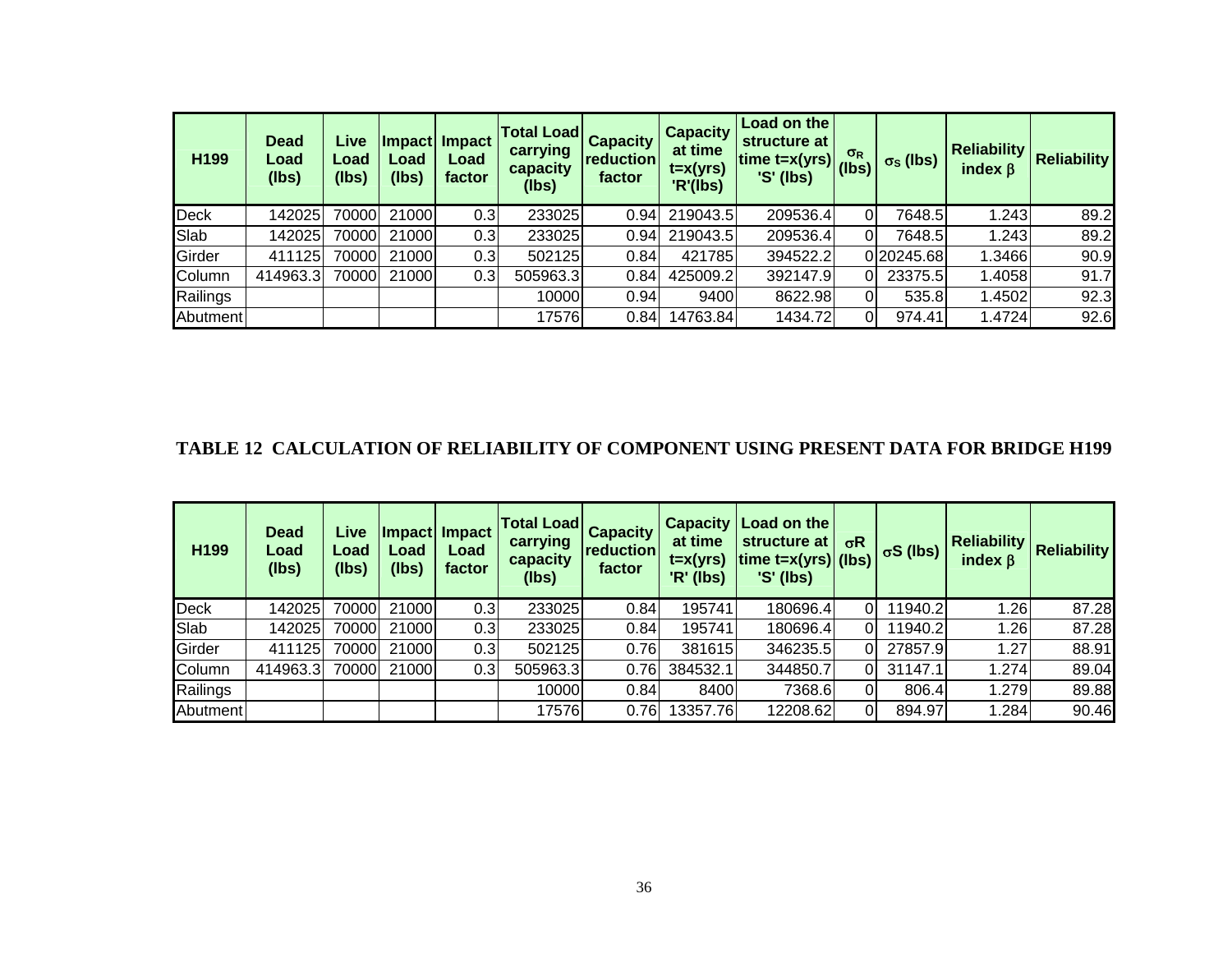|                                    |                                             | <b>Bridge A814</b>                             |                                             | <b>Bridge H198</b>                             | <b>Bridge H199</b>                          |                                                |  |
|------------------------------------|---------------------------------------------|------------------------------------------------|---------------------------------------------|------------------------------------------------|---------------------------------------------|------------------------------------------------|--|
| <b>Bridge</b><br><b>Components</b> | <b>Reliability</b><br>based on<br>past data | <b>Reliability</b><br>based on<br>present data | <b>Reliability</b><br>based on<br>past data | <b>Reliability</b><br>based on<br>present data | <b>Reliability</b><br>based on<br>past data | <b>Reliability</b><br>based on<br>present data |  |
| <b>Deck</b>                        | 93.70                                       | 91.70                                          | 90.10                                       | 88.27                                          | 89.20                                       | 87.28                                          |  |
| Slab                               | 93.70                                       | 91.70                                          | 90.10                                       | 88.27                                          | 89.20                                       | 87.28                                          |  |
| Girder                             | 94.42                                       | 93.20                                          | 92.80                                       | 90.42                                          | 90.90                                       | 88.91                                          |  |
| Column                             | 95.14                                       | 94.40                                          | 93.20                                       | 91.78                                          | 91.70                                       | 89.04                                          |  |
| Railing                            | 93.38                                       | 92.30                                          | 92.30                                       | 90.89                                          | 92.30                                       | 89.88                                          |  |
| Abutment                           | 94.57                                       | 93.70                                          | 93.40                                       | 91.21                                          | 92.60                                       | 90.46                                          |  |
| Coefficient of<br>correlation      |                                             | 0.92746438                                     |                                             | 0.96602507                                     | 0.98538182                                  |                                                |  |

### **TABLE 13 COEFFICIENT OF CORRELATION BETWEEN RELIABILITIES**

**TABLE 14 FINAL COEFFICIENT OF CORRELATION** 

| <b>Coefficients of</b><br>correlation using the<br><b>Reliability theory</b>  | <b>Coefficients of</b><br>correlation using the<br><b>Deterioration models</b> |  |  |  |  |  |  |
|-------------------------------------------------------------------------------|--------------------------------------------------------------------------------|--|--|--|--|--|--|
| 0.92746438                                                                    | 0.95069567                                                                     |  |  |  |  |  |  |
| 0.96602507                                                                    | 0.88902714                                                                     |  |  |  |  |  |  |
| 0.98538182                                                                    | 0.89800344                                                                     |  |  |  |  |  |  |
| Final coefficient of correlation using the<br>data obtained for three bridges |                                                                                |  |  |  |  |  |  |
| 0.891760796                                                                   |                                                                                |  |  |  |  |  |  |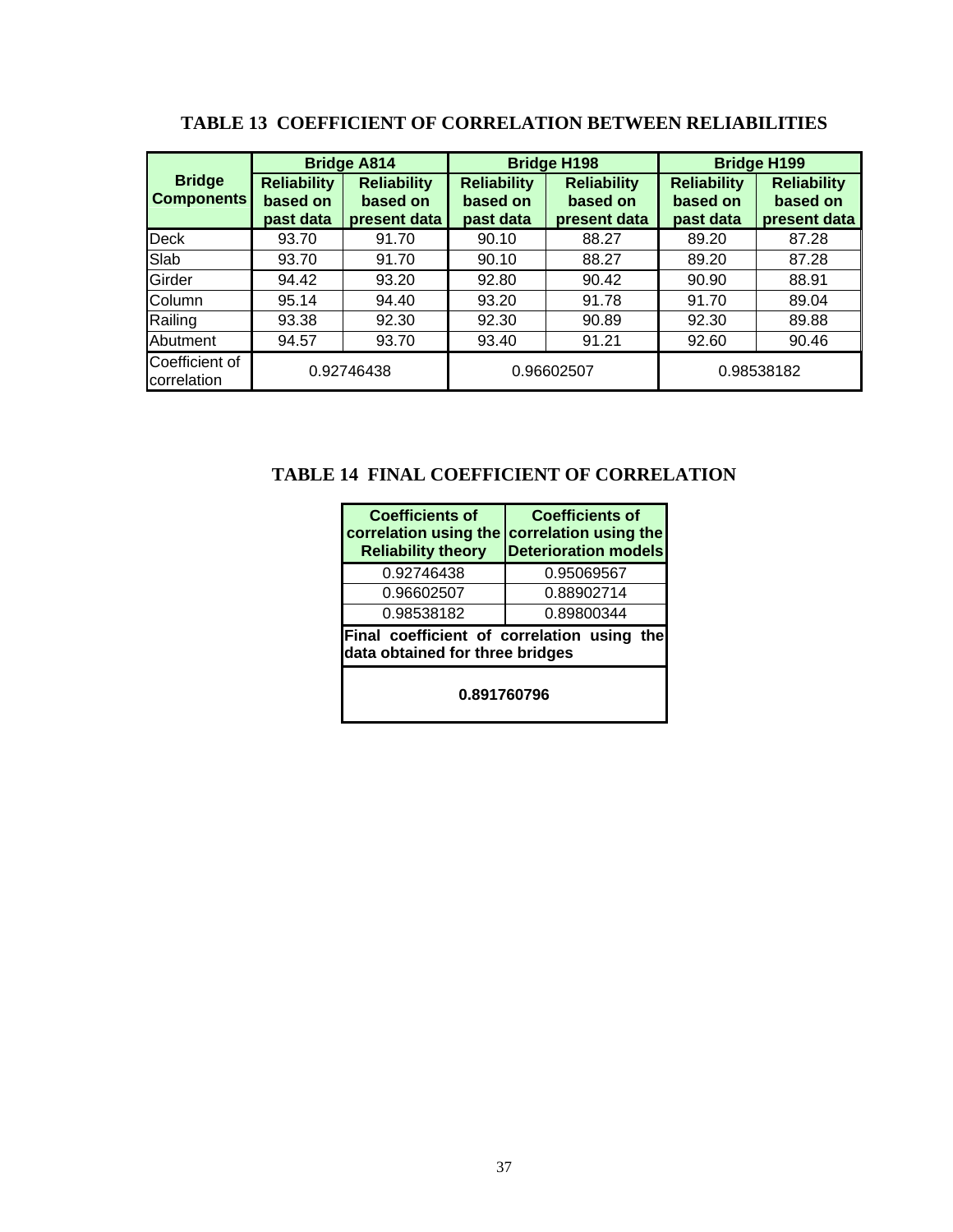### **5. Conclusions**

The uncertainty in data is quantified in the form of coefficients of correlation, which may be positive or negative, and the strength of the correlation defines the extent of uncertainty in the data. The coefficient of correlation varies from 0 to 1, and the closer the value of the coefficient to 1, the higher the correlation between the predicted and present probabilities. These values can be attached to the bridge data, and weights can be assigned to different data used in bridge management based on the coefficients of correlation. This would enhance decision making in bridge management. The data used in this example is for three bridges. If data for a whole network of bridges were available, the procedure would be more efficient and effective, as uncertainty in any problem (solution) cannot be completely eliminated but only can be reduced. Hence, as the number of iterations increases, the uncertainty in the result decreases.

### **5.1 Evaluation of Methodology**

The procedure is evaluated and the strengths and weaknesses of the procedure are discussed in the following paragraphs.

Strengths of methodology include:

- Two different models are used for every bridge to calculate data uncertainty. By doing so, we are discarding the possibility of verifying the validity of either the deterioration model or the reliability model.
- The coefficients of correlation have no units. Therefore, they can be compared to obtain a numerical value (coefficient of variance) for the condition assessment data.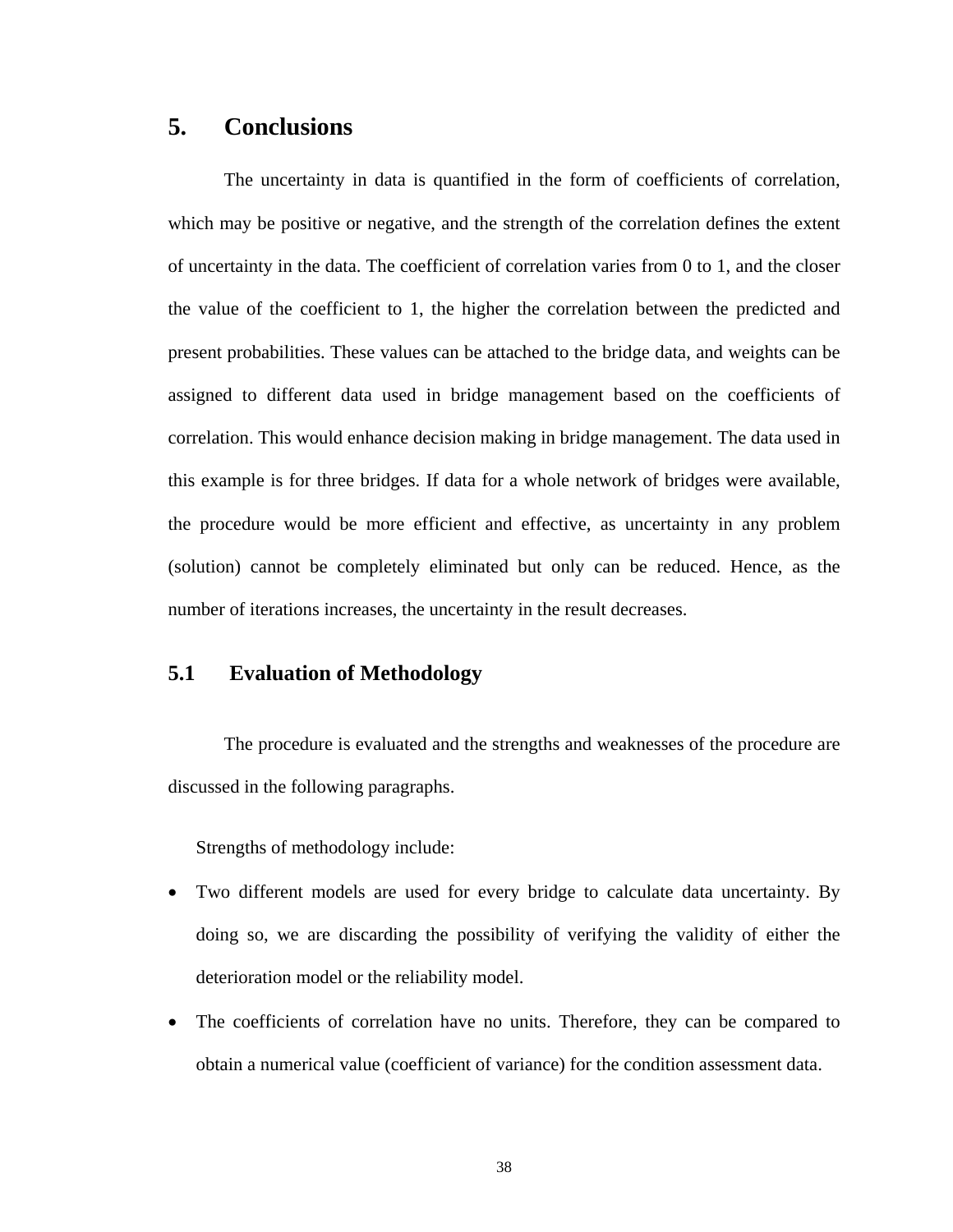- As the amount of data increases, the uncertainty in the procedure decreases. Hence the procedure may be effective at network level bridge management. Weaknesses of methodology include:
- A certain amount of uncertainty is present in the procedure, which is due to the assumptions made in simplifying the models.
- The methodology requires large amounts of historical data of bridges in the network to give good results.

The procedure is applied to the data for three bridges, and the results are obtained for each bridge. As a shortcoming of this research, it is not possible to obtain more than one coefficient of correlation for each bridge, for each model. This is because of the amount of data used in the research. If more data sets were available, it would be possible to calculate a greater number of coefficients of correlation between data sets, which in turn results in calculating a coefficient of correlation between the reliability and deterioration model for each bridge. For example, if 50 years of condition assessment data for each bridge was available it could have been broken down into 10 year data sets. The methodology in discussion would then be applied to each 10 year data set and coefficients of correlation would be calculated. Further the coefficient of correlation between the reliability and deterioration model for each 10 year data set would have been calculated. Finally the coefficient of correlation between these 10 year data sets (five in this case) would have been calculated to obtain a single coefficient of correlation for the bridge based on 50 years condition assessment data. Due to the above-mentioned shortcoming, the final step of this research is modified and a final coefficient of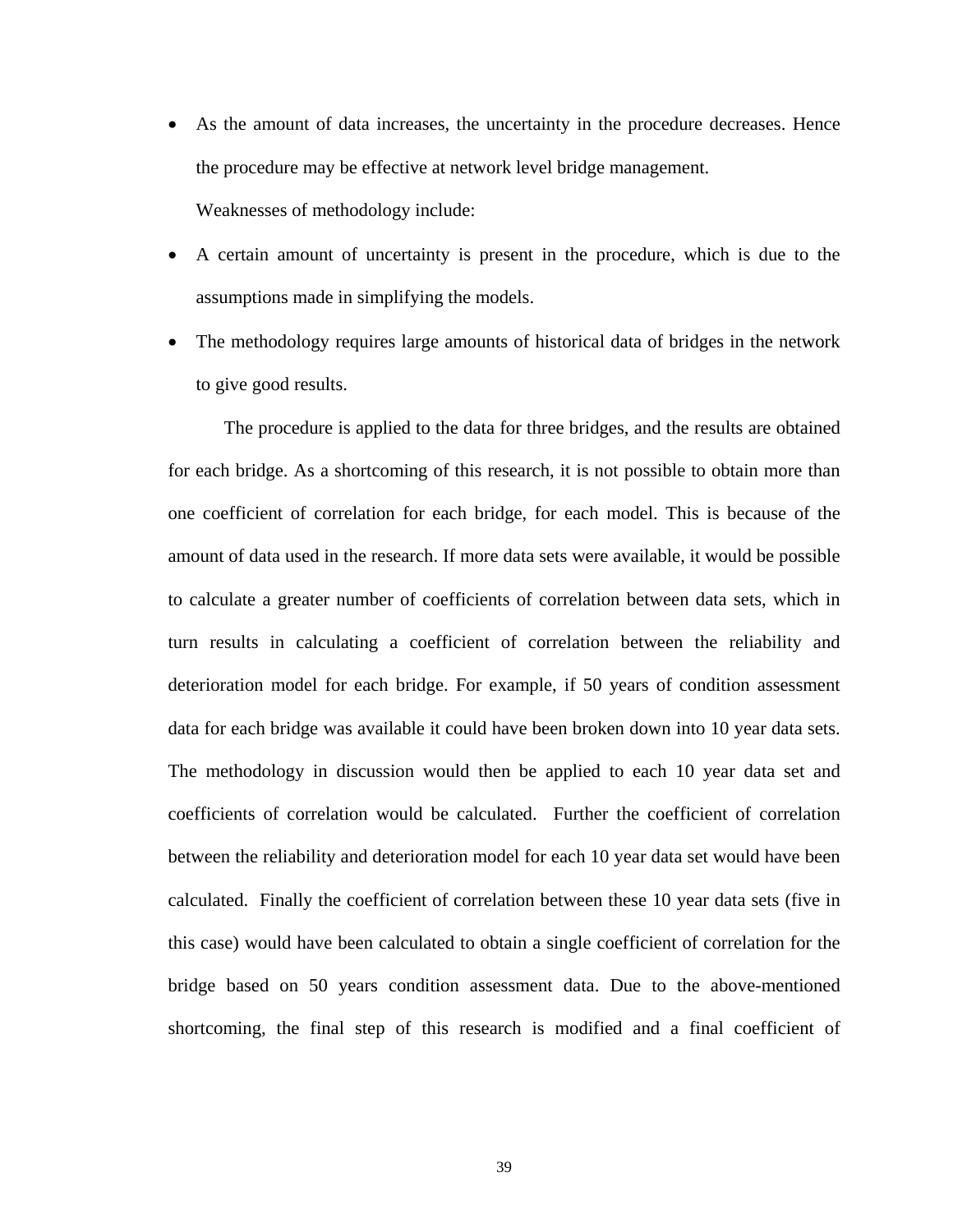correlation is calculated between individual coefficients of correlations for the three bridges.

#### **5.2 Future Work**

 This research proposes a procedure and uses a data set to show its functioning. Many questions still remain unanswered after completing this research. Hence, in this field of bridge management, the following topics related to this research still remain uninvestigated:

- Extend the approach (procedure) to a network of bridges and other types of infrastructure. Data collected through condition assessment are a common basis for decision making in bridge management as well as management of other types of infrastructure. As this approach deals with uncertainty of data it is logical to extend this approach to other types of infrastructures. Note that the deterioration and reliability models may differ depending on the type of infrastructure.
- Once the uncertainty is quantified, the effect of this uncertainty on decision making in management systems remains to be investigated. The tradeoffs between degree of accuracy and precision and cost can be further studied and investigated.

#### **5.3 Contribution**

 This research has looked into the base of bridge management, which is data. As all decisions are based on data, its certainty needs to be investigated. This research has developed a procedure to quantify uncertainty in bridge data. By quantifying uncertainty of bridge data, it is possible to make a distinction between bridges based on the certainty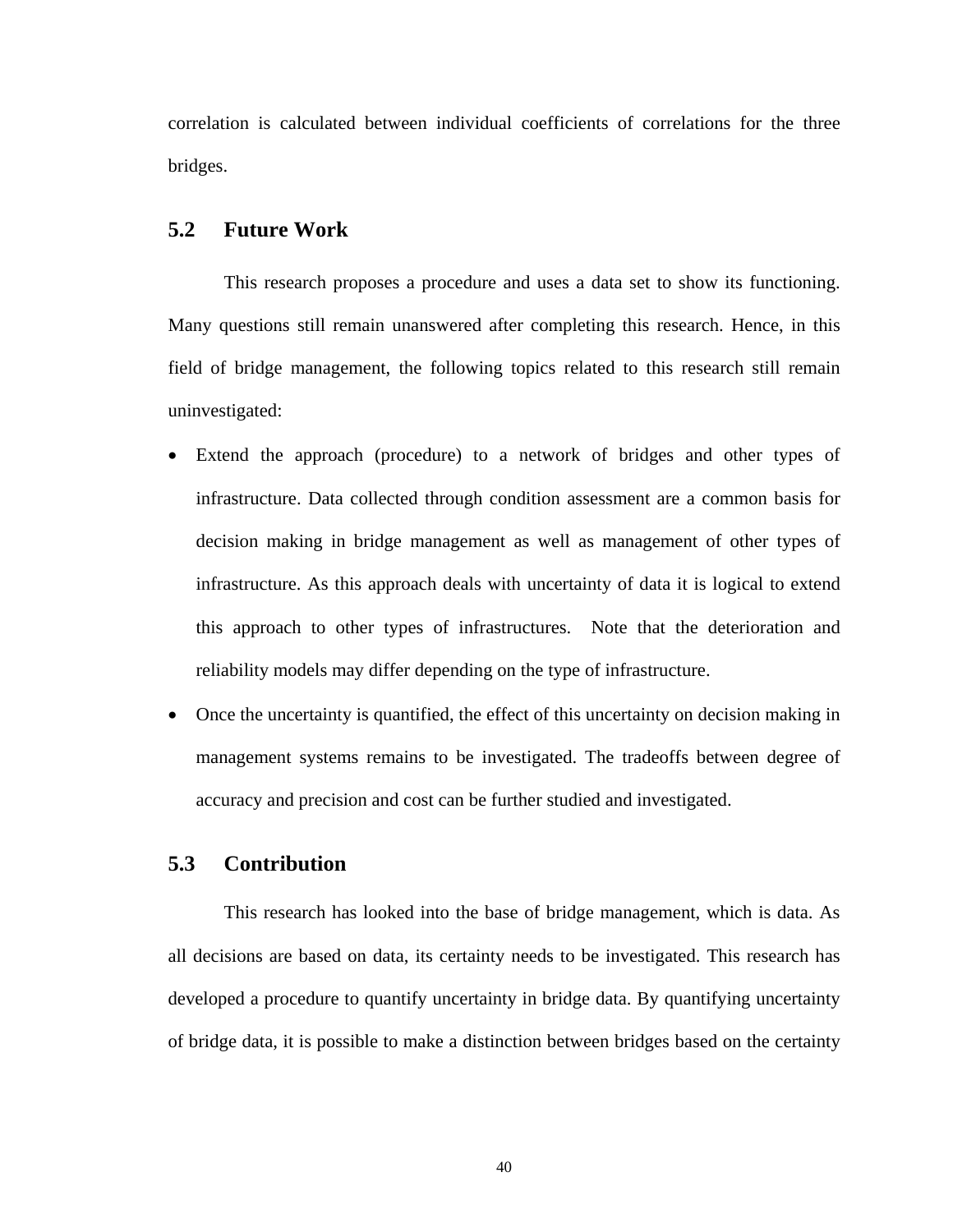of data. This methodology gives a parameter in the form of data uncertainty, which may be used as one of the bases of decisions in bridge management.

This methodology quantifies uncertainty of data in the form of a coefficient, which can be used as a measure of reliability of data. But in this research the amount of uncertainty due to model and reliability theory is not taken into account. This procedure may be modified to take into account changes due to these uncertainties.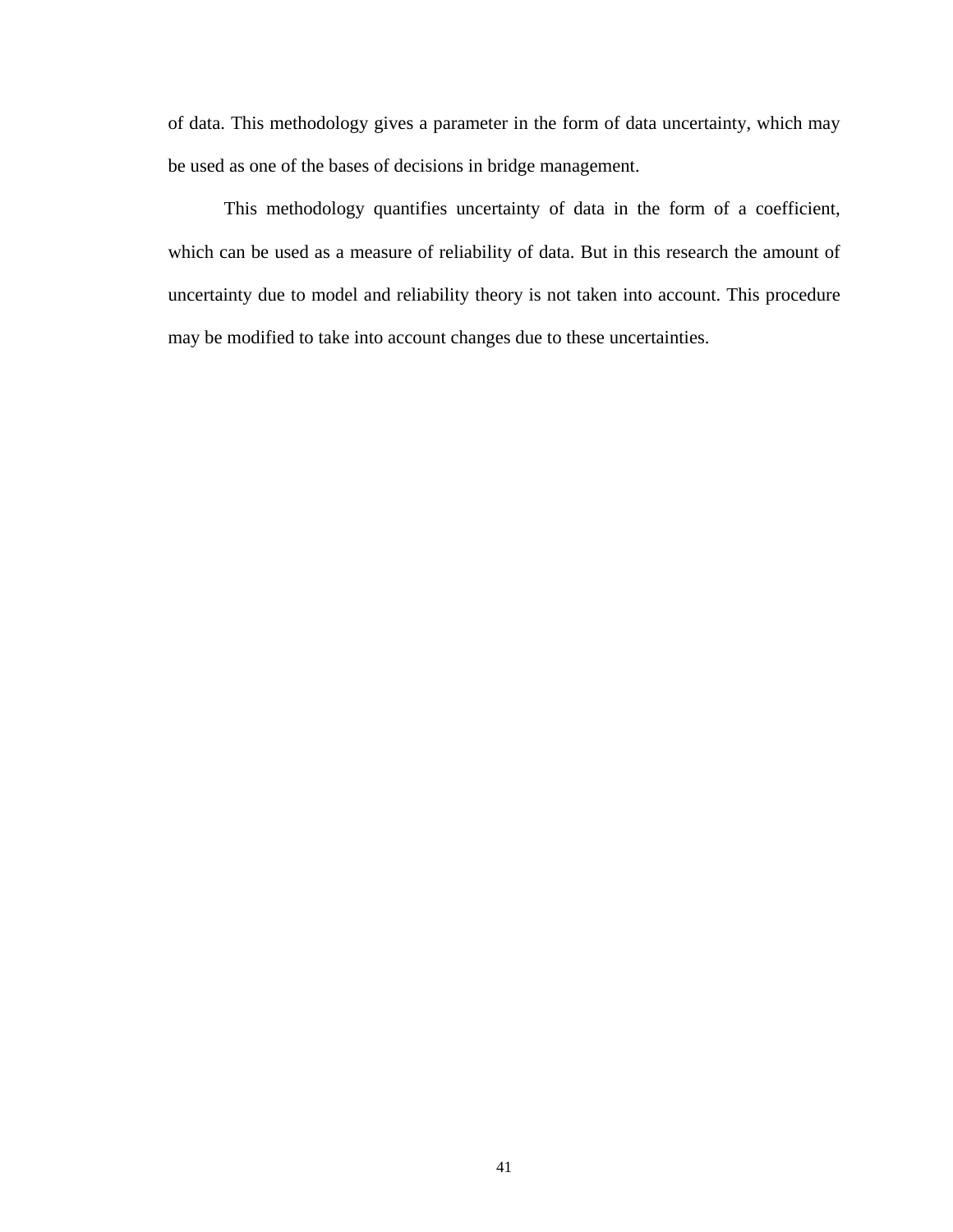### **6. References**

Aktan E, Farhey D, Brown D, Dalal V, Helmicki A, Hunt V, and Shelley S, "Condition Assessment for Bridge Management," *Journal of Infrastructure Systems*, Vol.2, No.3, September, 1996.

Ang A, and Tang W., "*Probability Concepts in Engineering Planning and Design*," Volume 1, John Wiley and sons Inc., New York, 1984.

American Association of State Highway and Transportation Officials (AASHTO) Standard Specifications for Highway Bridges, 1973.

Ayyub B, "*Uncertainty modeling and analysis in civil engineering*," CRC Press, Boca Raton, FL 1998.

Busch R. S, White K. R, Minor J, "Condition Survey of Concrete Bridge Components Users Manual," *Transportation Research Board*, National Research Council, Washington, D. C, National Cooperative Highway Research Program, report 312, December, 1988.

Czepiel E, "Bridge Management Systems Literature Review and Search*," ITI Technical Report No. 11*, March 1995.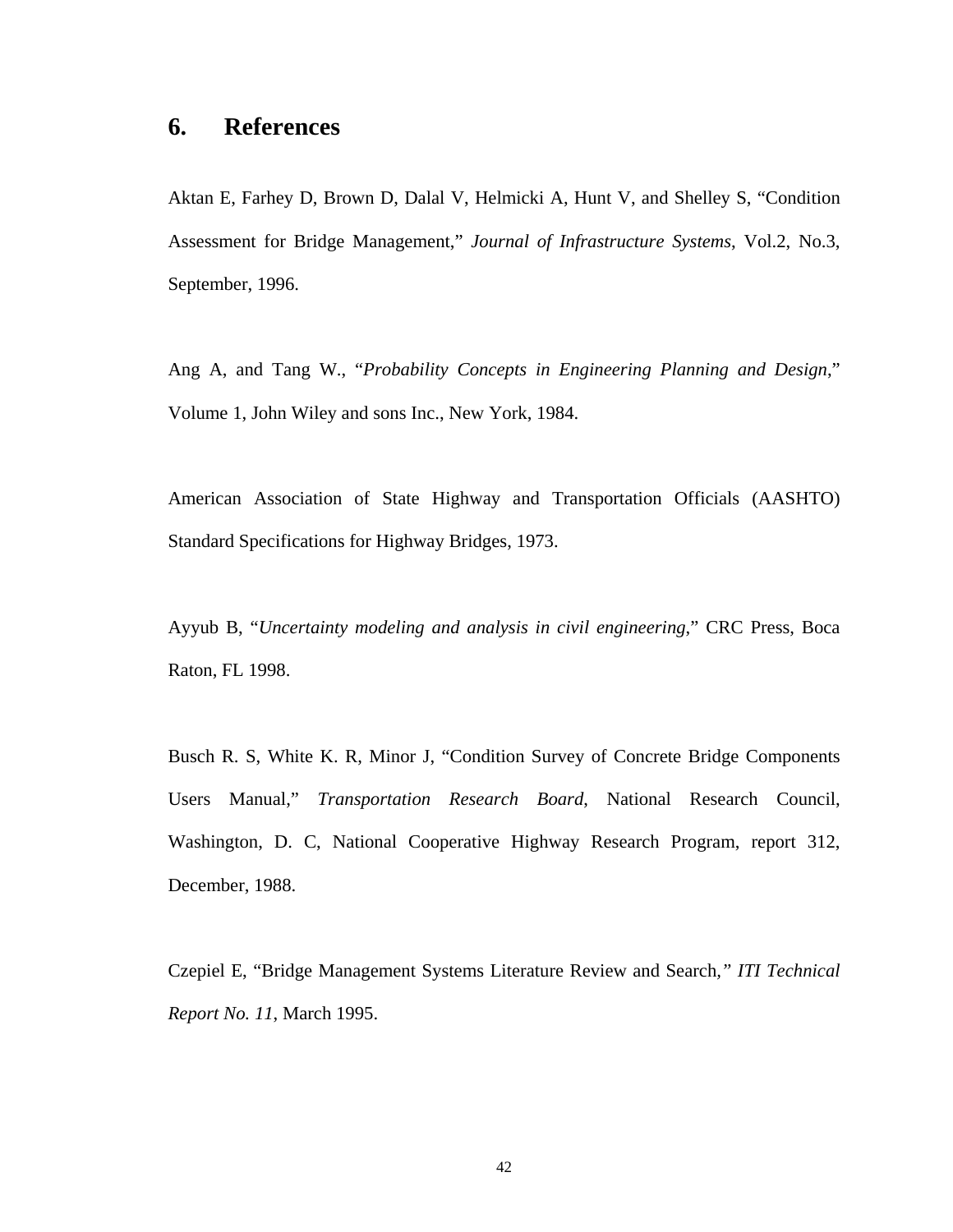DeStefano P and Grivas D, "Method for Estimating Transition Probability in Bridge Deterioration Models," *Journal of Infrastructure Systems*, Vol. 4, No 2, June1998, p 56- 62.

Gertsbakh. I. B, "*Statistical Reliability Theory*," New York, M. Dekker, 1989.

Hachem Y, Zografos K, Soltani M, "Bridge Inspection Strategies," *Journal of Performance of Construction Facilities*, Vol.5, No.1, February 1991.

Hudson W.R, Haas. R, Uddin W, "*Infrastructure Management*," McGraw Hill, 1997.

Imbsen R.A, Liu W.D, Schamber R.A, Nutt R.V, "Strength evaluation of existing reinforced concrete bridges," *Transportation Research Board*, National Research Council, Washington, D. C, National Cooperative Highway Research Program report 292, December, 1987.

Kikuchi. S and Parsula. M, "Treatment of Uncertainty in Study of Transportation Fuzzy Set Theory and Evidence Theory," *Journal of Transportation Engineering*, Vol. 124, No. 1, January/February, 1998.

"Management," <http://www.dictionary.com> (July 1999).

"Pearson's Correlation ,"

<sup>&</sup>lt;http://thesaurus.maths.org/mmkb/entry.html?action=entryById&id=3857> (August 1999).